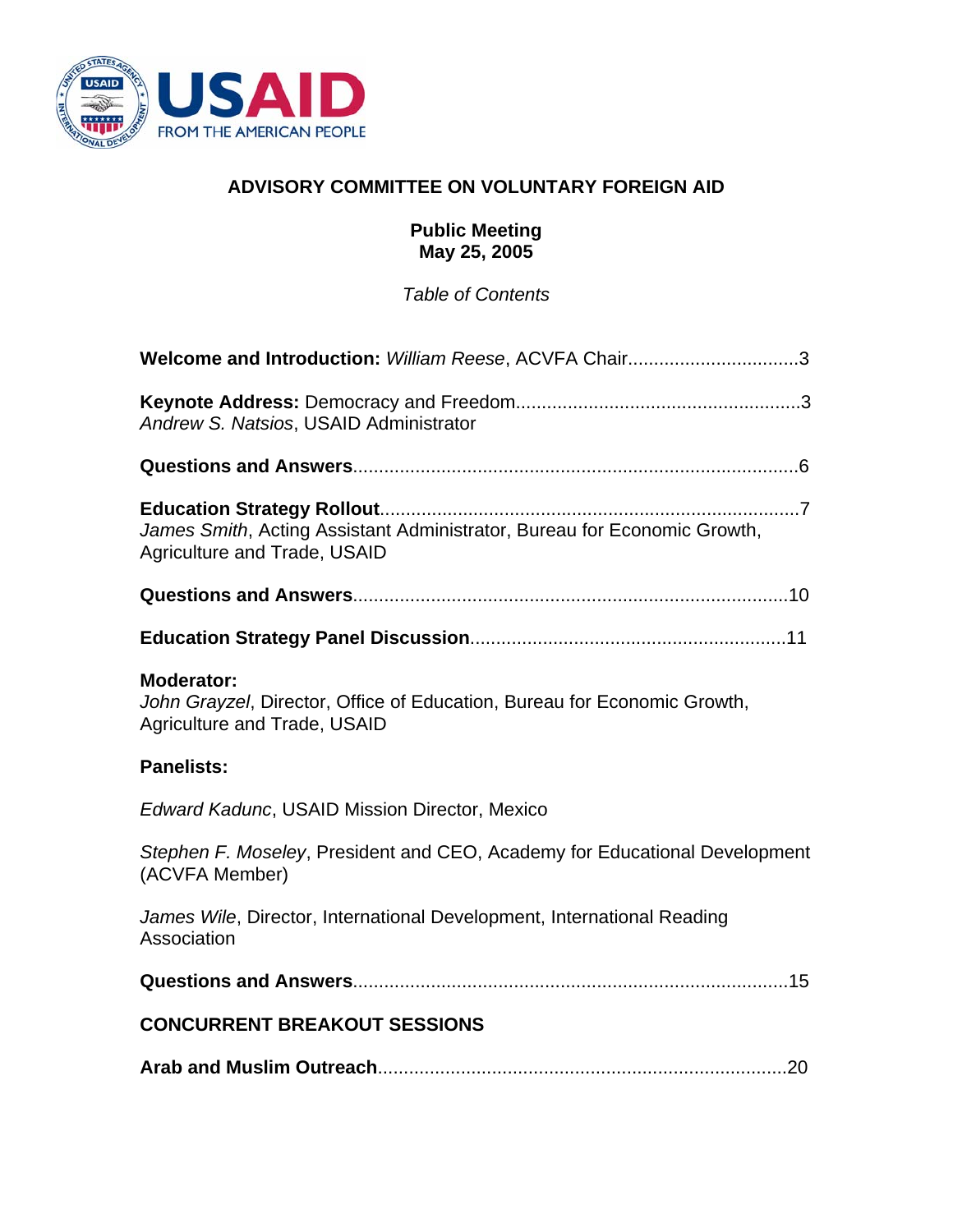### **Moderator:**

*Iqbal Noor Ali*, CEO, Aga Khan Foundation USA (ACVFA Member)

# **Panelists:**

*Ann Phillips*, Senior Political Economist, Bureau for Policy and Program Coordination, USAID

*James A. Bever*, USAID Mission Director, West Bank and Gaza

*Nancy Yuan*, Vice President, Asia Foundation

*Samah Alrayyes*, Bureau for Legislative and Public Affairs, USAID

**Discussion and Questions**................................................................................28

**Tsunami Relief and Reconstruction**.................................................................32

### **Moderator:**

*Michael Nyenhuis*, President, MAP International (ACVFA Member)

### **Panelists:**

*Ken Isaacs*, Director, Office of Foreign Disaster Assistance, Bureau for Democracy, Conflict and Humanitarian Assistance, USAID

*Nancy Aossey*, President, International Medical Corps (ACVFA Member)

*John Lunde*, Director of International Projects, Mars Incorporated

*Deborah Kennedy-Iraheta*, Director, Bureau for Asia and the Near East, Office of East Asian Affairs, USAID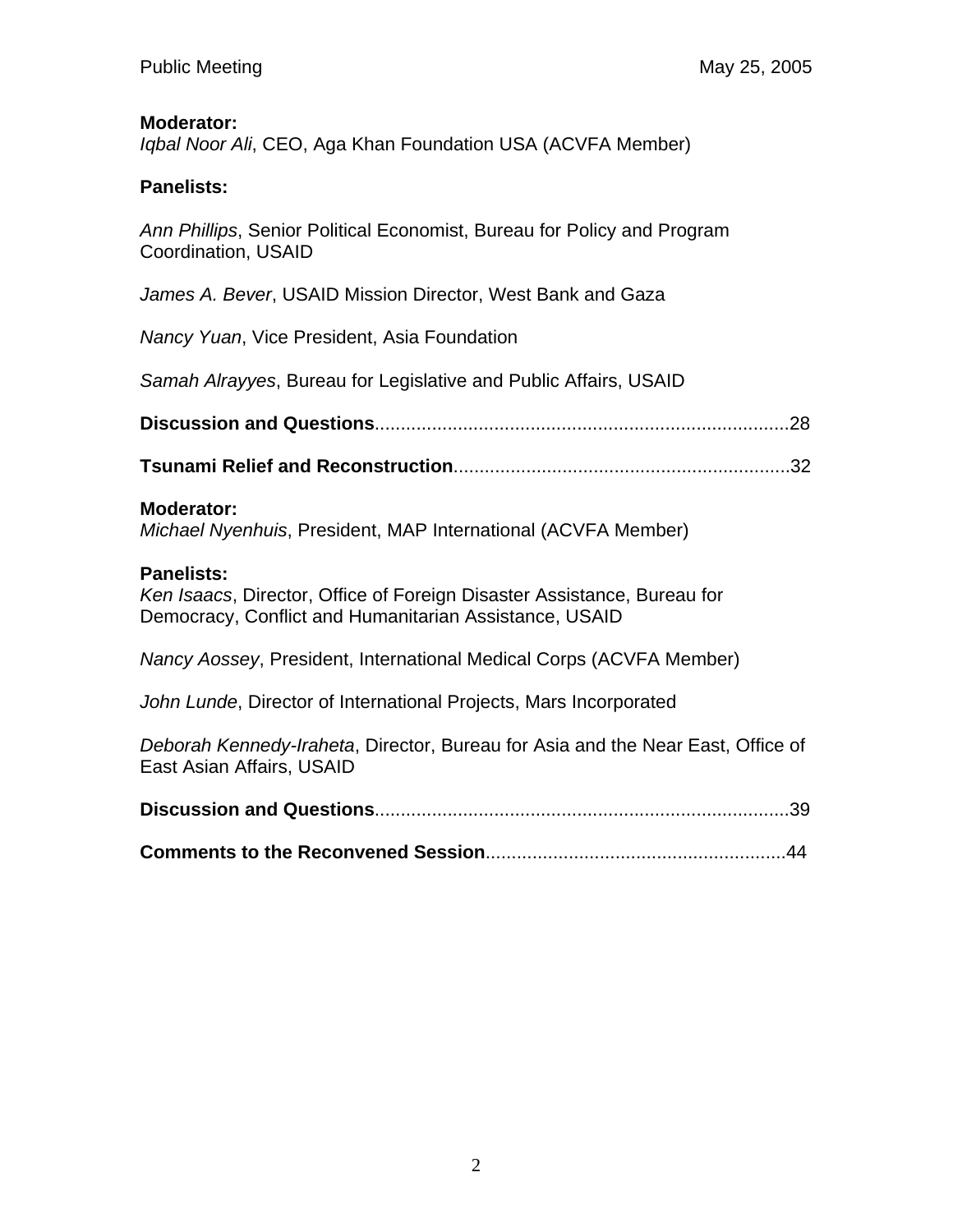# **OPENING REMARKS**

**William S. Reese,** ACVFA Chair, welcomed the ACVFA Members, the U.S. Agency for International Development (USAID) staff, and the meeting participants. In particular he welcomed the panel's new members: **Dr. Timothy Flanigan**, Director of the Division of Infectious Diseases at Brown Medical School; **Richard Stearns**, President and CEO of World Vision; **Lorne Craner**, President of the International Republican Institute (IRI); and **Spencer King**, President and CEO of International Executive Service Corps (IESC).

# **KEYNOTE ADDRESS**

*Andrew S. Natsios, Administrator, USAID* 

In his second inaugural address, President George W. Bush said:

The best hope for peace in our world is the expansion of freedom worldwide….U.S. policy is to seek and support the growth of democratic movements and institutions in every nation and culture, with the ultimate goal of ending tyranny.

This goal of promoting democracy is already having effects around the world. We have seen changes in Lebanon, Ukraine, and Kyrgyzstan, and even a nascent democracy movement in Egypt. Pickups by opposition parties in Ethiopia indicate that their recent election was legitimate. And of course democracies are being formed in Afghanistan and Iraq.

For 20 years USAID has followed a democracy-promotion strategy, and the progress we have made is proof that that strategy is sound. USAID spends more than any other aid agency in the world to promote democracy. It has over 400 Democracy Officers serving over 80 countries.

USAID supports democracy for three primary reasons:

- 1. **Principle**. Freedom is the inalienable right of all people.
- 2. Our **experience** has taught us that accountable and effective governance is essential for development, and that crises of governance are often at the heart of crises of development. Democracy promotes better governance because it allows a people to remove corrupt or ineffective leaders without violence.
- 3. Democracy addresses a root cause of political extremism and international terrorism, and as such enhances **national security**. Countries where extremism has taken root are characterized by cultures of alienation and repression.

Specifically, the Agency aims to:

• Expand political freedom and competition.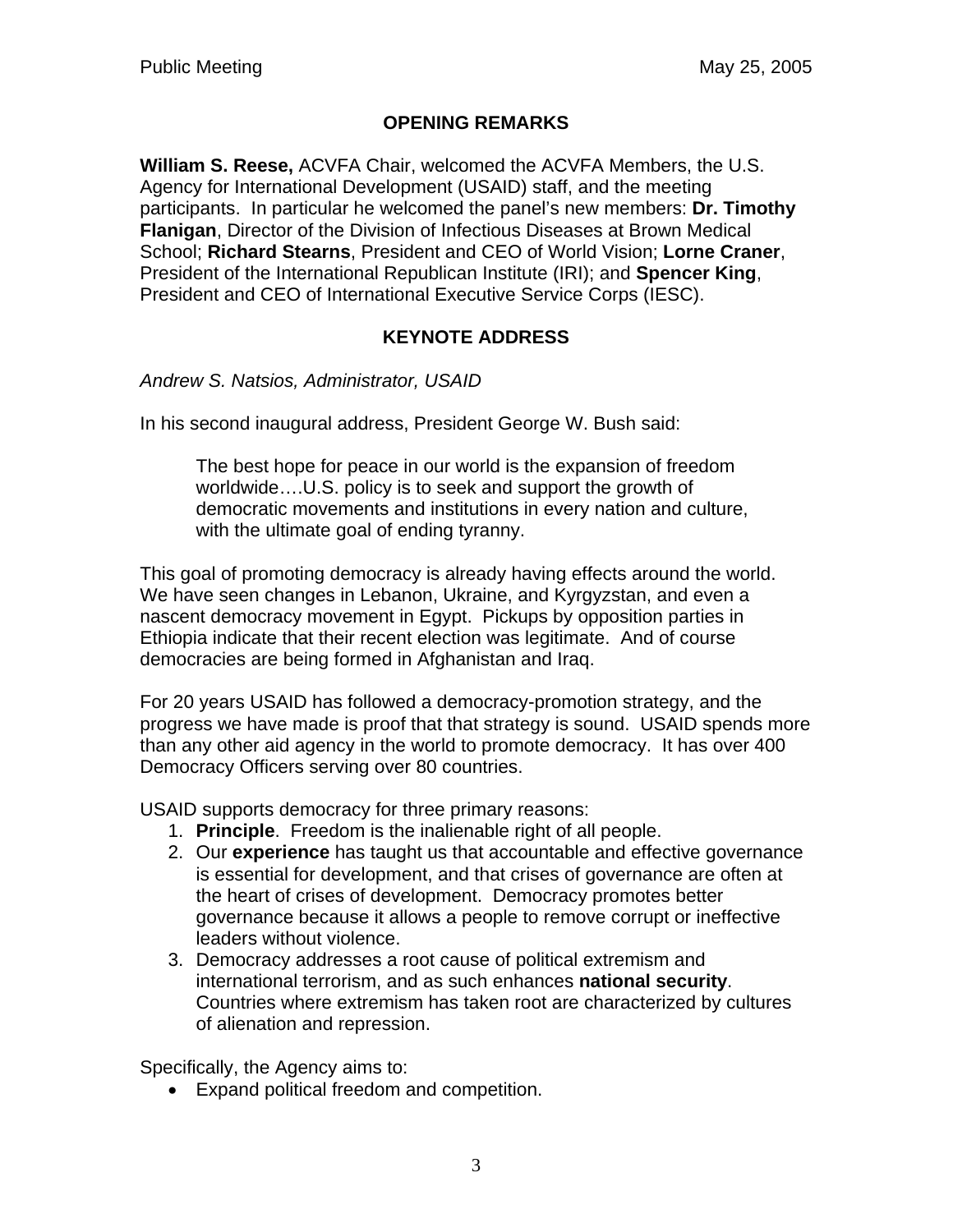- Promote justice and human rights through the rule of law. (This is also a development aim, as companies will not risk their capital in lawless countries.)
- Strengthen democratic and accountable governance.

The budget for Democracy and Governance is spent on each of these aims as follows:

- 47% to expand freedom and competition,
- 13% to promote justice and human rights through the rule of law, and
- 40% to strengthen democratic and accountable governance.

The reason for this allocation is that there are always elections that need supporting, and elections are very expensive. Those in Iraq and Afghanistan cost \$180 million each, for example.

In FY2002, the year that included September 11, USAID's budget in Democracy and Governance was \$670 million. In FY2004 the total budget was close to \$1.2 billion, but nearly half of that amount was spent in Iraq and Afghanistan. The total remaining amount comes to \$685 million, only a \$15 million increase.

The problem is that earmarks on Agency spending have grown so extensive that they are taking money from other accounts. These earmarks are for education, microfinance, and biodiversity— all worthy uses. But in Africa, for instance, the most important priorities are Rural Development, Infrastructure Development, and Democracy and Governance. These are not earmarked accounts, and therefore they are not growing. When you in the audience go to Congress to argue for the preservation of these earmarks, understand that there is a profound imbalance in the Agency's budget for those areas where they don't exist.

Each country has its own peculiarities, which means each needs its own strategy. To tailor a strategy to each country the Agency uses a strategic assessment tool covering five areas:

- 1. Consensus
- 2. Competition
- 3. Rule of Law
- 4. Inclusion
- 5. Good Governance

### *Consensus*

Do people agree on national identity and the constitutional structure of the state? USAID helps nations write constitutions and start constitutional processes, launch national dialogues, and conduct post-crisis elections and civic education. It invested heavily in all of these in both Afghanistan and Iraq. For example, USAID provided constitutional experts in both Iraq and Afghanistan to help Iraqis and Afghanis write their constitutions.

## *Competition*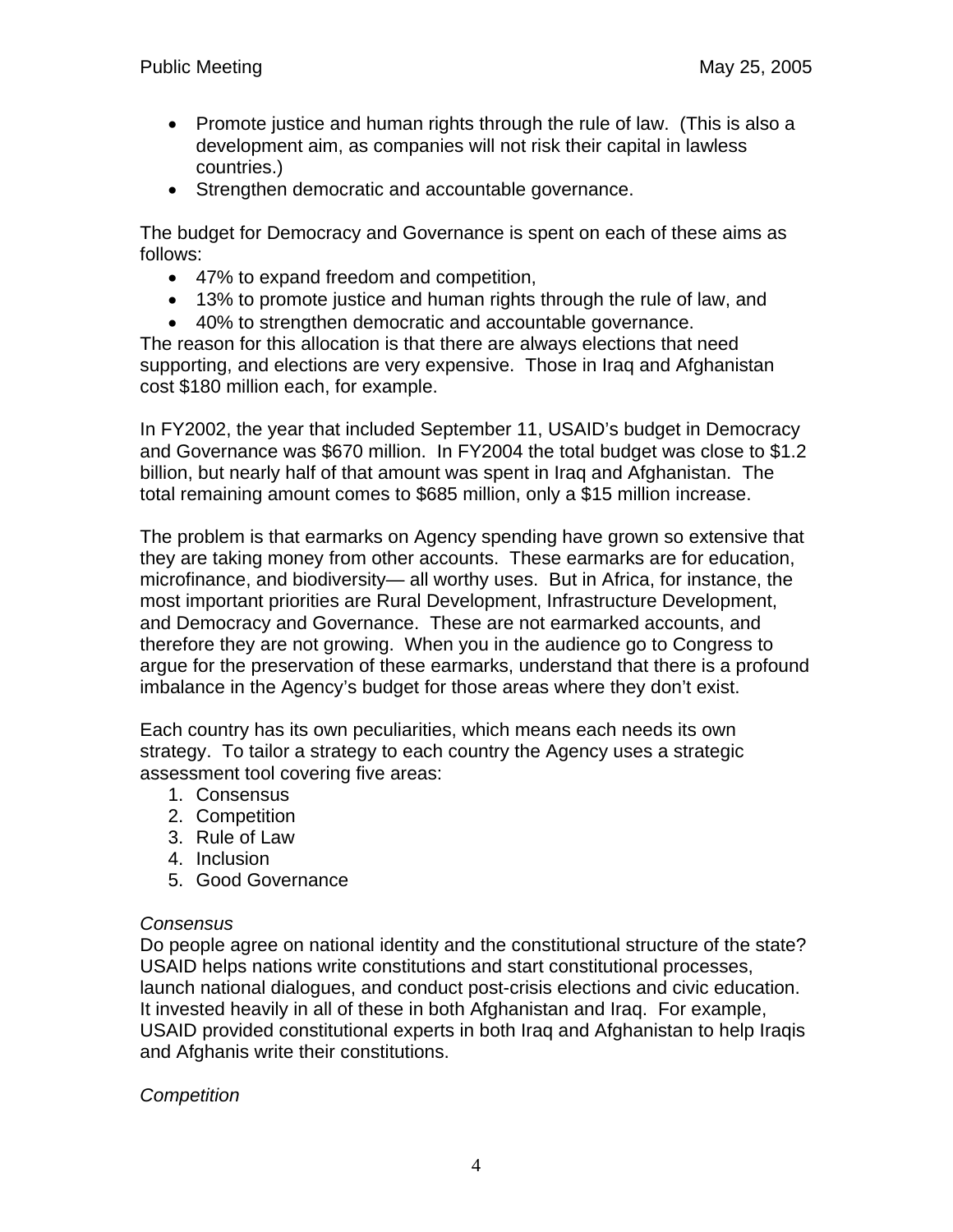Do state and society encourage peaceful competition? People must have a true choice to remove their leaders from office if need be. USAID helps administer multiparty elections, and encourages robust democratic political parties and nonpartisan electoral administration. It fosters freedom of the press and the development of civil society. It even helps parliaments develop mechanisms to write and manage bills.

### *Rule of Law*

Are just laws and rules applied equitably? USAID supports legal and judicial reform and judicial independence, provides support for human rights organizations, and helps improve the access to and administration of justice.

### *Inclusion*

Are all citizens able to participate in political, social, and economic life? One of the biggest challenges in some countries is ethnic, tribal, or religious discrimination. USAID promotes universal suffrage and political participation, the strengthening of civil society, the decentralization of political and economic power, and access to justice. For example, 85% of the population of Bolivia belongs to one of two indigenous groups and does not speak Spanish. The 15% of the population that is of European origin essentially controls the political process, even though Bolivia went through a process of democratization in the 1980s. USAID has helped alleviate this problem through decentralization, giving decision-making power to local leaders.

## *Good Governance*

Do the public institutions of society—state and non-state—work as they should? USAID helps strengthen executive branches, legislatures, and civil society, and has issued a new overall anticorruption strategy. It also works to improve the security sector, as this is one of the greatest weaknesses and failings in many countries. In El Salvador in 1992, for example, the police had an 8% approval rating. USAID provided training to move that force from a garrison-based to a community-based policing model; it now has a 90% approval rating.

The challenges to democratization are of two major types:

- Regime challenges, which vary with the kind of regime: totalitarian, authoritarian or semi authoritarian, emerging democracy, or consolidating democracy.
- Structural challenges, including state fragility, backsliding, corruption, and clientelism and patronage.

The Agency's approach to each of these challenges is distinct, and its flexibility and nuanced approach have led to a string of successes in the last 15 years, including democratic movements in South Africa, Poland, El Salvador, Mozambique, Indonesia, Ukraine, Georgia, Afghanistan, Iraq, and now Lebanon and Kyrgyzstan.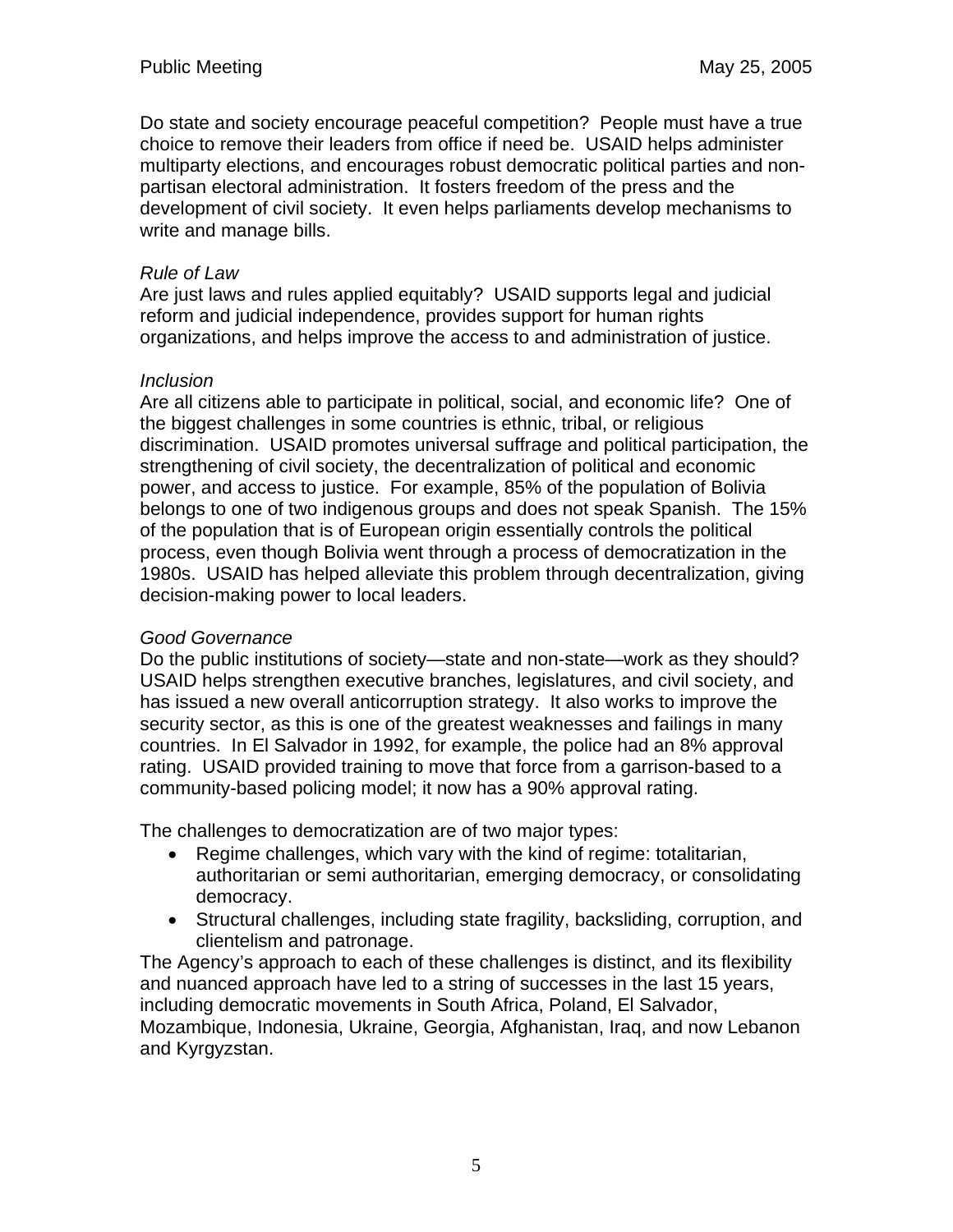# **QUESTIONS AND ANSWERS**

**Ted Weihe, ACVFA Member,** asked about progress in reorganizing the Bureau of Democracy, Conflict and Humanitarian Assistance (DCHA).

**Mr. Natsios** replied that USAID decided to turn the old bureau, dealing with humanitarian assistance, into one with the broader mission of dealing with fragile states. As the National Security Strategy of 2002 says, America is no longer threatened primarily by powerful, aggressive states but by failed states. Globalization has a well-known bright side but it also has a dark side: it is much easier today to globalize terror, narcotics, trafficking in human beings, and counterfeiting. Forces that engage in these activities are attracted to countries with no state, such as Somalia, or a failed state, such as the Democratic Republic of Congo. It is no accident that Osama bin Laden had headquarters in three failed states: Somalia, Sudan, and Afghanistan. He could function in those contexts without interference.

USAID would argue that state failure is caused by bad governance and the absence of democracy. So the Agency is connecting democracy promotion with the problems of crisis and corruption. It already puts Democracy and Governance Officers on Disaster Assistance Response Teams (DART). The reorganization is designed to allow USAID to extend the developmental power of DCHA's humanitarian offices into the field more rapidly. If the United States is threatened by failed states and fragile states, USAID needs a capacity to respond rapidly to failing states—within a matter of weeks—along with its regular, long-term development portfolio.

When a country begins to go into crisis, the Agency will create a task force cochaired by the Assistant Administrator heading DCHA and the local Mission Director. The Assistant Administrator will lead initially, taking control of programming, the deployment of resources, and spending. As the programs move to a long-term development phase, the Regional Bureau will take over.

**Mr. Weihe** asked whether the Agency was able to engage religious institutions in various countries, and if so, how difficult it is.

**Mr. Natsios** replied that USAID has been engaging religious institutions for 40 years. People in the United States think the Agency only works with Christian organizations, but that is not true. It works with Buddhist monks on antitrafficking efforts in Cambodia. It has provided training to 5,000 mullahs and imams at a government-run Koranic school in Bangladesh, in a curriculum including fish farming, women's rights, and health issues. It is working with both the Orthodox Church and the Islamic Council in Ethiopia to fight the spread of HIV/AIDS.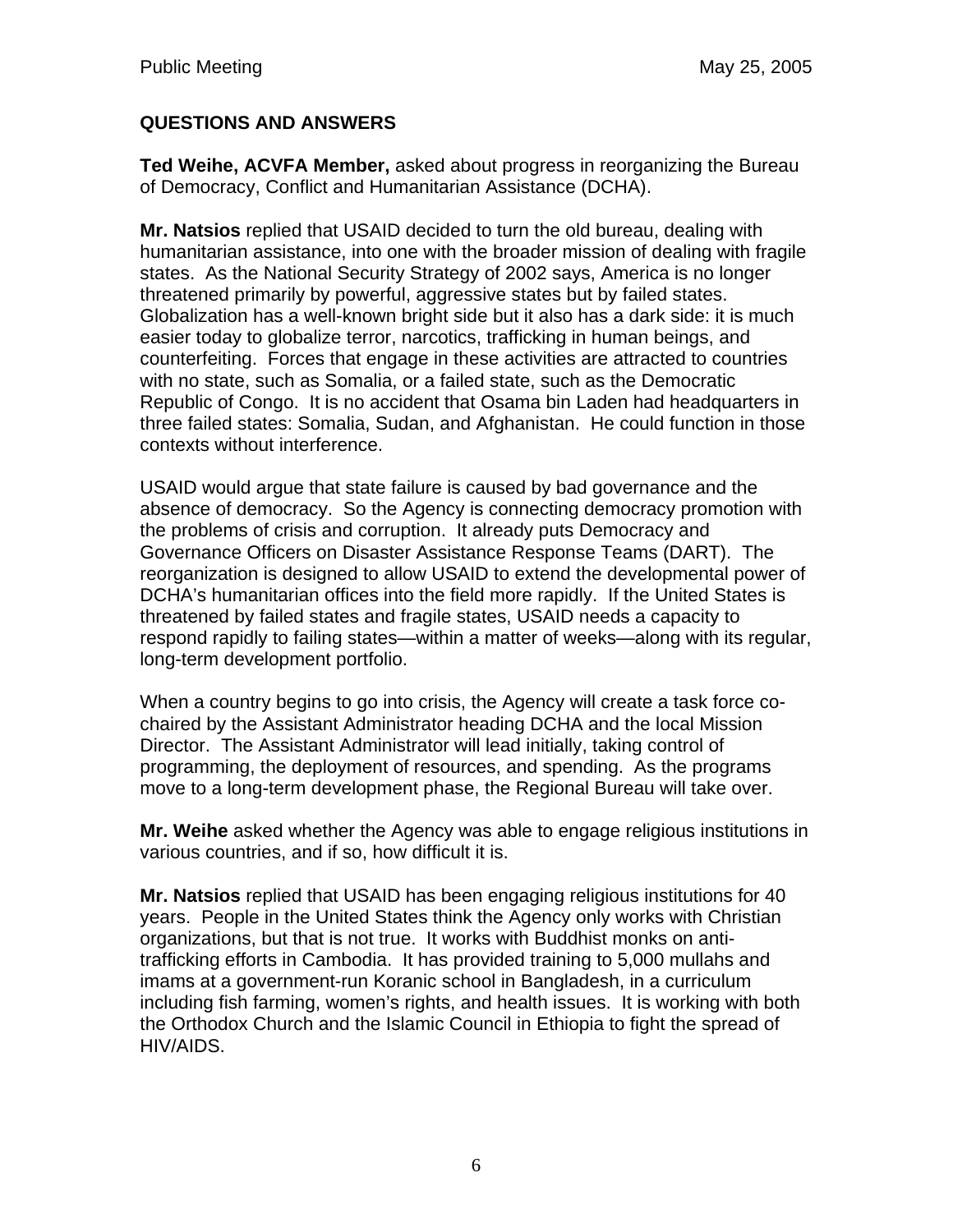**Nancy Aossey, ACVFA Member,** asked whether the Administrator was optimistic about the future in Afghanistan.

**Mr. Natsios** replied that we should not assume democracy will result in pro-American regimes immediately. But over time it will. Once the Islamic party took power in Turkey it moderated, for example, so that now it compares itself to the Christian Democratic tradition in European politics.

# **EDUCATION STRATEGY ROLLOUT**

**James Smith,** *Acting Assistant Administrator, Bureau for Economic Growth, Agriculture and Trade, USAID* 

In Dakar in 2000, the World Education Forum endorsed six goals embodying education for all (EFA).

- 1. Expanding and improving comprehensive early childhood care and education, especially for the most vulnerable and disadvantaged children.
- 2. Ensuring that by 2015 all children, particularly girls, children in difficult circumstances, and those belonging to ethnic minorities, have access to and complete free and compulsory primary education of good quality.
- 3. Ensuring that the learning needs of all young people and adults are met through equitable access to appropriate learning and life skills programs.
- 4. Achieving a 50% improvement in levels of adult literacy by 2015, especially for women, and equitable access to basic and continuing education for all adults.
- 5. Eliminating gender disparities in primary and secondary education by 2005, and achieving gender equality in education by 2015, with a focus on ensuring girls' full and equal access to and achievement in basic education of good quality.
- 6. Improving all aspects of the quality of education and ensuring excellence of all so that recognized and measurable learning outcomes are achieved by all, especially in literacy, numeracy, and essential life skills.

USAID took on the co-chairmanship of the *Fast Track Initiative* donor movement (FTI) to accelerate action on EFA. Over the past year the United States has helped change the nature of this initiative from one of "massive resources from somewhere undefined" to one of coordinating effectively and finding creative, innovative in-country mechanisms.

The USAID Education Strategy has two basic components.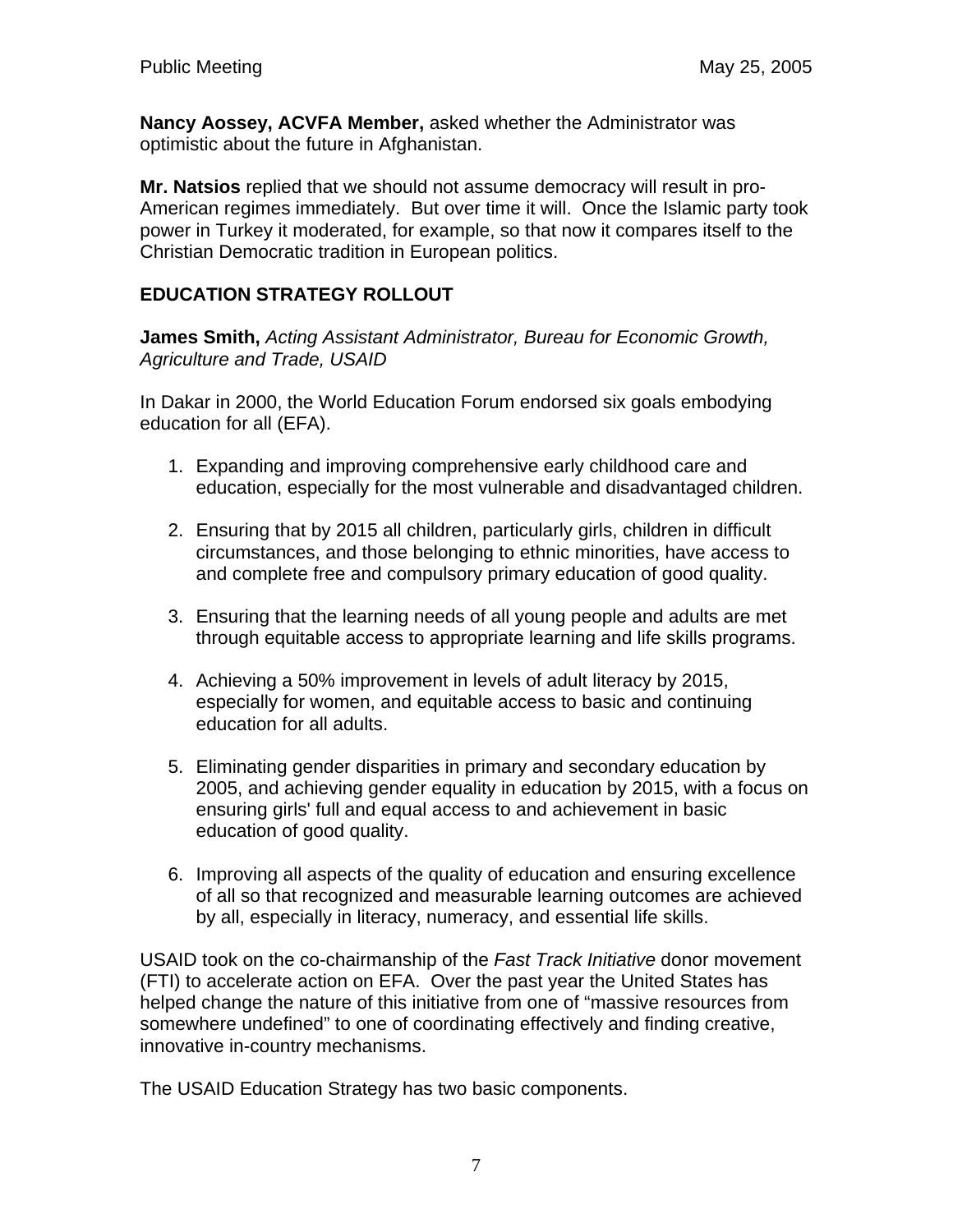- 1. Basic education. This is broadly defined to include early childhood development, primary and secondary education in formal and informal settings, teacher training, and literacy and life-skills training for youth and adults. The United States is currently the largest bilateral donor in basic education, having spent \$365 million in this area in 2004 (twice the 2001 level) to support programs in 43 countries.
- 2. "Beyond" basic education. This includes higher education, workforce development, and participant training. In 2004, USAID spent \$55 million on higher education partnerships, \$12 million on workforce development, and a substantial amount on participant training. From 1988 through last year, the Agency supported more than 295 university partnerships in 71 developing countries.

The Strategy articulates as major USAID objectives access to underserved groups (especially girls, those from poor families, and those living in rural areas) and improvement in the overall quality and relevance of education activities. Currently 115 million children lack access to basic education; two thirds of them are girls.

The Strategy also emphasizes equitable access to a *quality* education that provides mastery of foundational learning skills. Poor educational quality and the irrelevance of education to the skills needed to sustain development diminish the economic value of schooling. This Strategy calls for programs that effectively provide both basic education and skills training that can lead to lifelong learning. The Agency has been investing in new ways to measure and monitor performance at all levels, as the world currently lacks the ability to gauge accurately whether educational programs are succeeding at producing an adequately literate and trainable workforce. Enrolment rates are useful, but only a proxy for student outcomes. The Education Policy and Data Center will help in this regard, and the Global Learning Portal will help teachers throughout the world learn from one another. Such global assets encourage learning communities among all users worldwide, an approach that is needed if all countries are to meet their education and development goals.

In pursuing these goals, the Agency will be guided by the following principles:

• *A sector-wide approach.* USAID has been promoting this idea strongly in FTI because the multiplier effect possible with real sector programs is substantial. On behalf of the Strategic Partnership with Africa, the World Bank carried out a review of all the sector programs in Africa, (those that are country led, with a coherent policy framework and support from donors). There are 48 countries in Africa; the World Bank found only 27 true sector-wide approaches there. Many of the attempts at collaboration are not succeeding in creating truly coordinated programs.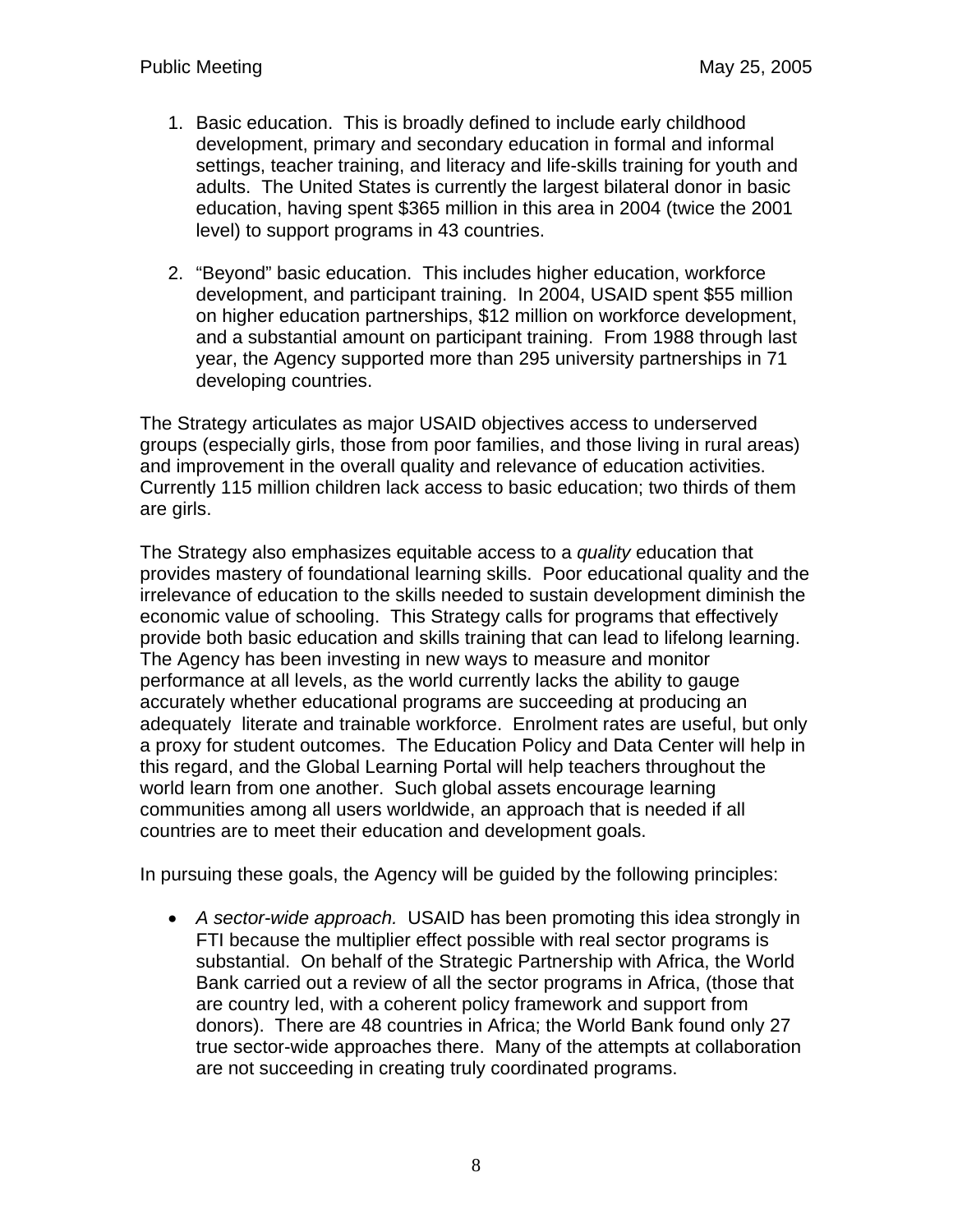- *Greater efficiency.* The Minister of Education from Burkina Faso told the group assembled for last year's EFA meeting in Brasilia that if his communities build their own schools it costs half as much, but the maintenance is better because the community looks after the structures. Burkina Faso is not likely to reach 100% primary enrollment by 2015, but it has made rapid progress. In 1969, 10% of its children were enrolled in schools. Today that figure is up to 50%, particularly impressive considering that the nation's population has almost doubled over that same time and continues to grow rapidly. By relying on communities to build his schools instead of the Ministry's contracting procedures, the Minister has found a more efficient way to expand the system quickly.
- *Sustainability.* Without economic growth, educational systems are impossible to sustain. The economy must expand as rapidly as the educational sector draws resources.
- *Collaboration.* Honduras worked very hard with the entire donor community and some local private partners to put together a true sector program. The Minister of Education's position was that this initial work was a platform he could then use to attract more private investors.

In Nicaragua, USAID piloted a program with the Chamber of Commerce, wherein Nicaraguan companies partnered with public schools. The companies contributed resources, but just as importantly they brought to the schools their results-oriented culture. Schools have begun tracking student results as they had not before.

- *Innovation*. For example, an innovation in teaching methodology has allowed India to achieve literacy very quickly with young children who haven't been in school. USAID's aim is to seek out and use such innovations.
- *Resource allocation*. The Agency plans to focus on the human resource needs of each country that has clearly demonstrated a commitment to education designed to sustain its continued development.

Pursuing these goals in education can help USAID further its aims in other core areas, such as:

- *Security*. In some countries the Agency is teaming with religious leaders to address security concerns through education programs.
- *Fragile states*. Expanding educational opportunities for all is a very real way of dealing with the problems of discrimination and non-inclusion that can alienate groups and thereby destabilize states.

The Agency's next step will be to disseminate the Strategy and make it operational. USAID believes it must help education systems find new ways of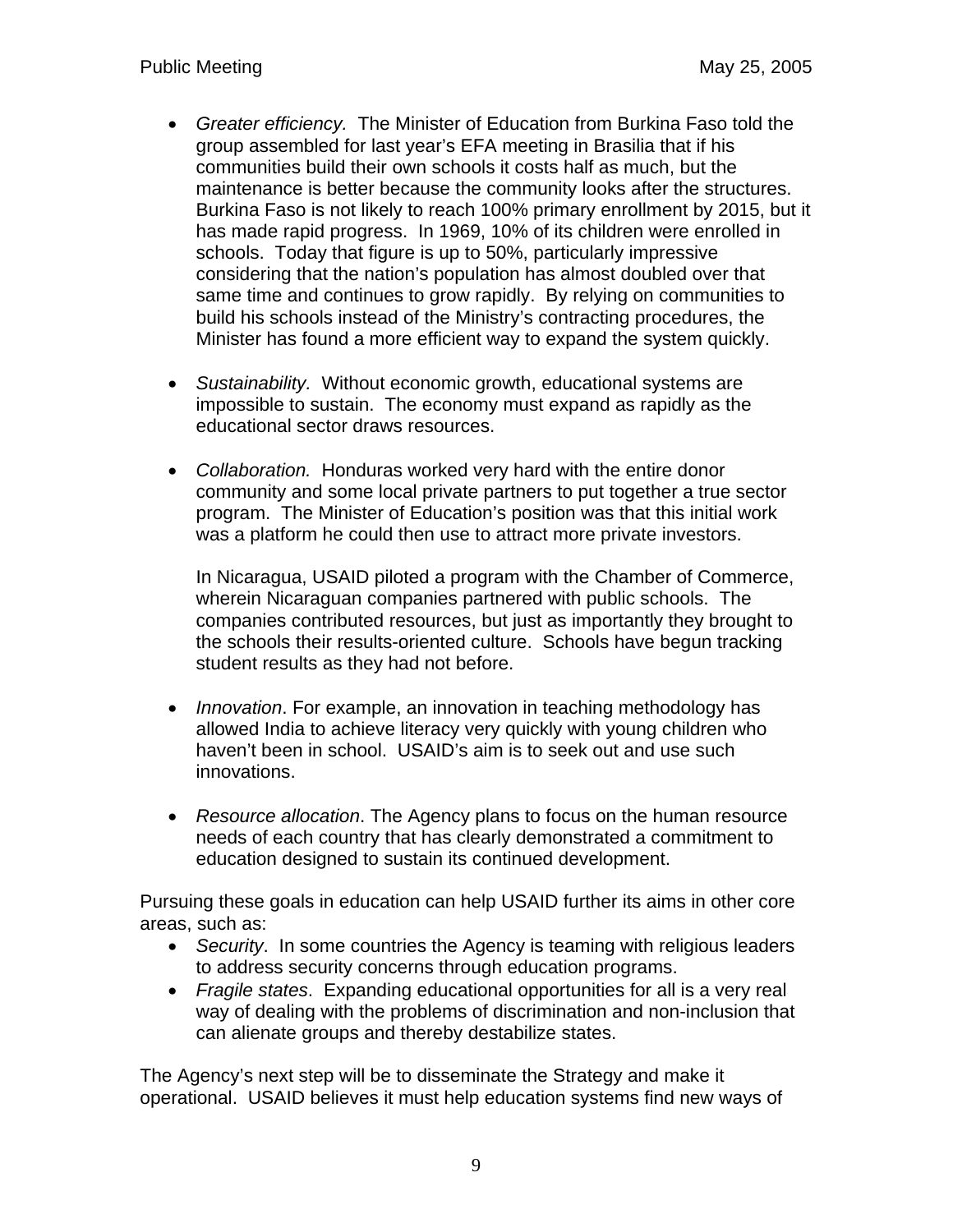doing business in developing countries, and of working with a wide range of individuals to achieve ambitious goals. System-wide changes are needed on all fronts, including the adoption of new approaches to funding, creation of new partnerships and alliances, establishment and accreditation of alternative delivery systems, improvement in cross-national and global linkages, and expansion and wider use of technology.

# **QUESTIONS AND ANSWERS**

**Elise Fiber Smith, ACVFA Member,** noted that in Africa in particular a high proportion of the population lives in rural areas. In countries that have focused on educating women farmers, food production has increased. She asked whether any part of the Education Strategy was aimed at rural women.

**Mr. Smith** agreed that rural women are key, although he said he was not sure how the recently released Agricultural Strategy, focused on market-oriented development, made a linkage specifically to their education. He added that helping women farmers in Africa has a salutary effect on their ability to send their children to school. Tanzania achieved universal primary education at one point but then fell back, because the opportunities weren't there to justify sending children to school. Part of the answer is to further the development of the agricultural base, which in turn helps expand the economy. This returns to a problem the Administrator highlighted: that in the interest of earmarks we have penalized economic growth, infrastructure, and democracy and governance.

**Jennifer Brinkerhoff** of George Washington University asked about the advantages and disadvantages of working directly with governments and their educational systems, as opposed to working through non-governmental organizations (NGOs).

**Mr. Smith** replied that he saw no contradiction between the two—a sector-wide approach should be an overarching strategy that all parties can agree on and contribute to.

**Gene Sperling,** Director of the Center for Universal Education at the Council on Foreign Relations, noted that ministers of education are afraid to expand their teacher pools, because then they face recurrent costs they cannot meet if they receive less aid from donors. He asked how to overcome this problem, and what resources are needed if the world is to reach universal education by 2015.

**Mr. Smith** replied that FTI emphasizes in-country coordination and careful planning by ministers. There is enough money already in the international system to reward those who perform well. Every donor is seeking to increase the amount of money going to education and to overall aid, so barring a global recession future flows look quite robust.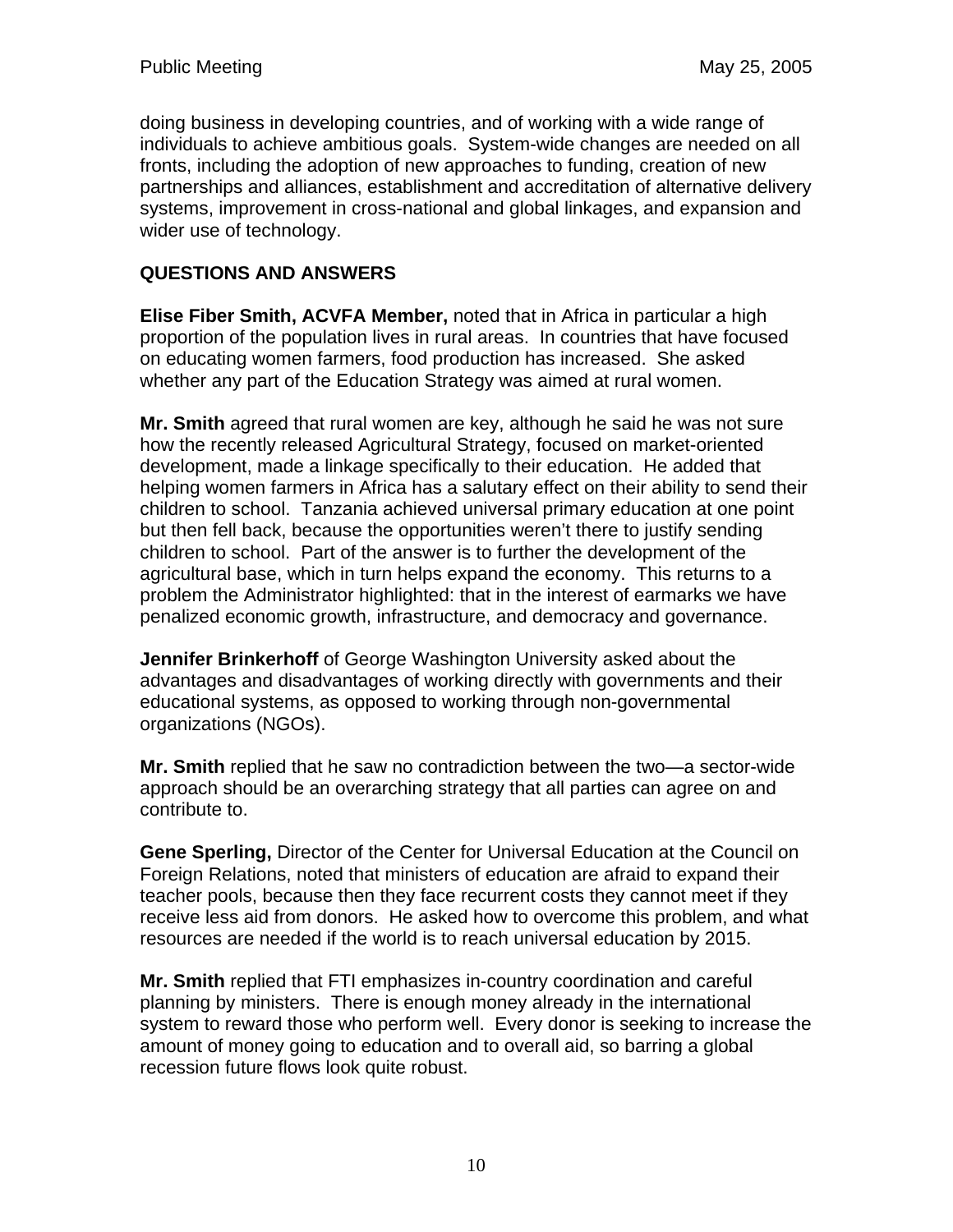# **EDUCATION STRATEGY PANEL DISCUSSION**

**Moderator: John Grayzel***, Director, Office of Education, Bureau for Economic Growth, Agriculture and Trade, USAID* 

## **Edward Kadunc,** *USAID Mission Director, Mexico*

Mexico has a population of over 100 million. It is the eleventh largest economy in the world, and is projected to have \$17 billion worth of remittances this year. In short, it's a very different country from most where USAID has programs, which often raises the question of why the Agency does have a program there. The answer is that it is a transitional state and a strategic partner, America's largest trading partner and our largest source of foreign investment. The United States and Mexico have the busiest border crossings in the world, and a large population of Mexicans lives in the United States.

At the beginning of the Bush administration, Presidents George W. Bush and Vicente Fox declared a "Partnership for Prosperity," a framework for cooperation between Mexico and the United States that includes a promise to improve the depth of relationships between U.S. and Mexican institutions, especially educational institutions. In fact, a number of institutions of higher education already have permanent relationships and presence in Mexico, and others have relationships with Mexican institutions they are now amplifying.

USAID's Training, Internship, Exchanges, and Scholarship (TIES) program in Mexico sets up two kinds of relationships.

- 1. USAID provides scholarships for about 50 teachers from disadvantaged and indigenous groups who want to teach in their home areas, chiefly in the south of the country. These teachers participate in a one-year teacher-training program in the United States. They bring back skills and motivation to their communities, which in turn help those communities deal with business opportunities and technology challenges. In the future, the Agency aims to provide training for school administrators as well.
- 2. USAID runs a program that fosters joint research partnerships between U.S. and Mexican universities. Forty-one of these partnerships will be underway as of June, meaning that approximately 80 U.S .and Mexican universities will be working on joint research, in fields including small business development, aerospace technology, grasslands management, rural watershed management, and psychological social work training for teachers.

The expectation is that these partnerships will continue after the program is over. In the future, the Agency plans to sponsor joint research on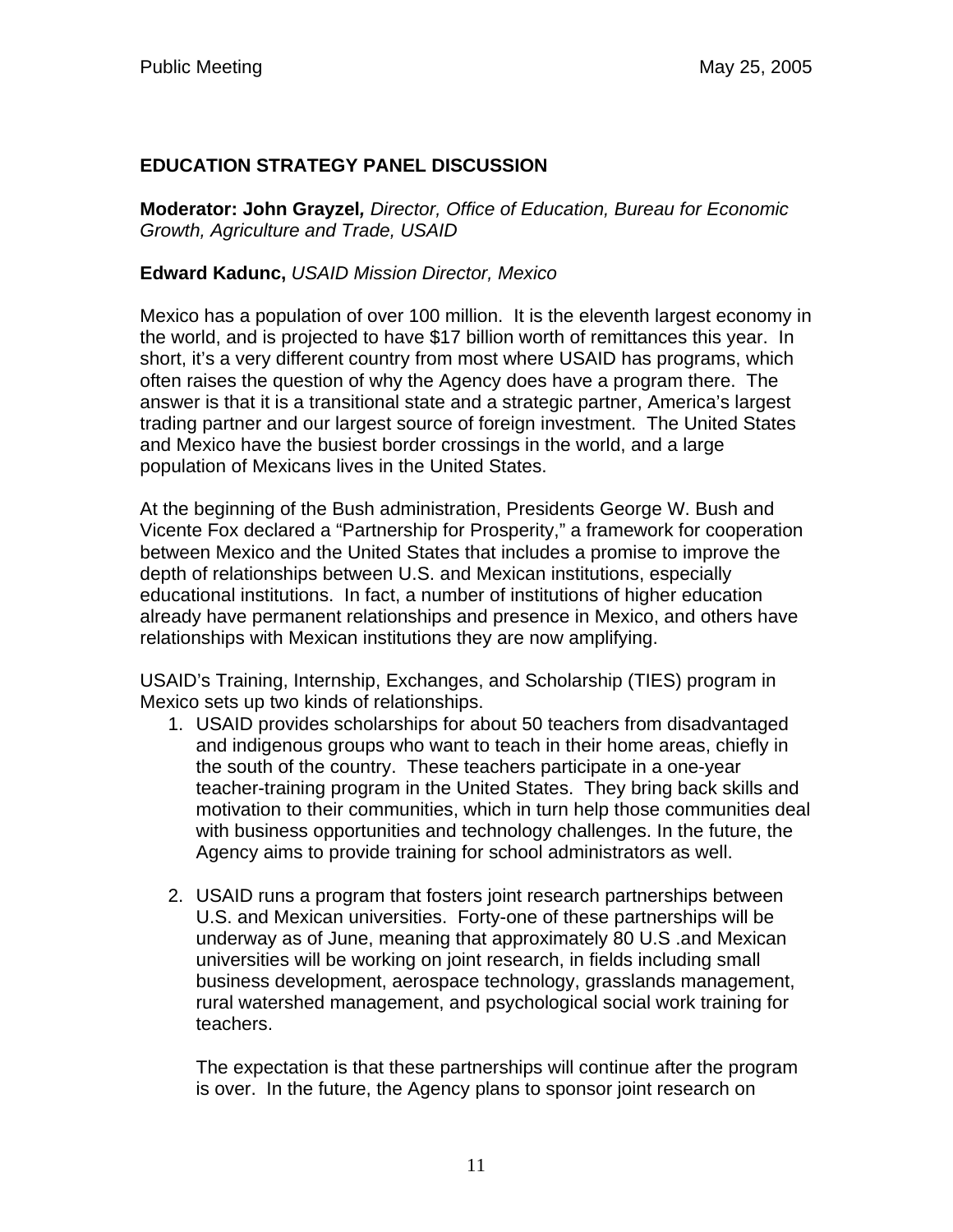competitiveness and on the management of natural resources, especially water.

USAID's annual conference of project partners in June in Guadalajara will bring together 80 senior officers from universities in the United States and Mexico, the first gathering of its kind of such magnitude, along with the Mexican Secretaries of Labor and Education and senior U.S. Labor and Education officials. The conference will also serve as the binational meeting for workforce development under the Partnership for Prosperity, and is expected to produce a set of recommendations in that arena.

**John Grayzel** noted that Mexico was one of several motivating examples that affected USAID's decision to recognize more clearly the interrelationship of "basic education" and "beyond basic education" activities in its Education Strategy. The Agency tried hard to reach a proper balance between stressing areas of its own comparative advantage and recognizing that the most successful ideas come from the field. For example, Mexico's experience with remittances funding local education may provide one of many possible answers to Mr. Sperling's question on the enormous challenge of financing education.

### **Stephen F. Moseley,** *President and CEO, Academy for Educational Development (ACVFA Member)*

The following points are worth considering:

- 1. What is wonderful about this Strategy is that it comes through with new and growing resources at a time when there is a common agenda in the world, set through the meetings in Thailand and then Dakar. The Agency is helping set priorities, but at the same time it is responding to a common agenda in the world.
- 2. USAID funds have always had, and have even more today, the chance to leverage dramatic and innovative reform. There are dramatic resources in countries—education makes up 18–25% of the budgets of even the poorest countries in the world. At the same time, relative to the need education is not adequately funded, and the amount of money coming from the international sector is comparatively low, 2–5% of all international donor money. (Education is 5% of USAID's budget, and it is the leader.) This means that every dollar spent by an outside aid agency can leverage \$95–\$98 worth of innovation in countries' own budgets.
- 3. Long-term commitment is essential. These are 10- to 15-year efforts that need to be measured at 4- or 5-year intervals.
- 4. We have been good at measuring inputs, and even fairly good at measuring quantitative outputs such as participation and graduation rates.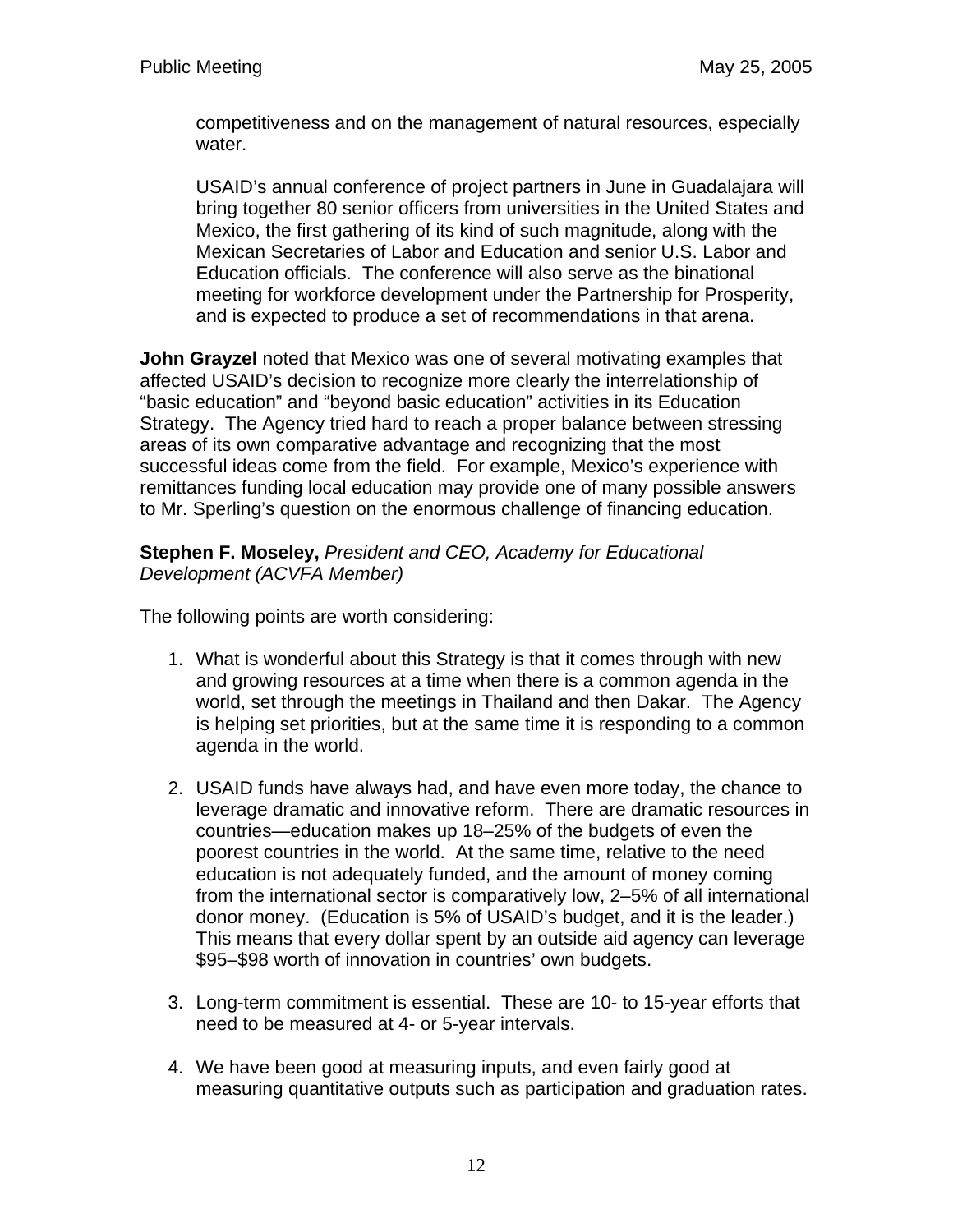And these are important measures—it is important to know, for instance, that more girls are in school every year. But we have not done as well at measuring the learning gains made inside classrooms, or the relationship between learning gains and gains in other sectors.

- 5. It is good to be building toward significant levels of secondary education. The expectation in the past was that we would address primary education first; now we understand that we need to address primary and secondary education concurrently, along with technical and higher education.
- 6. Education has a direct responsibility to involve the business community. Where that has happened we see education of higher quality. Jordan, for example, is perhaps the leading investor among developing countries in building information technology (IT) skills, but it has recognized in the past three years that no one is employing its IT-trained public school graduates. So it has invited businesses to help it define which skills are truly employable.
- 7. We need to do more to recognize not just the huge numbers of children who aren't in school, but the large numbers afflicted with disabilities, and especially those afflicted with learning disabilities that hinder them for the rest of their lives. This country has become very good at teaching disabled children, and could export this knowledge well.
- 8. It will not be possible to reach the goals we've set without a dramatic increase in investment and innovation. We need to use resources in new ways, through new technologies, community engagement, and participation by business. We also need to find new ways to deliver massive amounts of teacher training.
- 9. The amount of U.S. participation, while growing, is only back to 1995 levels: in 1995, USAID invested \$600 million in long-term leadership training, and \$400 million in basic and secondary education. Spending on basic and secondary education dropped to \$95 million during the last part of the Clinton administration, and then increased over the last few years back to \$400 million. To meet the goals of the fast-track initiative, \$7.6 billion is needed; the U.S. proportionate share of that would be around \$800 million.

**Mr. Grayzel** noted that the Strategy does say that "ensuring equitable access requires removing...barriers to education, especially for populations underserved because of their poverty, rural residence, ethnic background, *disability*, or sex." [Emphasis added.] These are not mere words but an indication that USAID does intend to direct specific attention toward these problem areas, including questions of disability. The Agency is already writing a special paper for the agriculture group of the Development Assistance Committee (DAC) on what it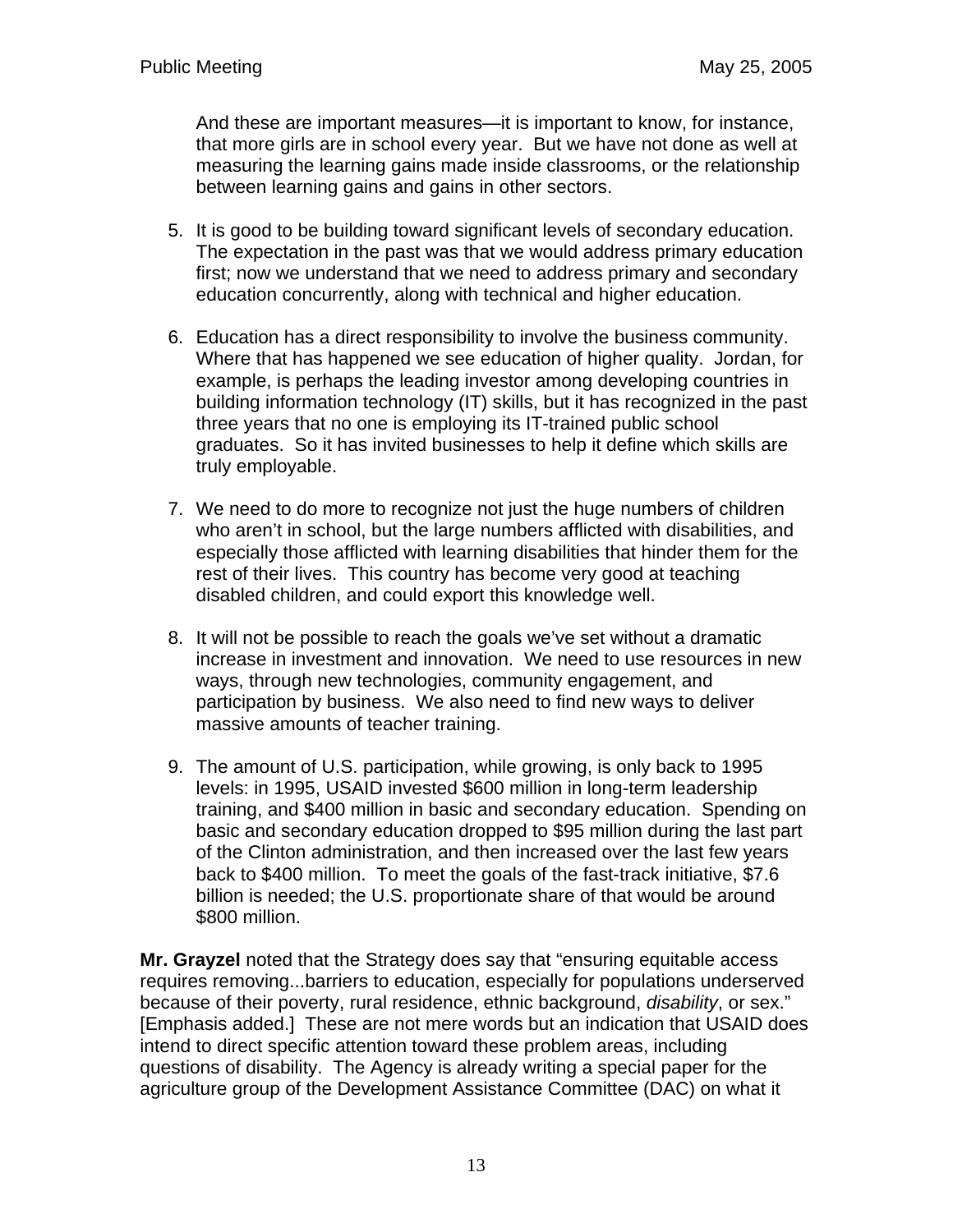means to deliver education truly responsive to the needs of rural as distinguished from urban populations.

### **James Wile,** *Director, International Development, International Reading Association (IRA)*

The authors of the Strategy have done a marvelous job. Positive aspects of the Strategy include:

- U.S. investment in education programs is described as an investment rather than philanthropy.
- The Strategy clearly links education and development. Too often people believe education is the outcome of a developed society rather than a vehicle of development. It also links education to social progress, to cross-cutting issues such as health, population growth, and agriculture, and to stability, democracy, and good governance.
- It aligns USAID policy and vision with the goals of EFA.
- It emphasizes sector-wide approaches.

Some constructive criticisms are in order, however:

- It is not clear what in the Strategy is news. A strategic plan is an opportunity to advance discussion, and while the document is aligned with EFA and other education initiatives, it is not clear what advances it makes toward those pre-existing goals. It does not adequately create a distinctive identity for USAID education initiatives, or distinguish the U.S. approach from all others.
- While there is no doubt that in the first five years of the literacy decade we have made tremendous progress, we may have reached all the lowhanging fruit. The same strategies may not continue to work in the second half of the decade as we try to reach people who are more remote, or more divided by language and ethnicity.
- Relationships harden over time into traditions, and in the international community, the relationship between donors and donees has hardened into traditions with rather unfortunate outcomes. It may be time to rethink USAID's relationship with donor and donee organizations, and its relationships with NGOs here in the United States.
- Education is part of an integrated care approach: you can't improve education without dealing with issues such as health, security, stability, and housing. It is not clear how the Strategy aligns with organizations working on those issues, here in the United States or internationally.
- The Strategy could use a better definition of a quality basic education.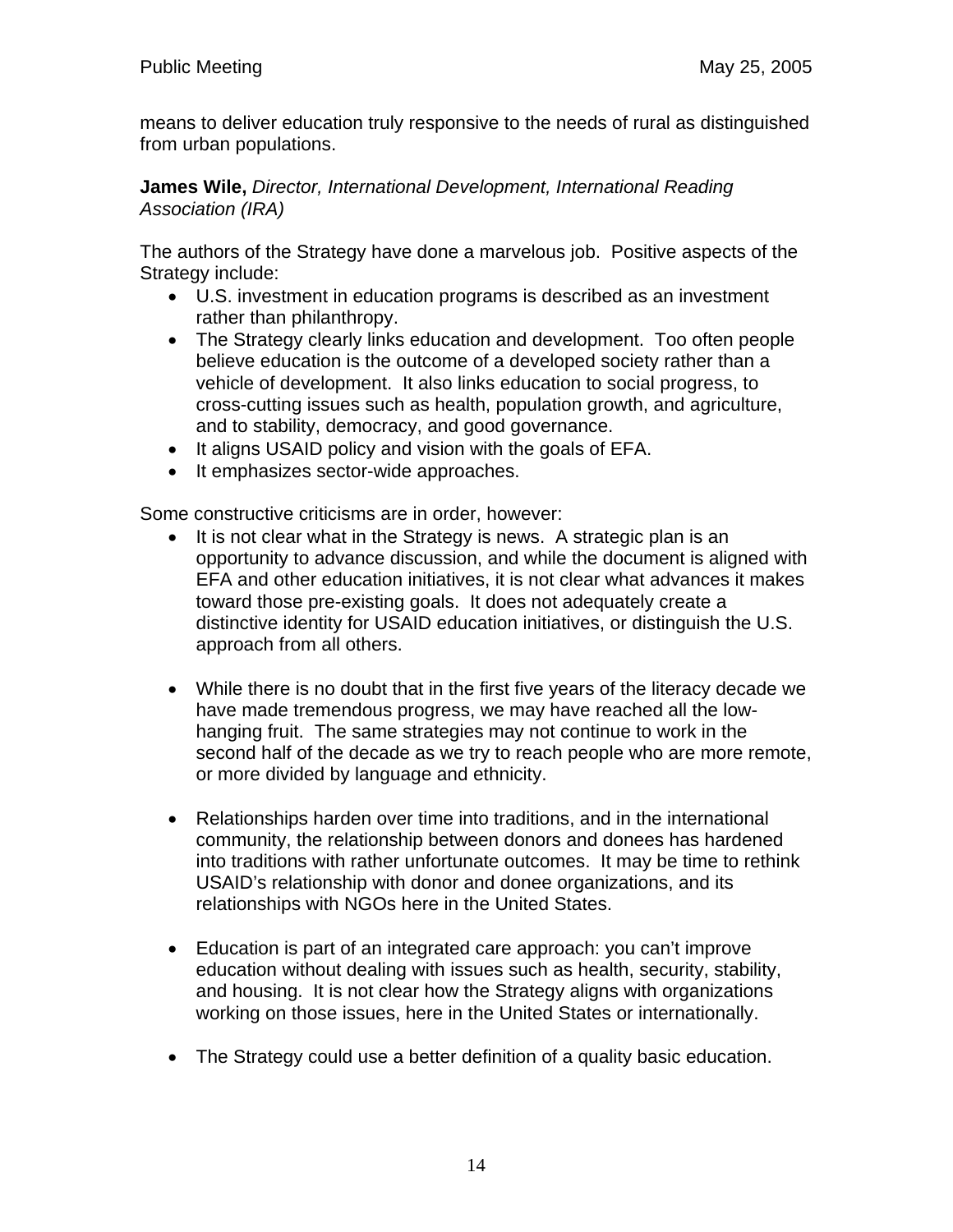• In an aggregate sense, USAID spends a lot of money on education. But when you realize that that money is spread over 40 developing countries, and that in most developing countries 30–50% of the population is young, you begin to see that the amount of money available per student is quite small.

This means the Agency must be much more strategic about how it spends its resources. It must make an investment in research and design. In any industry, growth comes from investment in R&D. Unfortunately, most research in the field of literacy happens outside the developing world. USAID must help the developing world build universities and centers for the study of literacy. Exchange programs are important, but professors return from them to universities that lack the incentives and facilities to conduct research. They also lack a mechanism for dissemination, which is why IRA is working with USAID and the Academy for Educational Development on the Global Learning Portal, to help circulate knowledge in the developing world.

- When we talk about improving education, we have to pay attention to building demand for education. We have to create cultures where education thrives and literacy is demanded—where there are incentives to use literacy outside of school.
- The Strategy does not adequately address the issue of providing access to print. It will be a wasted effort if we invest in training teachers to help people become literate when there is nothing for them to read, especially in their mother-tongue languages. Perhaps USAID can direct its attention through its public-private partnerships to stimulating local publishing.

**Mr. Grayzel** commented that the Strategy is meant to be a guiding framework. Dr. Wile's comments are all pertinent, but USAID addresses these with specific solutions tailored on the country level and in coordination with other donors and the host country. In addition, the strategy is intended to be followed by an operational document. The second half of Dr. Wile's talk provides a good beginning for what might appear in such a document.

## **QUESTIONS AND ANSWERS**

**Michael Nyenhuis, ACVFA Member**, noted that more than one speaker referred to "quality education." The Strategy describes test scores as the "main source of insight into educational quality in different countries." The Member asked what else panelists recommended using as indicators of educational quality.

**Mr. Moseley** responded that while more testing is necessary, he did not believe testing was the only avenue to understanding the quality of education. Other measures are also possible. We can see whether the emphasis on a multisector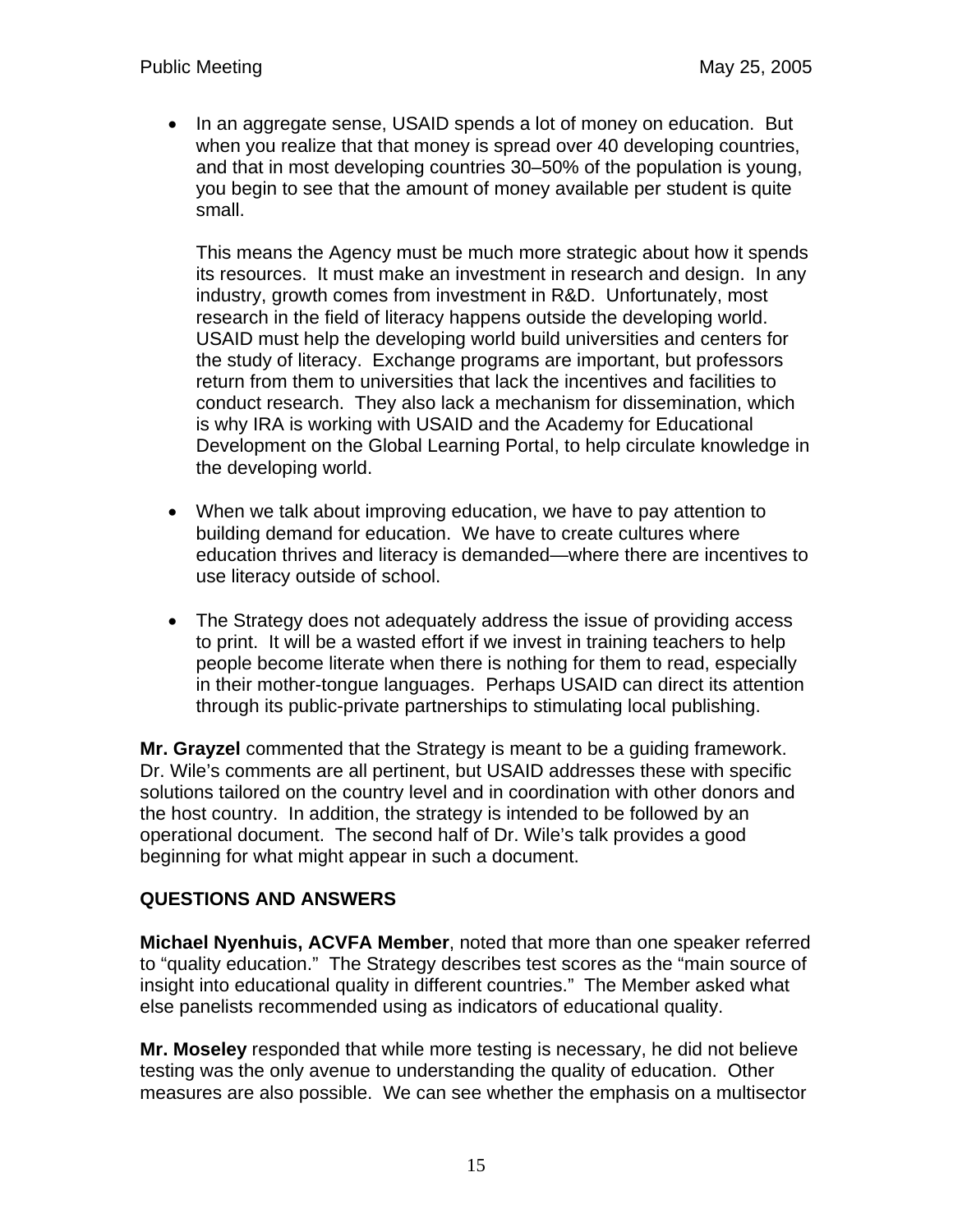approach is reflected in a curriculum, for example, and whether or not it reflects the community's participation.

**Mr. Kadunc** added that particularly with regard to private university programs, the response of the private sector is instructive: how useful are graduates' specialties to private employers? How well do graduates fare in finding jobs? How likely is funded research to be picked up by private companies?

**Dr. Wile** suggested looking at quality inputs: the quality of curricula, for example. Standards should also be in place defining what it means to be a teacher. At present, thanks to a huge teacher shortage, in developing countries virtually anybody can get into a classroom.

**Ben Homan, ACVFA Member**, asked Mr. Kadunc to elaborate on how the collaborative efforts he described are put into operation.

**Mr. Kadunc** said that the program issues an annual call for proposals, depending on USAID's interests. In some years this call has been very broad, although this past year it was very specific. (Recognizing that there is a public security problem in the border area between Mexico and the United States, and in particular in Ciudad Juarez where there have been many brutal murders of young women, USAID issued a call for proposals to set up forensic program in a Ciudad Juarez university that would identify the bodies of these women.)

These research proposals are then presented to the Association of Liaison Organizations, which puts together panels to evaluate and rank them on their technical merits, and returns to USAID a list of the proposals in the competitive range. The Agency compares that list to the amount of money available and awards funds. It then monitors periodically to insure that research projects are meeting their goals.

**Frank Method** of Research Triangle International said that the Strategy was a fine document, but lacking a discussion of implementation modalities, both from USAID and the community at large. The progress that has been made in primary education built on a 10-year effort, including projects like the Improving the Efficiency of Education research endeavor. Perhaps something similar is needed on issues of quality. The field could well have \$800 million to \$1 billion in funding in the future, but it is not clear that it is ready to implement programs at that level. Serious discussion is needed of modalities and mechanisms for collaboration and long-term planning.

**Mr. Moseley** commented that to implement efforts of higher order—to reach people not yet served and to establish higher-level education—models must be found in the developing world. In South Korea, Mexico, Jordan, Thailand, and elsewhere, modalities exist that allow ministers of education to use the best talent in their own countries. Often education is the poorest ministry in a country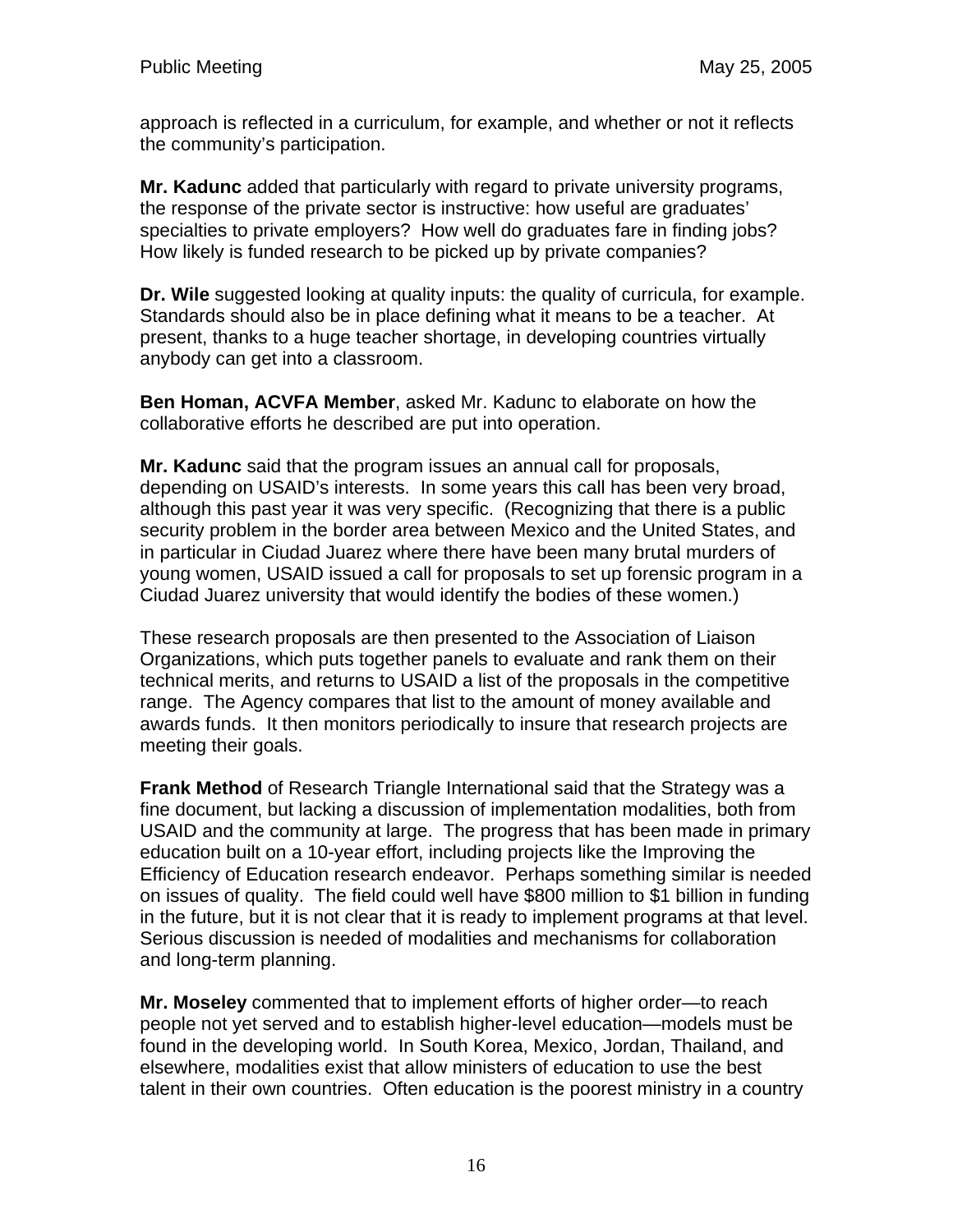and unable to attract the best minds. USAID can partner with ministries to enable long-term investment planning and design to jump-start innovation.

**Mr. Kadunc** added that often being able to provide quality education means working with not just the education sector but planners, financial managers, and tax authorities, so that government and the private sector are capable of sustaining investments in education. It is often hard to find enough teachers or enough funds to build and maintain facilities. Overly restrictive earmarks make it very difficult to work in these broader areas.

**Mary Ann Zehr,** a reporter from *Education Week*, noted that USAID has announced it will not write education policy in Iraq, and asked whether the Agency will stick to that same procedure in other countries.

**Norman Rifkin**, USAID's Senior Education Advisor for Iraq, replied that in Iraq the Minister of Education specifically requested that the Iraqi Provisional Government be in charge of developing its own curriculum, a request directed not just at the United States but at all donors. USAID does not have a similar policy elsewhere.

**Dr. Wile** added that while the United States should not write curricula for anyone, it can encourage and aid ministries that might not otherwise have the necessary capability.

**Mr. Moseley** said that while building ministries' abilities to change and assess curricula is an important function of international development, outside countries have failed when they have tried to intervene directly in the curriculum-writing process.

**Mr. Grayzel** commented that the Strategy is meant to encourage local innovation. For example, since it is important for the local private sector to inform curricula by describing what skills it finds relevant, the Strategy uses the involvement of the private sector as an assessment criterion. Whatever the curricula, USAID feels it is vital to help countries assure that there is adequate coordination between them and teacher training, testing, and the materials themselves.

**Mindy Reiser** of Synectics noted that USAID is not alone in funding education programs. There is enormous funding in the Fulbright Scholar Program and other scholarship exchange programs in the State Department, the Department of Energy, and elsewhere, for example. She suggested that the Agency coordinate with these programs, to try to involve their graduates in follow-up training.

**Dr. Wile** agreed that much intelligence in all countries has not yet been adequately harnessed. One problem is that a lack of infrastructure has kept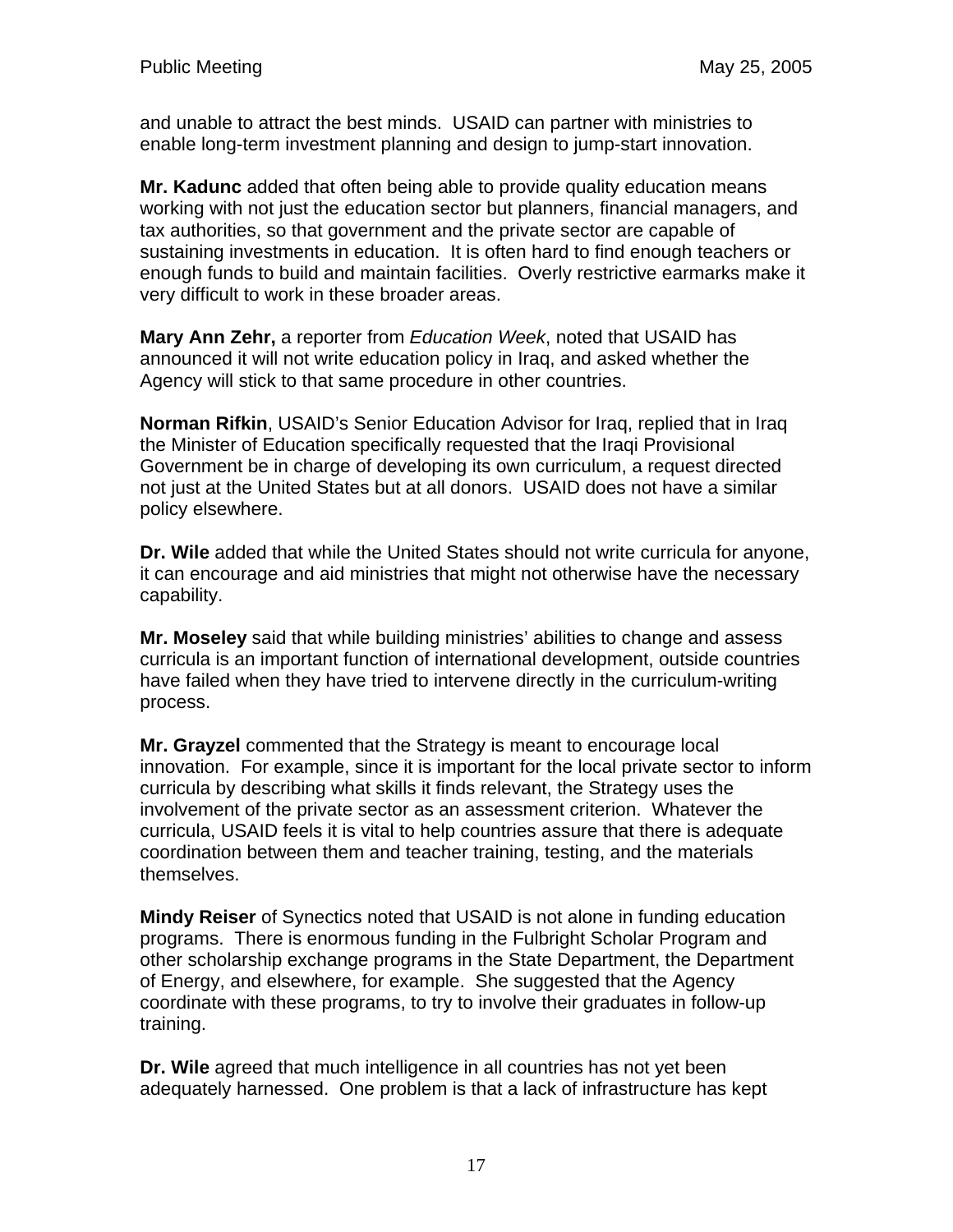people from communicating. Bringing scholars into an international community will go a long way.

**Mr. Moseley** added that while investment in long-term external training has decreased, investment in in-country training has increased dramatically. Work in the former Soviet Union has shown that building alumni networking into training programs seems to enhance the value of the investment greatly. It is more difficult to involve people in long-term follow-up if it isn't included in the program from the outset.

**Melanie Beauvy** of the Education Development Center stressed that coordination with other sectors is vital, especially in dealing with hard-to-reach youths, those also in need of food, health, and other services. She suggested USAID investigate ways to bring together its bureaus to ensure adequate collaboration across sectors, perhaps through a Global Development Alliance (GDA) mechanism.

**Mr. Kadunc** said that in northern Mexico, USAID is designing a GDA to care for children with disabilities and provide them with basic skills. The program in question has been certified by the Secretary of Education for primary education, so that children in a daycare facility are able to finish a regular school program. That facility has now put together a proposal involving the local business council in which large companies commit to identifying jobs that can be done by people with disabilities. The business council will then work with the institution to provide the training needed to do those jobs.

**Mr. Moseley** added that there has not yet been enough attention to the dramatic impact HIV/AIDS has had on education, due to the death of teachers and the need to support orphans and provide health services for children. A cross-sector approach is desperately needed in this area.

**Laura Henderson** of the Christian Children's Fund asked what the Agency is doing to increase access to early childhood development, and whether increased access will mean increased funding.

**Mr. Grayzel** replied that while of course USAID hopes for increased funding, primarily it hopes that the Strategy will help the Agency break out of certain selfimposed conceptual and operational constrictions. USAID will have to return later with specific ways it plans to respond to the goals the Strategy sets. At the top of the list is likely to be an effort to enhance mother-child literacy.

**Ron Israel,** Vice-President at the Education Development Center, Inc., commented that the consensus used to be that aid organizations should focus on primary education. Today the challenges include countries that have robust primary education programs but that are not reaching all children, or those that want to build systems of secondary education or workforce development. This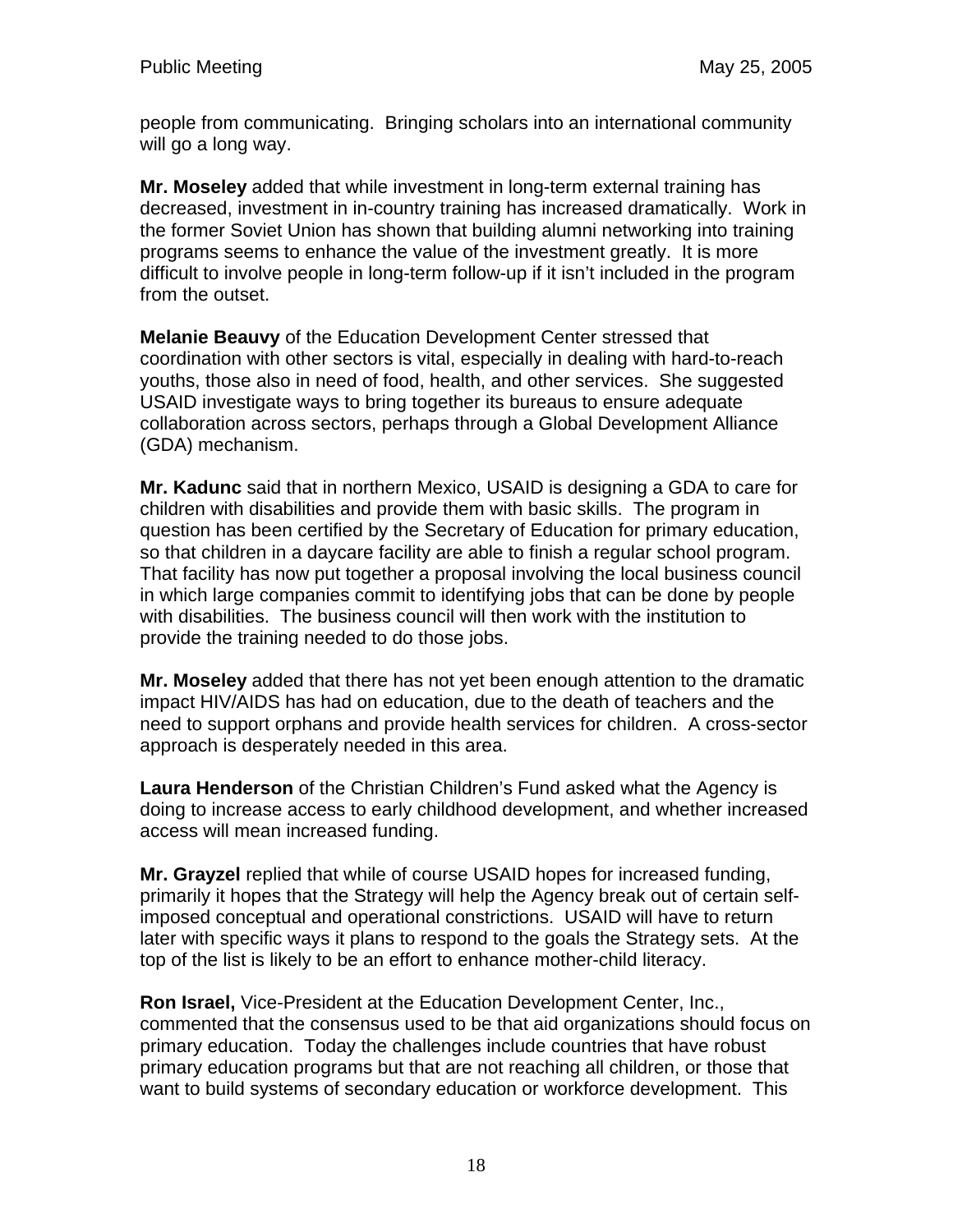presents education planners within USAID and in countries with difficult choices. He asked how the Agency can build the capability, within USAID and at the country level, to make those kinds of choices.

**Dr. Wile** said that we all have a tendency to do the things we are most familiar with, in this case schools, curricula, and training academies—the issues dealt with in the Strategy. It may be more difficult to do things not part of the American tradition.

**Mr. Moseley** said that the Strategy provides the flexibility to build on countries' own models. In Brazil, USAID funded an experiment that took 100 children and made a partnership for their education among four NGOs, the state and national ministries of education, and 50 businesses to provide mentoring relationships, laptop computers, and curricular change through teacher training. That model may not be scalable, but it challenged the players to look at every aspect of the education system differently. After two years, 96 out of 100 children completed high school, and 56 went on to technical colleges with scholarships. Every one of them is in demand to be employed.

**A participant** asked Mr. Kadunc what impact the new Strategy will have on the Mission's programs in Mexico.

**Mr. Kadunc** replied that the Agency believes its program in Mexico is quite good and doesn't expect the Strategy to change it. But it should provide more opportunities to do things through its partnerships.

**Sean Tate** of Creative Associates International, Inc., asked whether USAID has looked to Finland—number one in the world in both reading and mathematics as a model, and whether it will do so more in the future.

**Mr. Grayzel** replied that USAID has consistently cited Finland as an example of a highly innovative society. Finland provides a highly flexible, cost-effective education that consciously ties educational practice and policy to the nation's economic development plan and the need to provide job skills to all students.

**Michaela Oldfield** of Water Advocates said she was pleased to see the Strategy mention sanitation facilities, but that she did not see a mention of safe drinking water. Girls are the ones who have to walk miles for water, and when family members get sick they are the ones pulled out of school to care for them.

**Mr. Grayzel** replied that while the issue is not in the Strategy, it will be among the challenges the Agency will keep in mind in making the Strategy operational. He was recently in the Sudan, he said, where it was clear that it will be impossible to get girls into school without dealing with the various effects of ill health and with the labor women have to put into carrying water and preparing food. Safe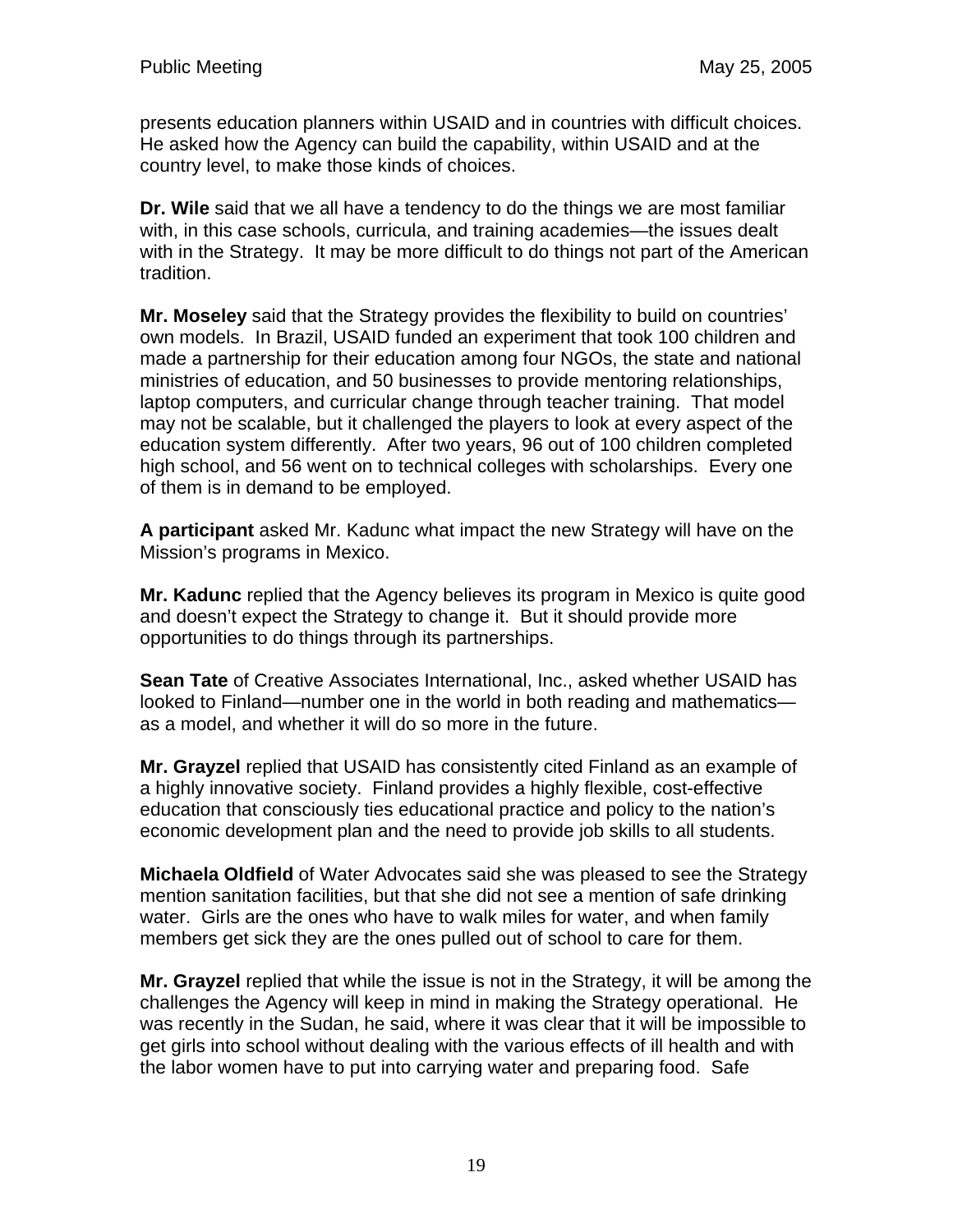schools are also addressed more particularly in the Agency's specific plans and projects for gender-sensitive education.

# **BREAKOUT SESSION: ARAB AND MUSLIM OUTREACH**

### **Moderator: Iqbal Noor Ali,** *CEO, Aga Khan Foundation USA (ACVFA Member)*

Administrator Natsios spoke about USAID's efforts in the fields of democracy and governance. One of the key points he made was that the aim of USAID's work in these fields is not necessarily to export the American model of democracy, but to help democracy take root in a particular culture, to be defined by the needs, aspirations, and opportunities within that society.

Sometimes, despite our best efforts, the implementation of that thinking leaves something to be desired. One objective of this panel discussion is to see what works, and what has not worked and could be done better.

Any outreach effort is a dialogue. It is an attempt to understand the fabric of a society in order to take a better programmatic approach. After all, it is the development of people in need, people who are struggling to make a better life for themselves, that should continue to be the ultimate driver for our work, not necessarily any motivations of public relations or political aspirations.

USAID faces two fundamental challenges in its outreach in Muslim countries.

- 1. There is a lack of awareness of the *extent* to which the Agency and the U.S. government have been active in countries with majority Muslim populations. Today at least half if not more of USAID's budget goes toward majority-Muslim countries. This is not a product of the post– September 11 era, either; it has been this way for decades.
- 2. More importantly, there is suspicion of the *intent* of that assistance. Some talk about the ongoing "clash of civilizations." His Highness the Aga Khan has refuted this idea by calling the situation a "clash of ignorance." The industrialized West and the Muslim world lack knowledge of each other and understanding of what makes the other work. To resolve this problem we must take a long-term, multigenerational approach. It will not be done in a "Wall Street quarter." In the United States the solution must begin with schooling: what our children learn about other people, and about what misperceptions exist in many parts of the world about us as Americans.

### **Ann Phillips,** *Senior Political Economist, Policy and Program Coordination Bureau, USAID*

USAID has worked in predominantly Muslim countries for years, but recognizes that it does not know everything about them. September 11 and other extremist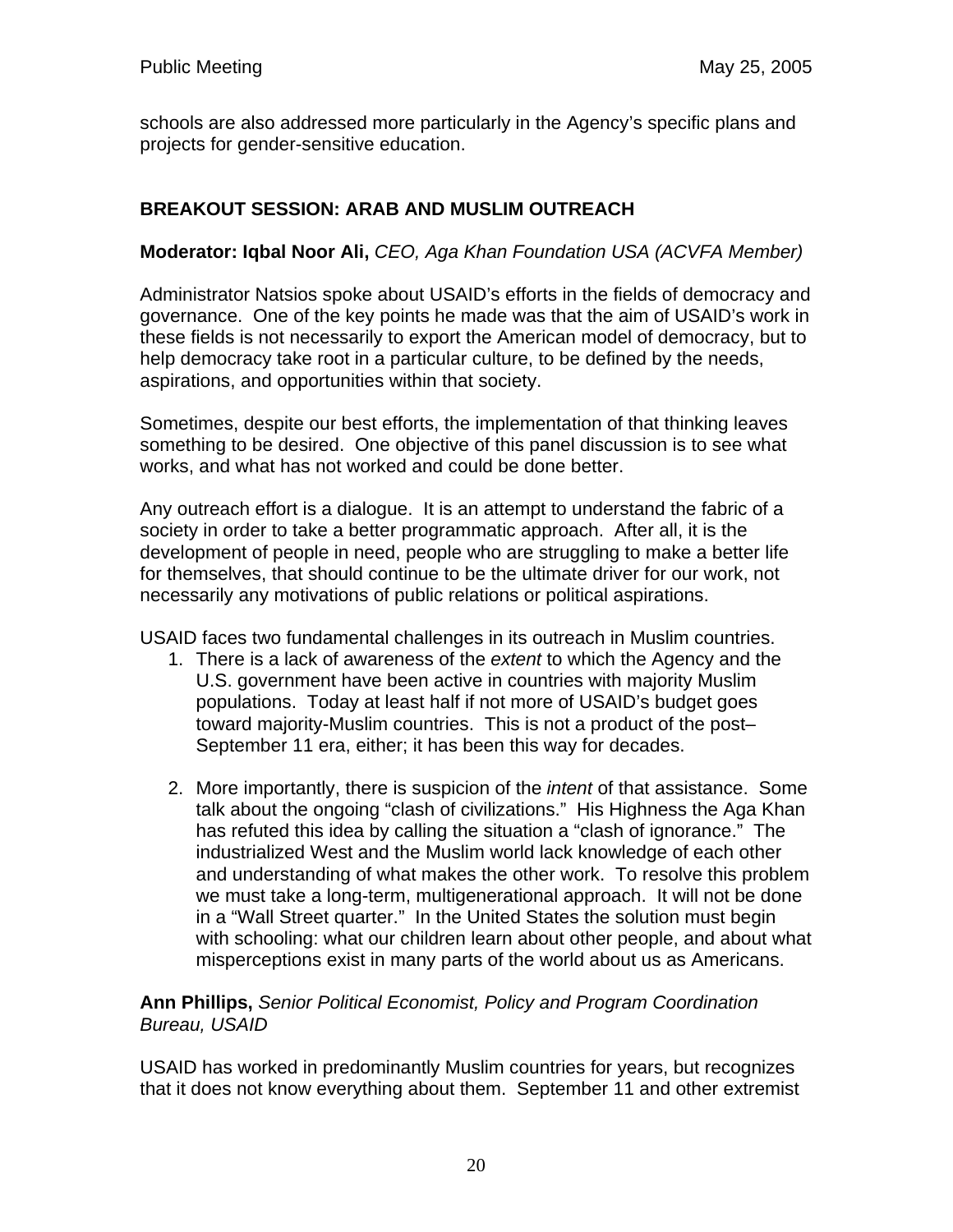attacks show that we need to better understand the dynamics, including grievances, at work in many of these societies. They also demonstrate that globalization does not mean homogenization: that knowledge of traditions, language, and culture is as important as ever.

So a first challenge was to educate ourselves, to order our own knowledge about the Muslim world and acquire more in a systematic way. This realization was the impulse for a series of studies on education, economic growth, governance, and philanthropy. These are broad-brush studies, meant to capture the differences between as well as the bonds among Muslim societies. (The studies do not reflect USAID or U.S. government policy.)

A common thread running through all of these studies is that of the diversity of the Muslim world. Muslim populations constitute 1.3 billion people and span five continents; they are both ethnically and geographically diverse. There is an enormous diversity in the role and practice of religion, the level of development, and the types of government.

At the same time, however, Islam provides a new sense of solidarity across these diverse societies, heightened by the current international environment and by communications technology. In the most disparate parts of the Muslim world people feel solidarity with Palestinians, with Chechnya, Kashmir, Afghanistan, and Iraq. They also often express a broad-based mistrust of the West.

Together these studies show that Islam per se is not the problem. All of them also support the premise that USAID, U.S. government agencies, and the U.S. NGO community must expand their circle of partners and interlocutors in the Muslim world in order to reach broader segments of those societies. A natural predilection to talk primarily with Western-oriented, English-speaking partners will not be enough.

That said, the real tension between U.S. security objectives and outreach efforts needs to be addressed. The visa process is increasingly onerous, particularly for those from Muslim countries; all partner organizations need to pass a stringent vetting process; a significant number of Islamic charities have been shut down. These strictures, perfectly understandable from a security standpoint, do complicate efforts to engage an expanded range of groups in Muslim societies a task that is arguably equally important to U.S. security in the long run. USAID and its partners need to take account of this tension in all assistance efforts.

A few highlights from each of the studies, intended to spur discussion and provide food for thought:

• The education study points out that "madrassah" simply means school in Arabic. Western journalists tend to equate madrassahs with extremism, but we shouldn't fall into that trap. Survey data show that many parents in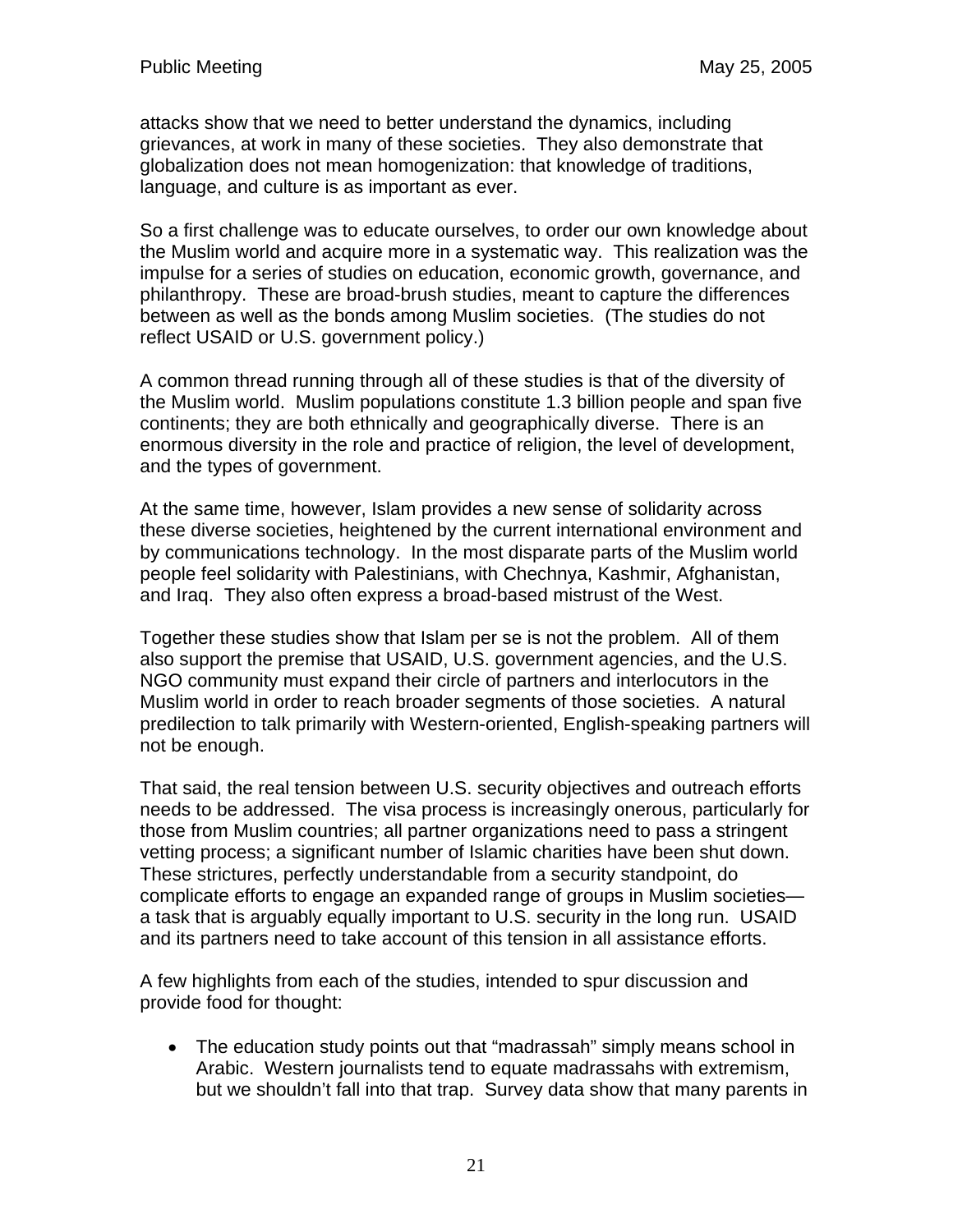the Muslim world want a quality education for their children that includes religious instruction as well as the skills necessary for a modern economy—something akin to our Catholic schools. If we choose an approach that only highlights secular education, we will miss a significant portion of the population and construct an educational assistance program that is not as effective as it might be.

- The economic growth study provides a rich assortment of empirical data. Given the historic leadership of predominantly Muslim countries in trade, education, technology, and economic development it concludes that there are no fundamental incompatibilities between the tenets of Islam and the precepts of economic growth. Indeed, the ban in Islam on lending is circumvented in practice by employing fees. Private property, free trade, and corporations are deemed compatible with Islam throughout the Muslim world. Nonetheless, the economic growth study also documents that too many Muslim nations have failed to establish the core elements necessary for modern economic growth. To address these deficits, the study offers specific recommendations.
- The governance study identifies poor governance as the linchpin for deteriorating economic and social conditions and a leading catalyst for extremism. Survey data show that large majorities in the Muslim world favor democracy. Today, most Muslims live under essentially secular governments that have ostensibly pursued a socialist or nationalist path to modernity. Few have been governed well. Therefore, significant numbers seek some form of Islamic democracy as an attractive alternative, arguing that the basic tenets of Islam are fully congruent with democracy.

Where survey data begin to show divergence in values is on newer issues that are still contested in the West, beginning with gender equality and becoming more pronounced when on issues of homosexuality and abortion.

A more elemental divergence between U.S. political culture and Muslim values resides in the relative importance of the individual and community. That Muslim societies value community over the individual suggests that the U.S. instinct to emphasize individual rights may not resonate positively. But a focus on community rights is not incompatible with democracy, as the Western European experience shows. And democracy can embrace many variants, as Europe, North America, and Japan clearly demonstrate.

### **James A. Bever**, *USAID Mission Director, West Bank/Gaza*

Eight months ago, USAID began a series of focus groups to learn how well Palestinians understood the services provided them by the United States. Only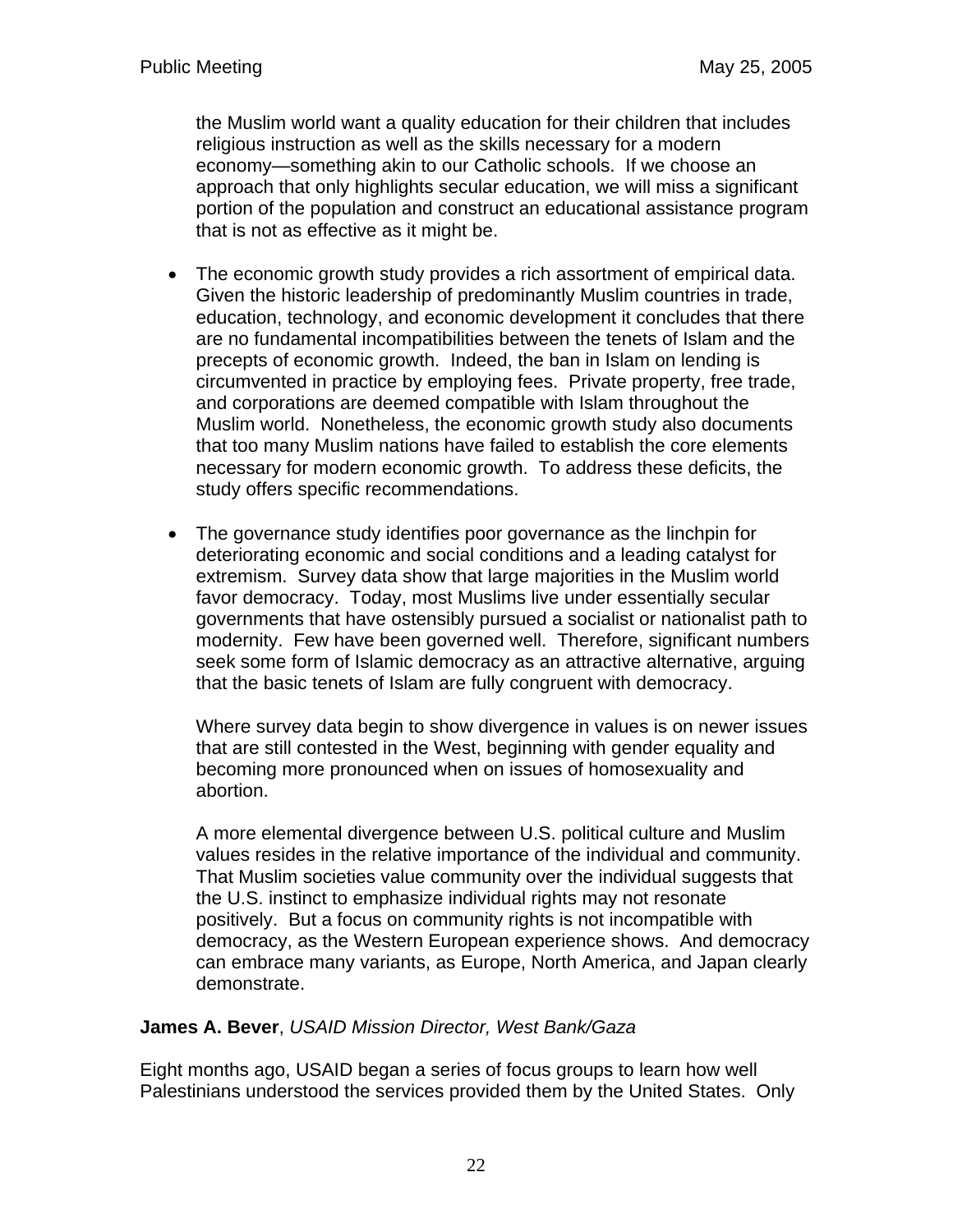about half of them had ever heard of American support for Palestinians. Of those, most thought that USAID works for CARE, Save the Children, or the UN. Most Palestinians believed France is their largest donor, when in fact France doesn't even make the top 10.

This despite the fact that since the 1940s the American taxpayer has paid 25– 40% of the budget of the United Nations Relief and Works Agency for Palestine Refugees in the Near East (UNRWA) (\$80 million last year from the State Department's Bureau of Population, Refugees, and Migration). USAID has invested billions in the last few years alone in the Palestinian economy and society.

To deal with these misperceptions, USAID launched a public information campaign focused on three themes, areas of community need where the Agency has spent a lot of money: water, health, and education. USAID hired the best marketing firms that operate and sell their products and services to businesses in the West Bank and Gaza, and worked hard on what the messages should say.

The campaign has just begun. It will be carried out in print, on radio about eight times per day, and on television eight times every other day, and will last about a month. The goal is to convey the message that the American taxpayer cares about Palestinians and their future, to balance the perception that all the United States does is provide military aid to Israel. Advertisements do not refer directly to the Palestinian Authority (PA), because it is not universally popular.

USAID is now conducting surveys to see how this information effort is received. If it is successful, the messages are written flexibly enough to be used in Lebanon, Jordan, North Africa, and other Arabic-speaking regions where there is a lack of understanding of USAID.

No amount of slick public relations work will make up for how people perceive U.S. policy. But it will be helpful to inform people about what the United States does in the development arena, since that is also part of U.S. policy.

Palestinians are very proud that the election they had in January was relatively free and fair, and are proud of the municipal elections they've had in the last month. These are the first elections they've had of their own leaders in 30 years. They are proud of the fact that almost 50% of the people who voted were women. They're proud of their 95–97% female literacy rates, and that their parliament challenged Yasir Arafat on a number of issues. They have a story they want to tell, and USAID should help them find ways to tell it.

## **Nancy Yuan,** *Vice President, Asia Foundation*

Nearly 70% of Muslims reside in Asia, where traditions are very different from the Arab world because of how Islam came to the region, largely through trade and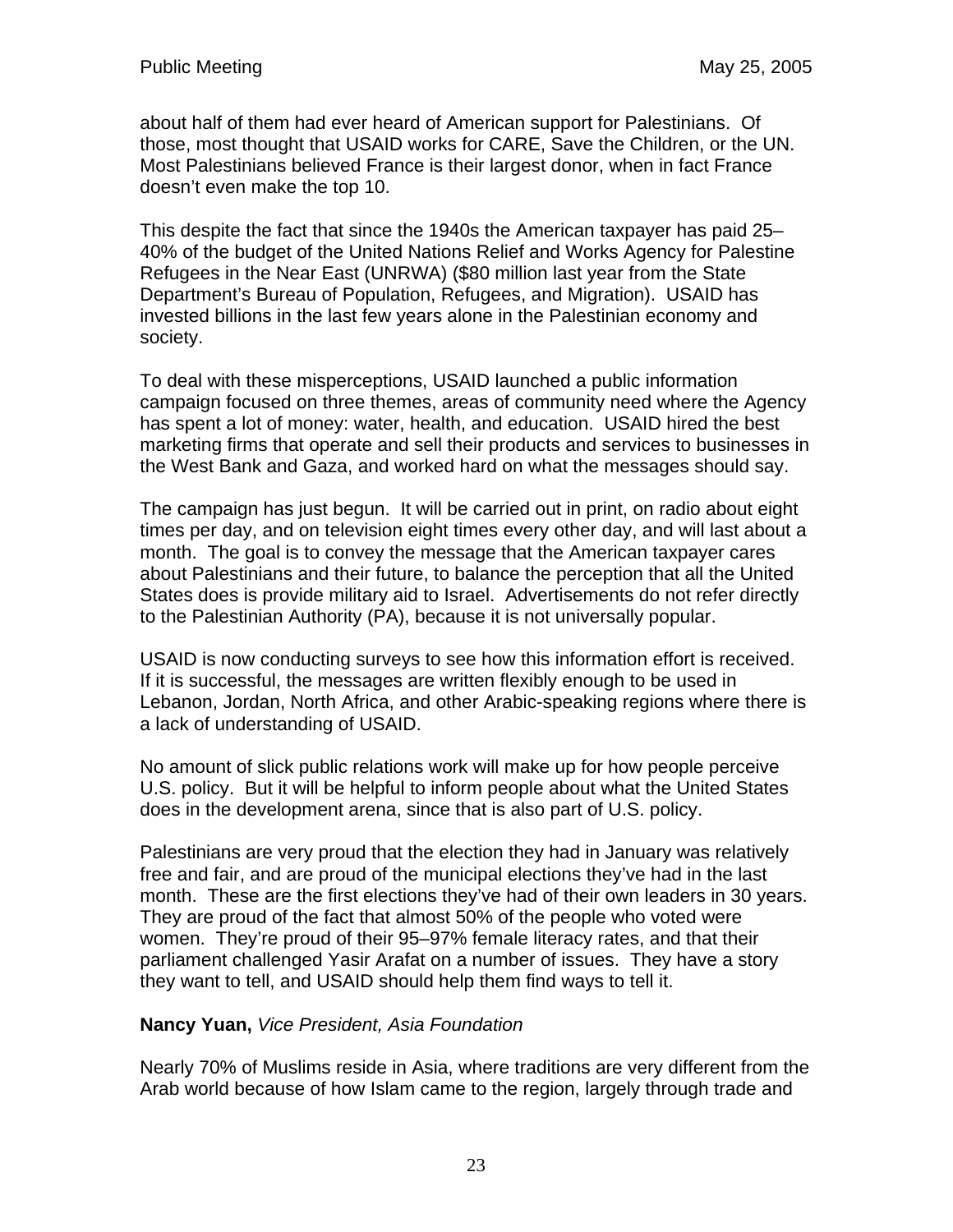commerce. The conflation of the terms Arab and Muslim have been of abiding concern to Muslim populations in Asia. We are constantly reminded in our work that it is important to distinguish between the two.

Since 1954 the Asia Foundation has included religious organizations in its programs to support democratic development, economic growth, and the expansion of the role of civil society in Asia. Religious leaders have played an important role in national development, and are important and influential figures in their communities.

We have found that there are many opportunities to cooperate with religious leaders, NGOs, and religious educational organizations and institutions throughout South and Southeast Asia. Programs of this nature require longstanding and complementary relationships with local partners, and, above all, trust. All of the Asia Foundation's programs predate September 11, showing a long-standing concern for and commitment to Asian Muslim communities, not a newfound interest. Programmatic goals and objectives must be shared, but must also reflect sensitivity to local situations and an understanding of the views of and the risks to local partners.

A word about Indonesia. Indonesia is one of the Asia Foundation's largest programs in Asia, and as the world's largest majority-Muslim nation it deserves some attention. While nearly 90% of Indonesians are Muslim, Islam never fully displaced other religions. There are still large numbers of Buddhists, Hindus, and Christians in the country, which has contributed to pluralism and tolerance in the society. Indonesia is also often overlooked as a rich reservoir for innovative Muslim thinking based on democracy, a vibrant civil society, gender equity, human rights, and pluralism. And it has been Muslim activists and leaders who have been in the forefront of the transition to democracy in Indonesia, where the counterattack against Islamist militancy is not waged by non-Muslims but by Muslims themselves.

Among the most well-known Asia Foundation programs is the Islam in Civil Society program in Indonesia. The Asia Foundation's programs with Muslim organizations in Indonesia started in a significant way in the 1970s—in fact, in earnest when Paul Wolfowitz was Ambassador in the late 1980s—promoting community development, the involvement of religious leaders, and national issues. The Asia Foundation's approach has long been to recognize the central role of Islam in defining the country's political and social identity, and as a primary means of mobilizing public opinion for change. The Foundation has supported programs with both Nahdlatul Ulama and Muhammadiyah, Indonesia's two mass-based Muslim organizations, in good governance, media, women's empowerment, civil society, religious tolerance, educational reform, and democracy.

Three specific examples from Indonesia: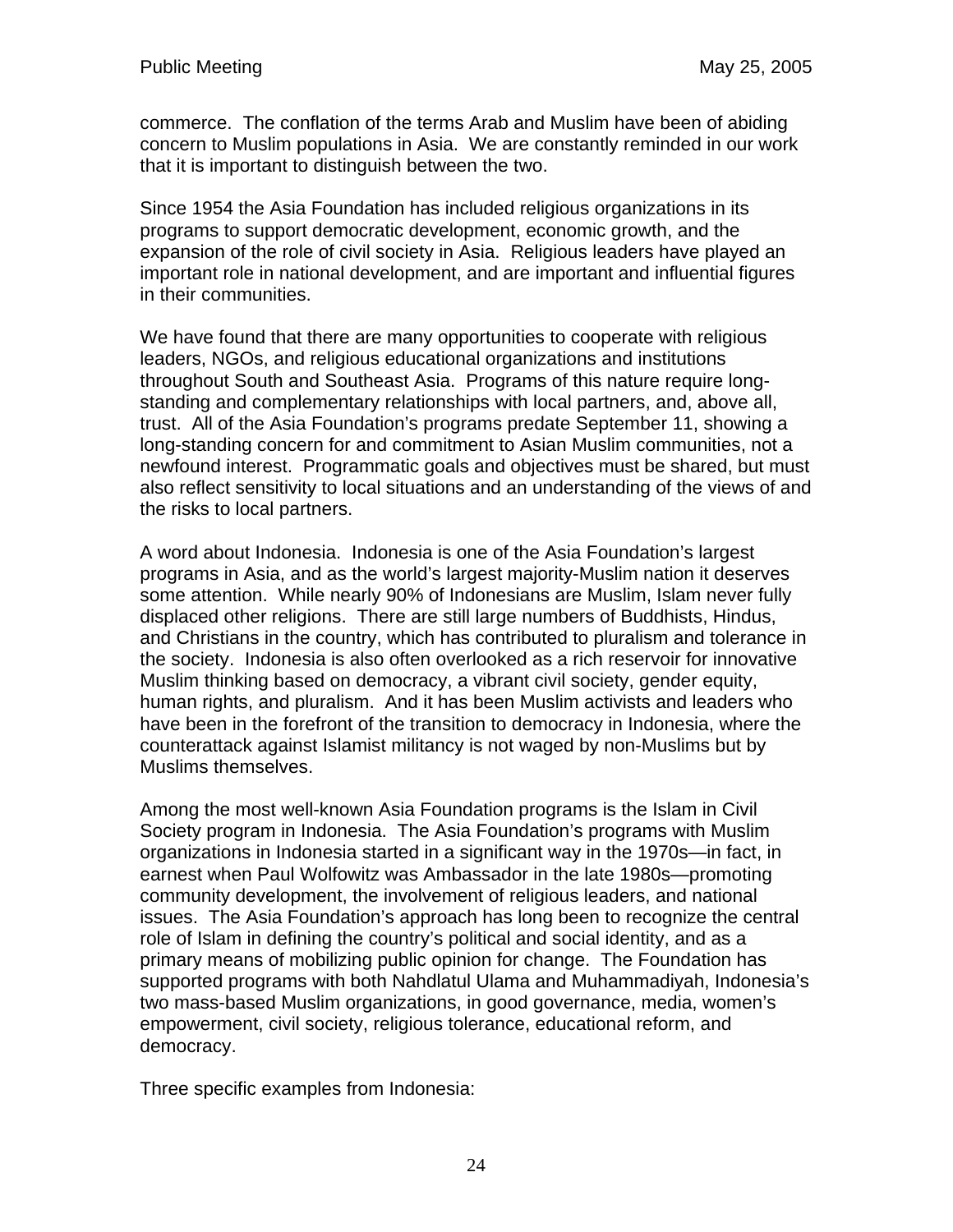- 1. One of the programs with the greatest impact was the civic education curriculum developed in the two nationwide Islamic educational systems the state Islamic system (IAIN), with 46 campuses, and the private Muhammadiyah university system, with 35 campuses. Through this program over 500 teachers have been trained to teach civic education through participatory methods, in courses that are mandatory for all freshmen, introducing concepts of democracy, human rights, religious pluralism, and gender equity to 120,000 students a year.
- 2. The Asia Foundation also supports media programs to broaden public commitment to pluralism and democracy. Through the Liberal Islam Network it has fostered dialogues on Islam, democracy, and human rights through a weekly call-in talk show on religious tolerance that reaches 5 million listeners a year through 40 radio stations nationwide. *Time*  magazine noted that this is the most widely listened-to call-in talk radio show in Asia.
- 3. In an especially creative use of media, one of the Muhammadiyah youth groups wrapped buses in advertisements promoting an antiviolence campaign.

Another important program relates to elections. What is little known is that Indonesia's large, mainstream Muslim organizations effectively organized themselves to insure the success of the most recent national elections through a massive voter-education and domestic election-monitoring effort, reaching 70 million voters. The People's Voter Education Network (JPPR) is a national network of 30 Islamic and interfaith mass groups that supported 170,000 volunteers, distributed 23 million voter-education books and leaflets, and produced voter-education television and radio programs. In 2004, during both rounds of the first direct presidential elections, the JPPR fielded over 140,000 volunteers, 90% from Muslim organizations.

This effort had two major outcomes: first, establishing free and fair elections in Indonesia for the first time, and second, binding Indonesia's Muslim population to a politically secular process.

A new program funded by USAID in Bangladesh, the Leaders Outreach Initiative, partners with the Imam Training Academy of the Islamic Foundation of Bangladesh, a quasi-governmental agency with the mandate of advancing Islamic values and scholarship and the professional development of imams. Building on previous USAID efforts, this program has three dimensions. It focuses on an orientation program as part of the academy's own curriculum, to introduce imams to national development issues, particularly those addressed by 17 USAID partners; 2,800 imams are expected to participate in this 18-month program at 17 facilities around the country. Also included are regional exchanges in South Asia, and a research study on Islam in Bangladesh, which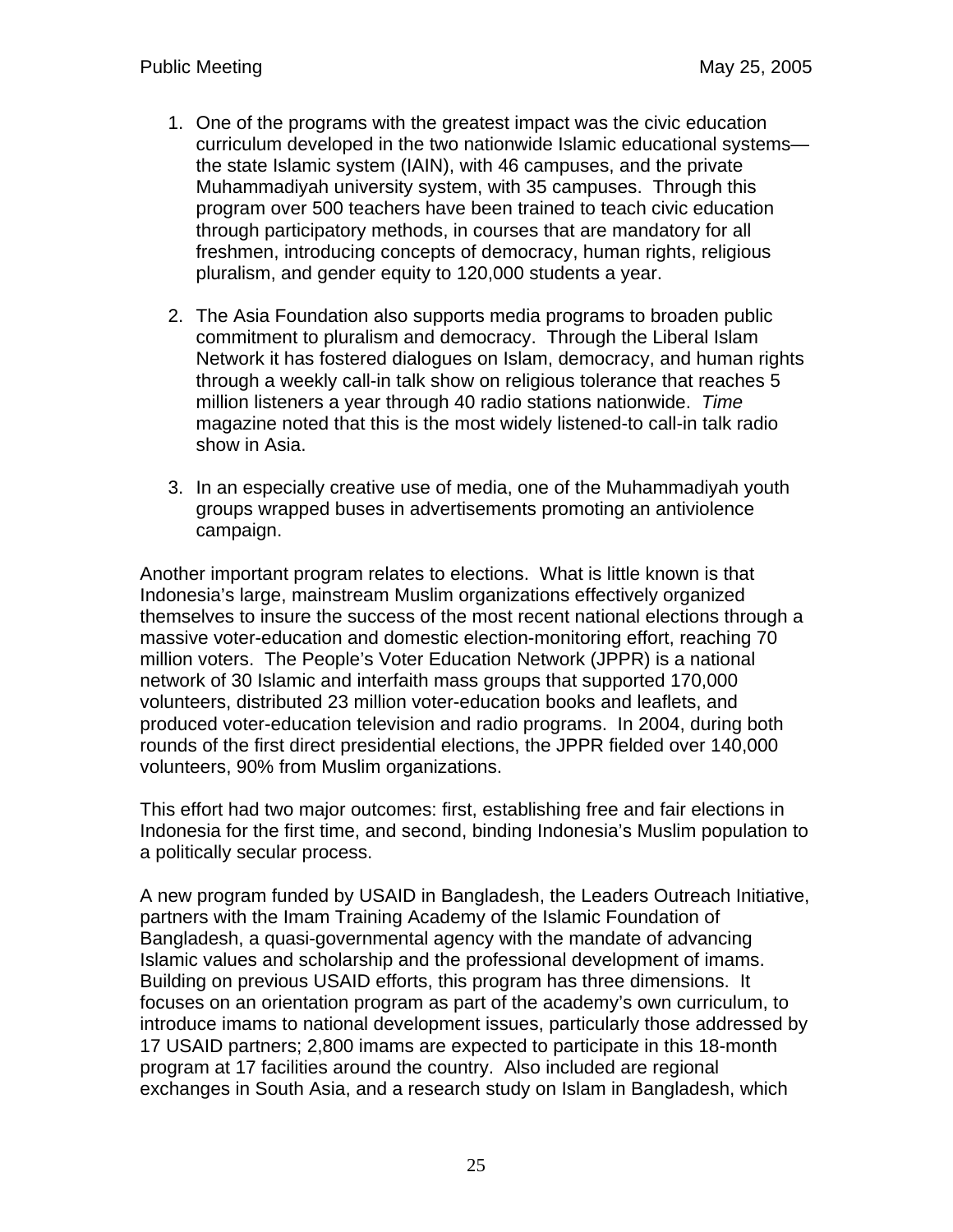will look at the growing perception that Bangladesh is becoming more conservative, less tolerant, and more prone to extremist violence.

In Afghanistan the Asia Foundation is working with Kabul University's women's council, composed of women faculty members from the Faculty of Law and Political Science, Islamic and Sharia Law, to write 10 handbooks on subjects related to women under Islam, including engagement and marriage, custody of children, polygamy, and women's social and political rights. Through a train-thetrainers program books will be distributed to women and women's organizations, to advance their knowledge about women's role in society.

The Foundation has also been working in the Philippines on the code of Muslim personal law, considered the law of the land in Muslim Mindanao. This work has focused on five areas to help women and their communities understand how the code and its implementation can benefit women.

The Foundation further supports regional programs. Expanding South Asian Women's Rights within an Islamic Framework is supported by the State Department and covers six countries in South Asia. It includes conferences for women to join together to share information with other Muslim women from Southeast Asia and compare experiences; provides small grants for local initiatives; and offers translations of works by progressive Muslim organizations in Indonesia and Malaysia into the languages of South Asia.

Finally, the Foundation has helped to establish the International Center for Islam and Pluralism in Jakarta, the region's first center for progressive Muslim thought. The purpose is to disseminate the rich body of authoritative Muslim writings by intellectuals in Indonesia to other parts of the Muslim world, by translating articles and journals from Indonesian into English and Arabic. The Center also aims to build strong linkages and networks through conferences. With a national and international Board of Directors, the Center brings high-profile Muslim thinkers to Indonesia to reinforce progressive thought, has sponsored international conferences, and has become a stop on the itinerary of many international visitors.

The brochures found outside describe the wide range of educational programs supported by the Asia Foundation in Muslim schools in Thailand and the Philippines, and other programs for women's rights under Islam.

### **Samah Alrayyes,** *Public Affairs Specialist for Arab and Muslim Outreach, Bureau of Legislative and Public Affairs (LPA), USAID*

Arab and Muslim outreach is an essential component of USAID's broad public diplomacy effort. Communication and engagement with the Muslim world is vital to educate these audiences about USAID's vast work and presence in their countries.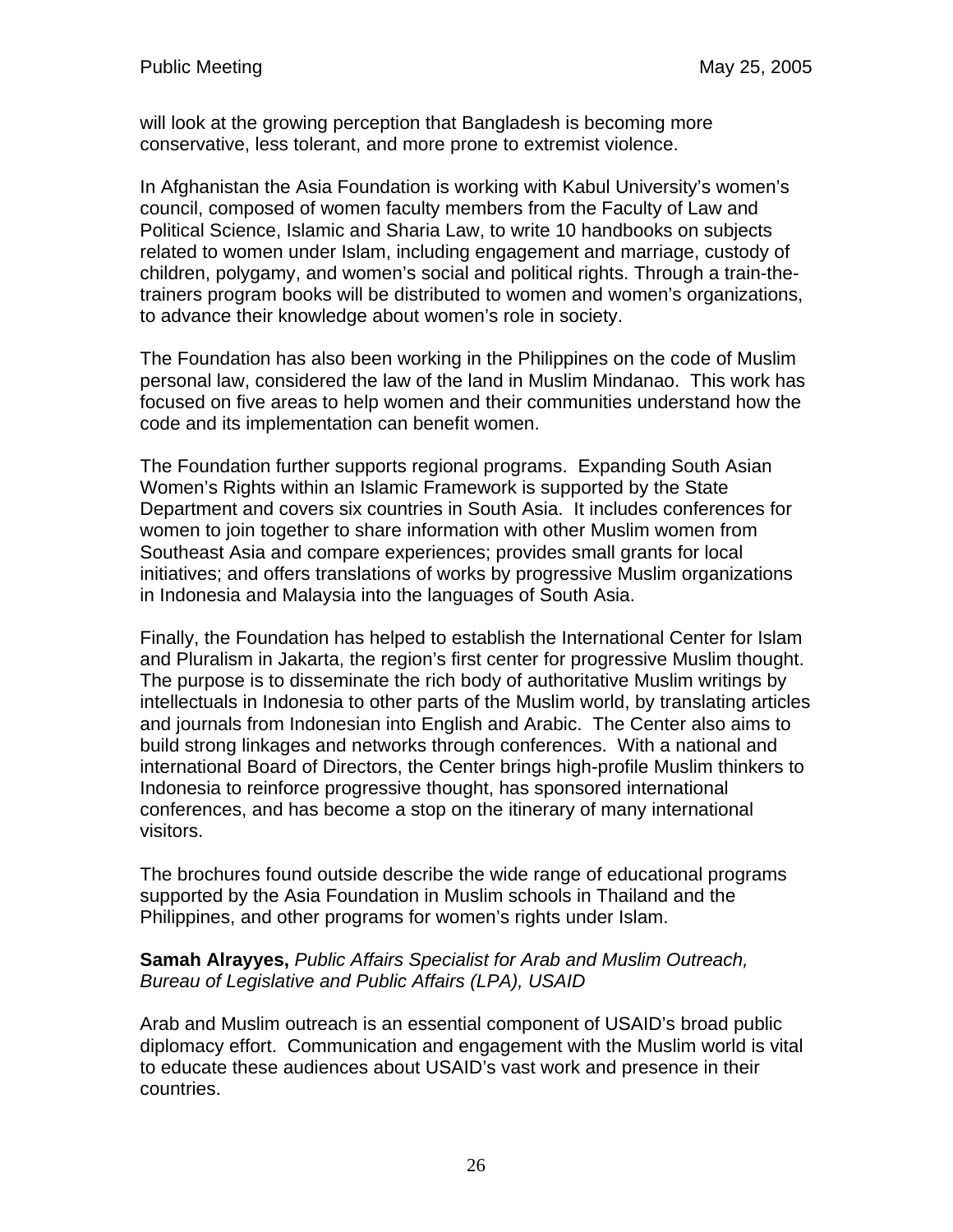Not many in the Arab world today know about the goodness and generosity of the American people. Not many know that the United States is the world's largest donor of official development assistance, emergency humanitarian relief, and private charitable funding, and the chief source of private financial flows to the developing world, of which the Muslim world is a significant part. USAID has missions in 27 of the 49 countries with populations more than 50% Muslim, and at least half of USAID funding went to predominantly Muslim countries in 2003 and 2004.

A constructive outreach effort communicates the success of USAID's traditional development programs through all appropriate vehicles, including media, events, policies, products, and publications. To bring a better understanding and better knowledge of what USAID does, the Agency communicates directly with Arabs and Muslims, both in the United States and in host countries, about the positive impact of American foreign assistance.

USAID recognizes the importance of engaging Arab and Muslim communities in achieving its public affairs goals. It has been in constant dialogue with Arab and Muslim NGOs that are active, legitimate, and representative of their communities. USAID sees that such groups can serve as liaisons with local communities in the United States, and as bridges to their countries of origin.

Examples of the outreach and communications efforts undertaken by USAID include:

- Administrator Natsios hosted several Iftar meals commemorating the holy month of Ramadan with representatives from the American Muslim community, NGO partners, USAID employees, and members of the diplomatic community in whose countries USAID is present. And the celebration of the holy month of Ramadan is not limited to Washington. Administrator Natsios also does an annual Iftar tour around the United States to discuss USAID programming in the Arab and Muslim world, and asks the audiences he meets to convey his messages to their home nations.
- LPA has aggressively supported direct outreach to Arab and Muslim audiences, by establishing a Muslim liaison and outreach position as well as a Middle East and Middle East Partnership Initiative (MEPI) liaison and outreach position.
- LPA organizes daylong seminars and meetings with Arab and Muslim NGOs and media representatives, to educate them about USAID work in the Arab and Muslim world and to learn from them how to communicate better USAID's messages and work in a constructive partnership.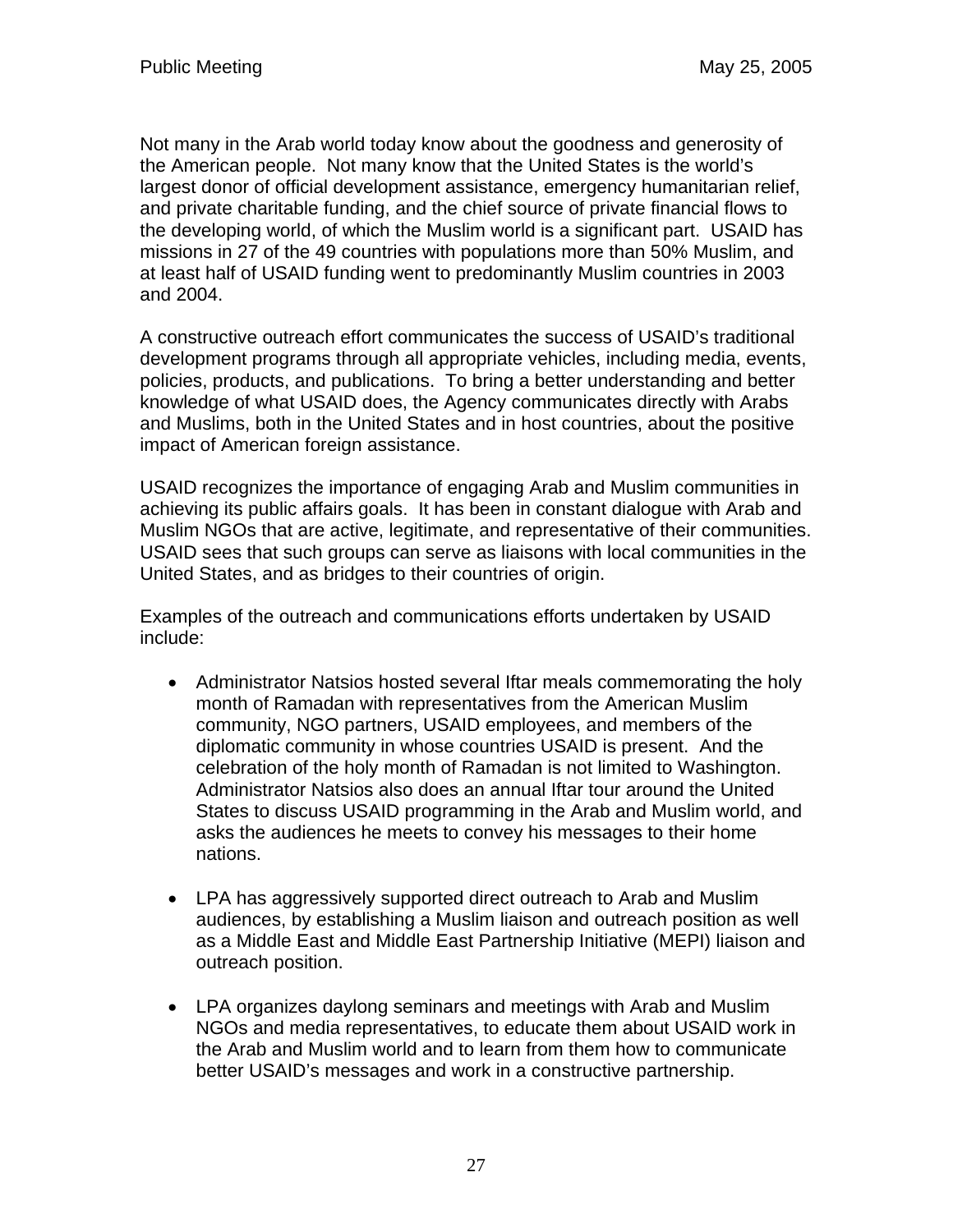- USAID invites Arab and Muslim NGOs for policy briefings and exchanges of ideas.
- LPA publishes a monthly Agency newspaper (*Frontlines*), brochures, and reports about the Agency's humanitarian and reconstruction work.

Formerly, USAID had no programmatic, Mission-based communications capability with which to conduct overseas messaging and public diplomacy. The Administrator has fixed this problem in two ways.

- 1. USAID now mandates that every Mission have a full-time development outreach and communications officer (DOC). The Agency currently employs 48 full-time officers from a wide variety of backgrounds. Many are former journalists, or have worked in public relations or public affairs. They may be U.S. citizens or foreign service nationals depending on the needs of the Mission, the language requirements, and the size and nature of USAID programs. DOCs work closely with the embassy public affairs section, where they can enhance the overall U.S. government message by providing valuable content about USAID's development and humanitarian programs and initiatives.
- 2. In 2004, USAID developed a standardized training program, under the leadership of LPA, to enable all Missions to carry out outreach and communications functions more effectively.

LPA has also established a program account to fund communications and to work closely with USAID Missions in the Arab and Muslim world. For example, it worked with the West Bank/Gaza Mission on the public awareness campaign described earlier. It provides visibility materials such as soccer balls for children and T-shirts and caps for staff and workers on USAID construction projects, and has engaged Palestinian soccer legend Rifaat Tourk as a Goodwill Ambassador.

On May 8, USAID Jordan started a media campaign, running Arabic-language advertisements in three major newspapers about the Agency's achievements in education. Each ad will run twice, on a biweekly basis.

## **DISCUSSION AND QUESTIONS**

**Mr. Noor Ali** asked Ms. Phillips to elaborate on what core elements are missing in the economic infrastructure of some Muslim countries.

**Ms. Phillips** said the economic growth study shows that despite increasing economic openness in many Muslim countries, the government still has an overweening influence in the economy. This is true to a greater degree in Central Asia—as part of the Soviet Union—but is common throughout the Muslim world. The answer is not necessarily rapid, full privatization, but rather to create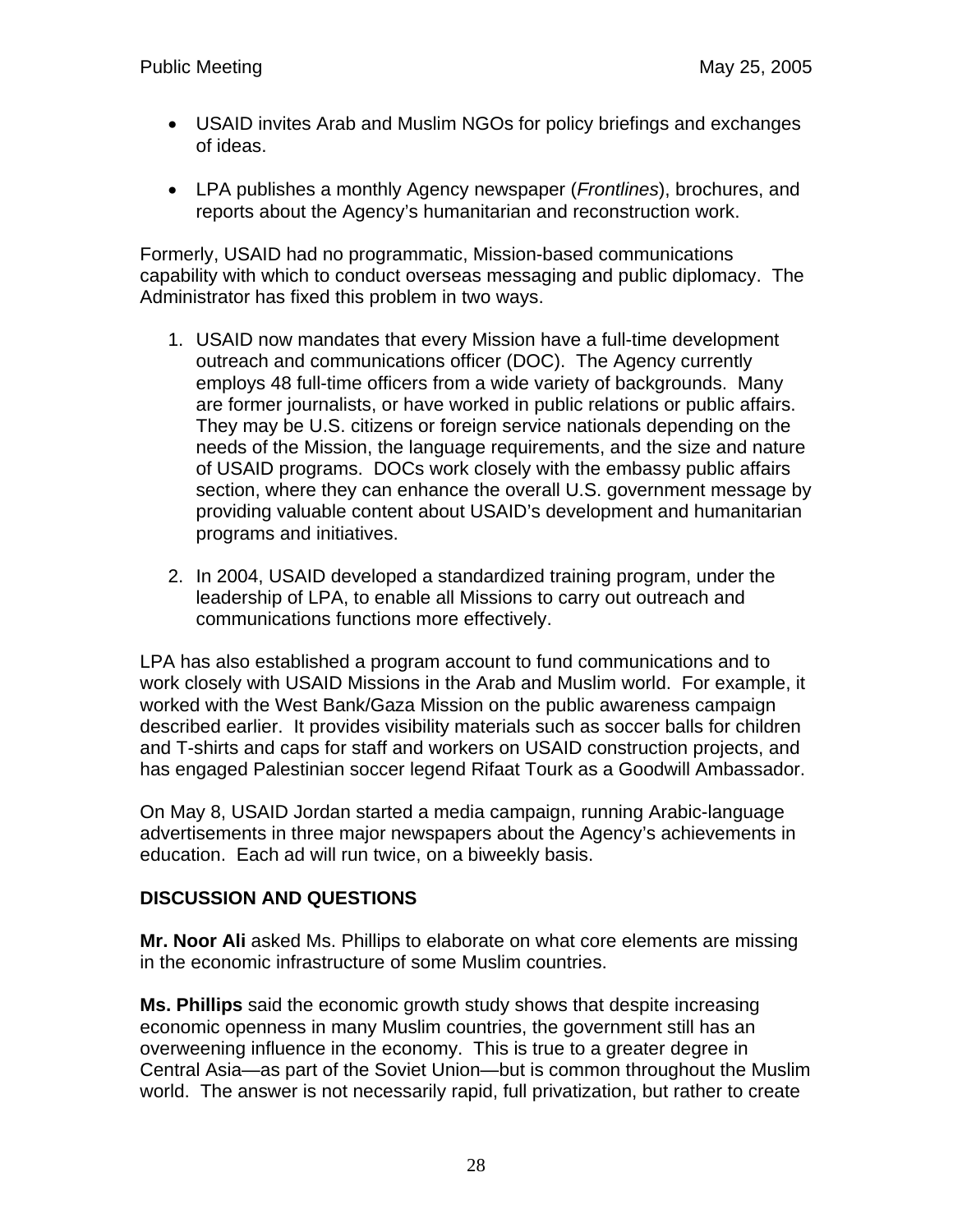more space for private capital, promote access to private credit, and encourage greater accountability and transparency. The experience of Eastern Europe shows that in the aftermath of communism it is possible to have economies where state-owned enterprises coexist with private ones, so long as private enterprises have access to capital and room to operate.

The economic growth study also highlights the importance of enlisting the help of private charities to maintain a social safety net. GDP growth is declining in many Muslim nations—even in many oil-producing nations—and Islamic charities can play a role in meeting basic welfare needs as economies are liberalized.

Corruption is a pervasive problem. Surveys in many Muslim societies show a strong interest in improving the rule of law and fighting corruption. This is one important area where USAID's interests and those of the people in these societies coincide.

**Mr. Noor Ali** commented that these problems afflict most developing societies, Islamic or not. Some 25 years ago the Aga Khan introduced the notion of an "enabling environment," one predicated on the role of the private sector in development. What governments and regulatory agencies can do is ensure predictability in the rule of law, provide incentives for the private sector to play a more productive role in their countries' economies, and promote indigenous philanthropy. The problems of Muslim nations are the result of political legacies and histories, not their Islamic character.

**Mr. Noor Ali** then asked Ms. Yuan to comment on the impact of September 11 on the work of the Asia Foundation.

**Ms. Yuan** replied that while September 11 affected everyone, and has certainly caused the Asia Foundation to be more conscious of security issues affecting its overseas offices, the biggest impact has been on the Foundation's partners. They are the ones taking the risk, the ones who have to argue with their colleagues about why they do or don't want to take U.S. assistance.

**Mr. Noor Ali** asked Ms. Alrayyes how LPA's initiatives have been received.

**Ms. Alrayyes** said that USAID is very encouraged by the response to its outreach. Many Arab American and Muslim American organizations are coming forward and offering to partner with USAID. LPA is discussing with them how best to work together, using them as USAID's Goodwill Ambassadors. LPA is also trying to bring beneficiaries of USAID funding in Muslim countries to talk about the good things that the Agency has done for them.

**Julius Coles** of Africare made two comments:

• The United States is losing the public affairs war in the Muslim and Arab world. Many conclude that the United States does not have a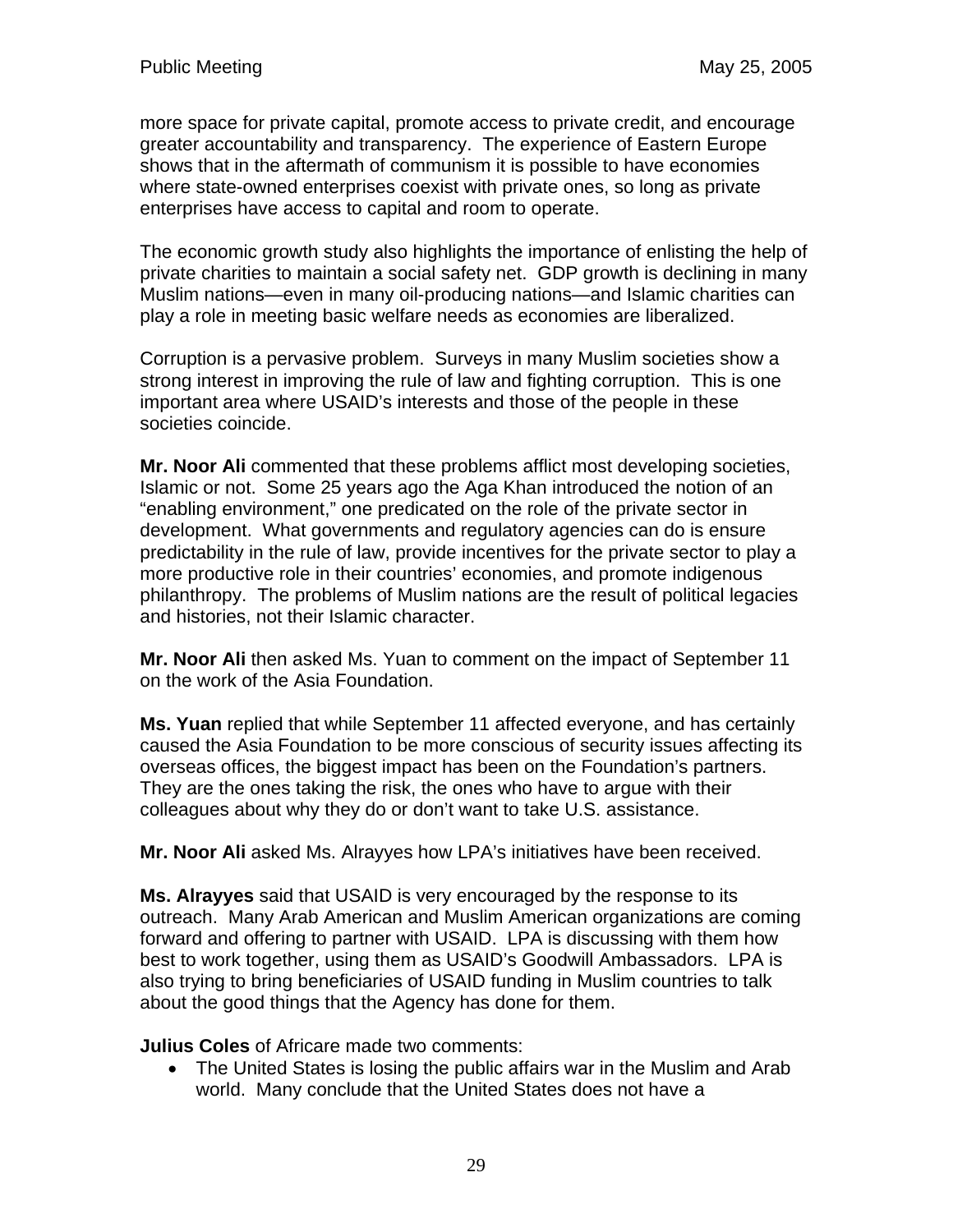comprehensive strategy for dealing with Muslim communities and the Arab world. Karen Hughes must occupy her seat as Undersecretary of State and deal with this problem.

• In the case of the Palestinians, there is a history of broken promises about how much we will help in rebuilding society and reconstructing infrastructure. The level of funding Mr. Bever mentioned will not make a dent in the problem. America has built showcase societies in South Korea, Taiwan, and elsewhere, but it takes massive funding for such efforts to succeed.

**Ms. Alrayyes** agreed that there is not a comprehensive strategy for winning Arab and Muslim hearts and minds. Ignorance about the United States persists in the Arab world; people talk about U.S. policies, but also engage in irrational conspiracy theories. There is also a persistent sense of victimization, and since people can't speak against their own governments they speak against the United States.

Karen Hughes is coming. She may fail and she may succeed. But she has the President's trust, and the President is eager to do a lot in the Middle East.

**Ms. Phillips** added that within the U.S. government, through interagency processes, there have been efforts to develop a more comprehensive, coherent public affairs approach. It is true that the impediments to economic growth mentioned earlier characterize developing nations generally. But the current environment is also characterized by mistrust and tension between the United States and large parts of Muslim populations of the rest of the world. Part of this is due to a lack of understanding, but survey data also point to disagreement with U.S. policies. What USAID can do to ameliorate this mistrust is to assist development in ways sensitive to local norms that will nonetheless change the dynamics in these societies and their relationships to the West over time.

It is also important to note that the U.S. government, like any other, has conflicting interests. For example, goals of stability and democratization can be incompatible in the near term. Thus, we will never achieve a perfectly consistent approach. But people do appreciate the good work the United States does. Positive views of the United States in Indonesia, traditionally friendly to the United States, dropped precipitously after the Iraq invasion, but America's approval rating went back up to almost 50% after the tsunami assistance, because the United States was among the biggest donors. The assistance provided was tangible and well-received. Such good works will not erase the policy differences many have with the U.S. government but can lessen the antipathy that spiked in 2003. How the United States is regarded will depend a great deal on what happens in Iraq and Afghanistan.

**John Sullivan** of the Center for International Private Enterprise disagreed that the solution to the problems of Palestine or other developing countries is to be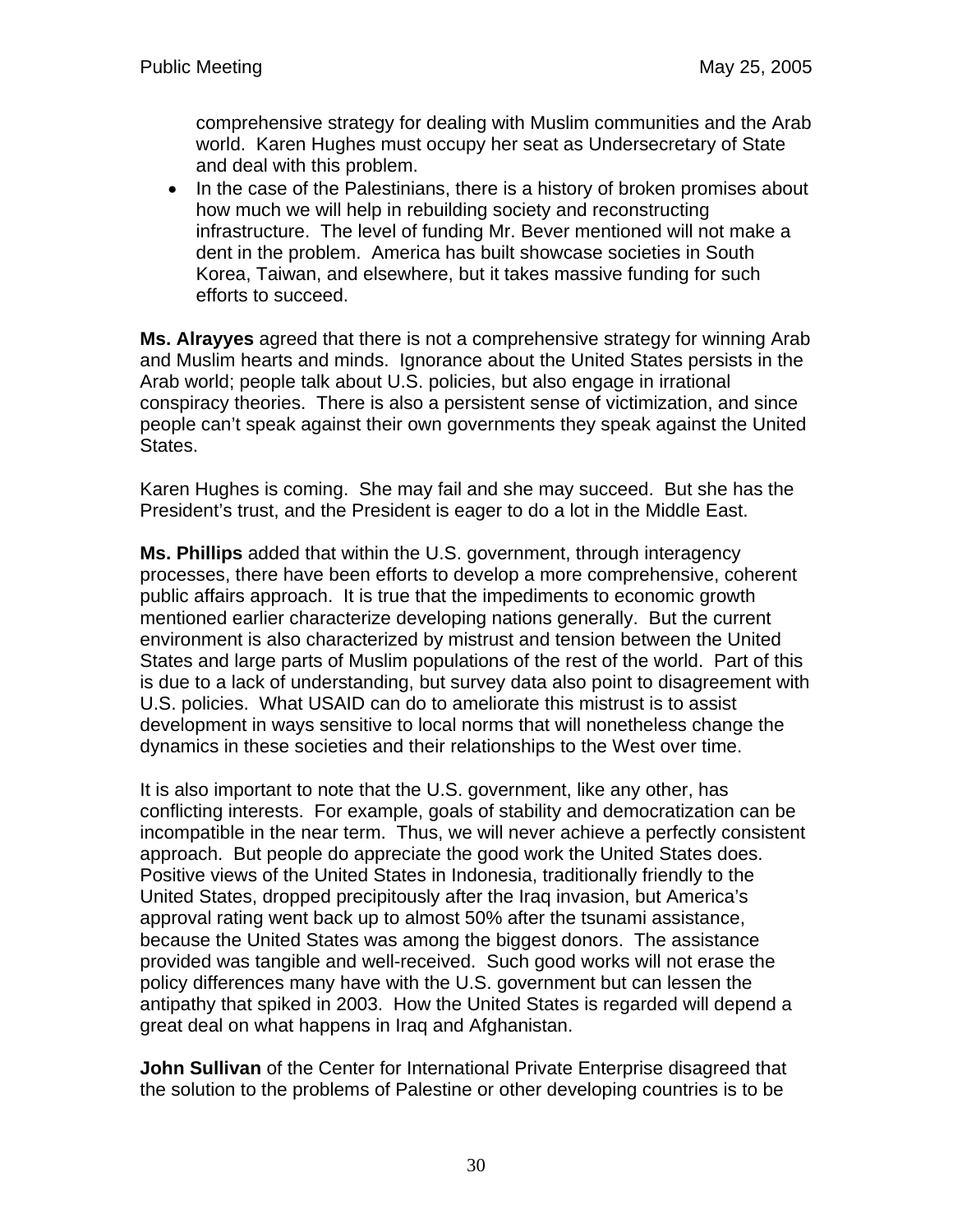found in massive funding from the United States. Capital goes where it is welcome, safe, and can grow. Palestinian banks currently have a lot of money sitting idle because they can't find business opportunities in Palestine to invest in. Foreign aid can be an enabling factor, but neither foreign nor domestic investors will enter a country until the laws and regulatory systems are in place to make capital welcome, effective, and safe.

But it is true, Mr. Sullivan argued, that the United States needs a better public diplomacy strategy. The advertisements presented today are not public diplomacy—the traditional public diplomacy program, run by the United States Information Agency (USIA), was about building understanding about what makes the United States a successful society, what makes its institutions function.

**Ms. Alrayyes** responded that while the advertisements may not be as impressive as the full USIA program, USAID, like any other agency, operates under budget constraints. These advertisements were not expensive, and in a month the Agency will see what influence they have had. Some of the characteristics of USIA-era public diplomacy (such as embassy visits or speeches open to the public or cultural exchanges) are no longer feasible for reasons of security.

**Ms. Yuan** noted that a program called American Corners attempts to replicate in local universities something like the old USIA libraries in embassies. It is incumbent on all those interested in cultural exchange to advocate for expanding Fulbright and similar programs.

**Arnold Packer** of Johns Hopkins said he was surprised that each of today's sessions seemed independent of the others. Outreach to the Muslim and Arab worlds seemed to him integrally linked to both democracy-building and education strategies.

**Ms. Phillips** responded that this panel was asked to speak about outreach, but that education is extremely important, especially what is taught. The key challenge is to bring together education, health, governance, economic development, and outreach in a coherent approach.

**Frank Method** of Research Triangle International commented that it is clear why the discussion of outreach to Muslims focuses on the Arab world and Southeast Asia. But, he argued, if we are concerned about countries where unacceptable numbers of children do not have even minimum basic education opportunities, where there are large numbers of alienated, confused, unemployed, angry youth, weak states threatened by these movements, and religious schools and Islamic organizations filling the gaps of those weak states, then the focus must be on West Africa, the Sahel, and the Horn of Africa. The next source of threats is not likely to be that set of countries where our public diplomacy is currently focused, but from the set of countries currently ignored.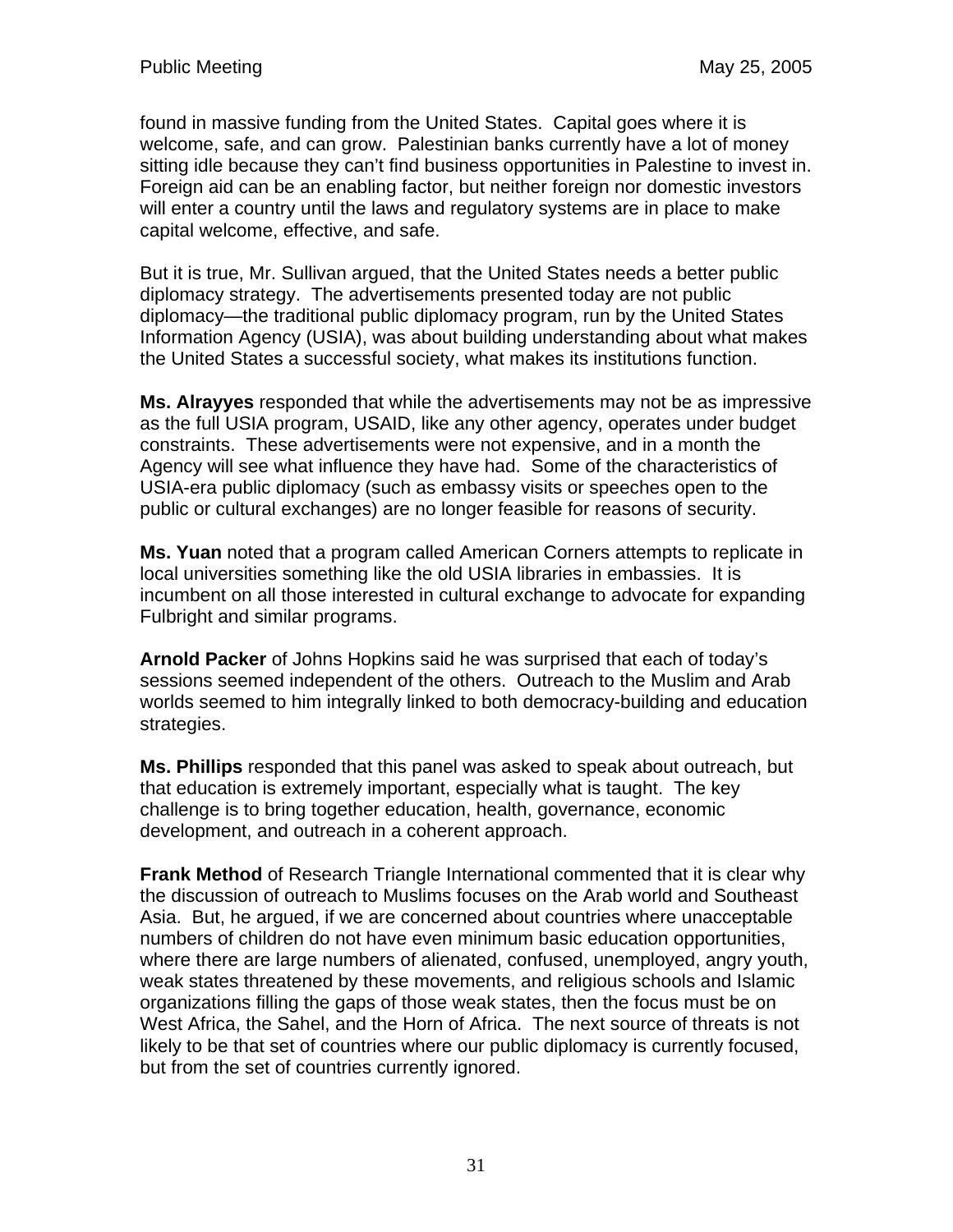**Ms. Phillips** responded that the studies commissioned by USAID do capture every part of the Muslim world.

**Mr. Grayzel** agreed that too often in these dialogues, Africa and African Islamic movements are not given an equal place. In fact, numerous proposals to work with moderate African Islamic groups have been rejected because they were not seen as fitting into U.S. strategy. As long as U.S. discussions continue to leave out African Muslims, the perception will persist that the United States is only talking to Muslims because awful things happened to us and we are afraid that they will happen again—that we aren't sincerely driven by the wish to have a dialogue.

**Ms. Yuan** added that in Asia, too, the perception is that public diplomacy and outreach are aimed primarily at the Middle East and the Arab world.

**Mr. Noor Ali** commented that given the reality of today, and the fact that the majority of the world's poor are Muslim; perhaps a comprehensive outreach strategy is not possible, because it would continue to be predicated on the notion of Islamic society as a monolith. Perhaps from a development standpoint problems need to be considered regionally, since the problems of West Africa are clearly different from those of Southeast Asia. At the same time, those development problems call for integrated strategies. Outreach is an important element if Americans see it as a dialogue, not as an attempt to make others see us how we want to be seen.

# **BREAKOUT SESSION: TSUNAMI RELIEF AND RECONSTRUCTION**

**Moderator: Michael Nyenhuis,** *President, MAP International (ACVFA Member)*

## **Ken Isaacs**

*Director, Office of Foreign Disaster Assistance (OFDA), Bureau for Democracy, Conflict and Humanitarian Assistance, USAID* 

The tsunami was unlike any other disaster that anyone has seen. While earthquakes are sudden, the tsunami was so sudden, so devastating, and so widespread that there was a simultaneous crisis in multiple countries.

One of the lessons learned was the ability of USAID to understand that DOD resources were needed, to understand quickly where DOD was making decisions, and to coordinate with DOD to place OFDA staff in the correct positions and offices for the maximum level of influence and integration. OFDA routinely keeps people at the regional combat and commands of DOD; the area of command operation for this disaster was in Hawaii at PACOM headquarters. On the second day after the tsunami, OFDA staff coordinated with appropriate staff at the Pentagon. In the following days USAID/OFDA staff members were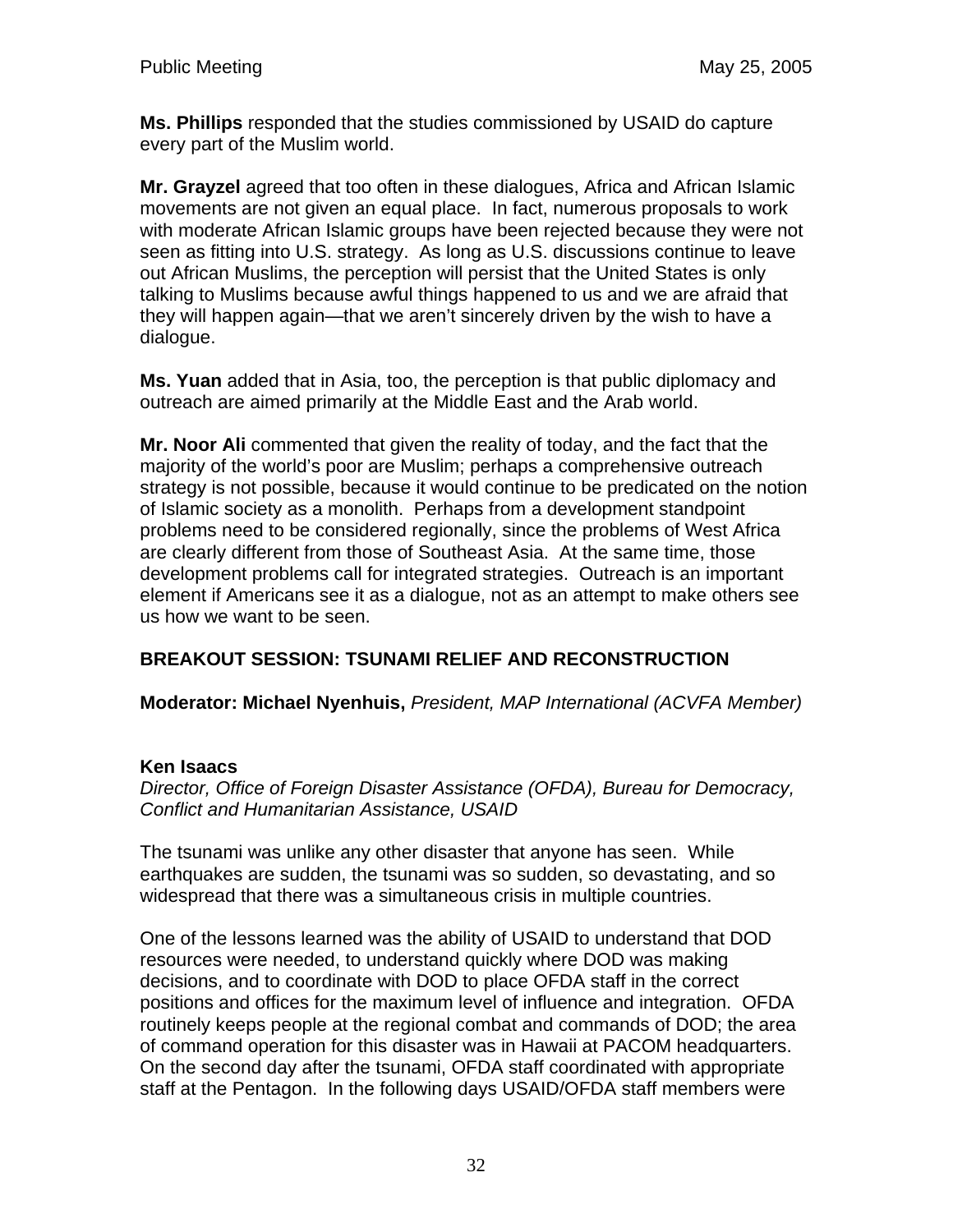working with the U.S. military leadership at Utapao, Thailand, and with General officers throughout the area of operations.

The Disaster Assistance Response Team (DART) had about 60 people sent from the U.S. mainland so that, with the USAID mission staff already in the field, USAID had over 150 people directly working on the emergency response.

USAID was simultaneously coordinating within the interagency process in Washington, with the USAID Missions abroad and with the U.S. military in Utapao, Colombo, Medan, Hawaii, on the USS *Abraham Lincoln*, and at the Pentagon. Military coordination was facilitated by the placement of uniformed officers within the Response Management Team (RMT) in DC and by having OFDA staff in the military areas where tasking decisions were made. The U.S. military looked to USAID as the lead agency. The entire effort was an agencywide one with DART members and RMT members being drawn from other USAID bureaus, USAID offices, and USAID field missions.

The magnitude of the U.S. military came into sharp focus during the crisis and amplified the need for USAID to do much more to manage the relationship between USAID and DOD. Although USAID was in the PowerPoint displays at PACOM, and everyone was working from the same instructions, once the USS *Abraham Lincoln* was called into the response (and its officers were dispatching helicopters to the DART team in Banda Aceh) a captain asked, "USAID, what NGO are you?" This is something that still needs to be addressed, even though it had been clearly articulated that USAID was the lead agency, and that DOD was there to support the humanitarian role of USAID.

### *Assessments*

Assessments are crucial to saving lives and developing an appropriate response. Many people could question whether the international response was too much, in terms of the number of beneficiaries versus the amount of money received, and whether the real needs were being met. Therefore, the quicker we can do accurate and practical assessments and get solid data into people's hands, the better it is for governments, NGOs, and donors. As decisions are made, the more we as a community can help inform those decisions the better off we are. This level of accuracy is then reflected in reporting both within government arenas and to the public at large.

### *Coordination*

Coordination with the military was vital because they had the heavy resources needed for logistics. Coordination with the USAID Missions, the State Department, NGOs, and USAID Regional Offices was vital to the combined effectiveness of the response.

### *Relief and development*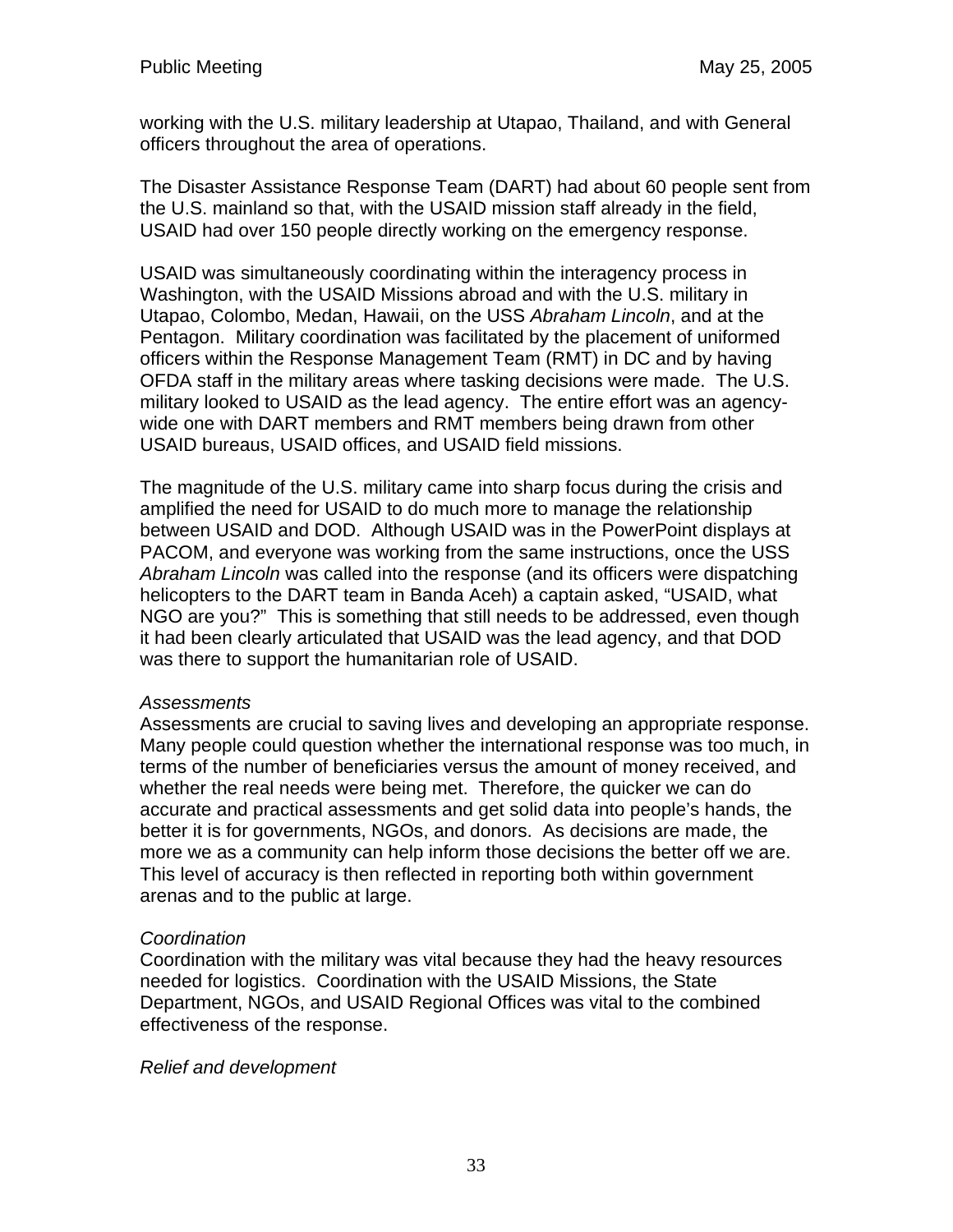From the beginning of the DART deployment (the day of the tsunami), USAID planned on doing development with relief and relief with development, looking at these as a continuum to be done simultaneously rather than relief as a compartmentalized activity to which the Agency would return later for the development phase. USAID/OFDA placed emphasis on livelihoods and putting cash in victims' pockets through creative programming. When disaster victims have access to their own financial resources it has been consistently shown they can more effectively handle their immediate problems.

# *Rebuilding phase*

The Missions in Indonesia, India, and Sri Lanka are looking at longer-term redevelopment issues. OFDA has positioned Emergency Response Disaster Coordinators (ERDCs) in each country, where they continue to manage the portfolios established during the initial response. There are development people within the Missions to whom USAID is handing over the projects it started.

# **Nancy Aossey,** *President, International Medical Corps (IMC) (ACVFA Member)*

IMC is one of many NGOs that responded to the tsunami; it has been operating in Indonesia since about 2000. After the tsunami hit, IMC was in the same position as many other organizations. Although it had teams throughout Indonesia, it had no one in Banda Aceh and did not know the extent of the damage for the first few days.

Mobile teams were sent out of Jakarta in vehicles to Banda Aceh, and they arrived within days of the tsunami. That was difficult because they were teams of local Indonesians, many of whom had lost families. Some of them arrived in towns to look for their families but discovered that not only were their families not there but the towns were not there either.

These teams had responded to the Bali terrorist attacks. Many of them were not only health professionals but also had expertise in mental health, so IMC was able to quickly provide health care in Banda Aceh. Once the extent of the devastation became known, one of the major concerns was public health. In the city of Banda Aceh alone, about 350 organizations arrived, which created a lot of chaos.

## *Observations and Lessons Learned*

The response was quick and assessment in the early days was critical. There was a great response by the American public and by the U.S. government. The USAID or OFDA DART teams were some of the first to arrive. IMC's experience with DART teams in places like Angola, Somalia, and Rwanda is that they are extremely well organized and staffed by some of the best experts in the country. They go to work right away and they know exactly what to do. They were operating at their finest during a very difficult time.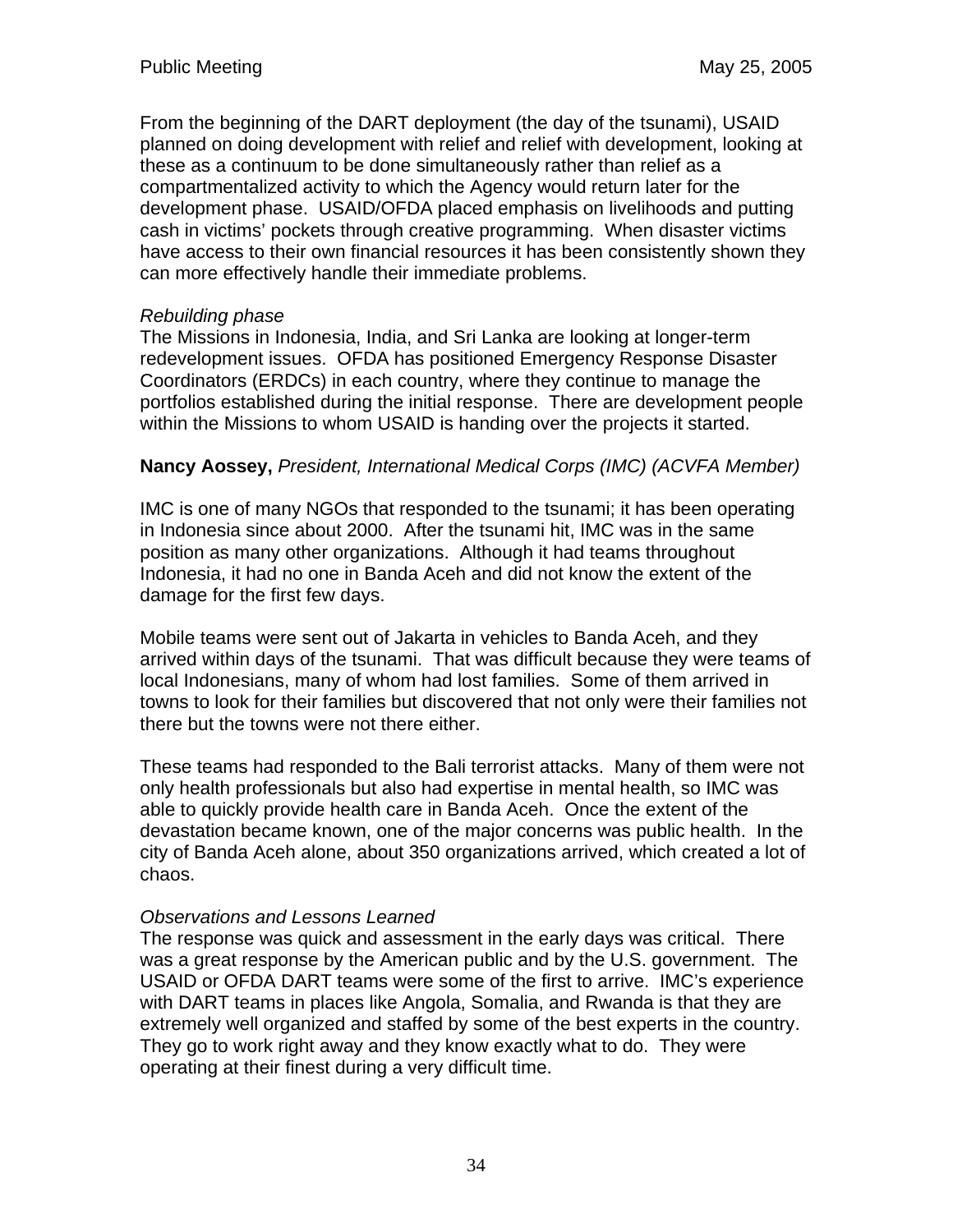The same goes for the U.S. military, which quickly set up a logistical system and was able to get water, food, and basic care to people immediately. Over the long term, these kinds of early responses helped a great deal in preventing the things we are not talking about now, which is thousands and thousands of deaths from disease.

The overall compassion of the American public is important to mention. At the time, IMC did not know how much money could be collected for the response. Luckily, USAID was there to support organizations that could carry out the work. President Bush met early on at USAID's offices with operational groups working in the affected areas because he wanted to hear what was happening and what else the U.S. government could do. This was just days after the tsunami, so there was a tremendous outpouring of support by the public and the U.S. government. It was extraordinary because it was so quick and so widespread, and that helped a lot in the beginning.

The assessments carried out in the early days will shape the recovery programs in many ways over the long run. Some of the assessments are still being done. IMC is doing a lot in mental health and with psychosocial needs. When IMC arrived, people were so traumatized that those with injuries were not seeking care even when it was available because they were in a state of shock from having lost everything. These issues will be addressed over the long run through such things as cash-for-work and livelihood programs. IMC is still sorting out the best ways to address these issues by working with local ministries and community groups.

It is very difficult to have centralized, at-a-distance coordination on the ground in a situation like this. You are under tremendous time pressure to save lives if you think people are going to start dying from public health emergencies and to react to what is happening. As a result, sometimes the best coordination takes place with the NGOs on the ground. When you arrive in an area, you see who is there, who is not, and who is going to cover what. IMC collaborated with CARE, Save the Children, World Vision, and other organizations. Since IMC relies heavily on in-kind donations, IMC also worked with Direct Relief International, MAP, and AmeriCares. Some organizations had collected funds and just wanted to help, such as UNICEF and Direct Relief International.

One area for improvement, which is a recurring problem, is the need to strengthen the local UN coordination structures. These structures can play a key role but their ability to react quickly needs to be strengthened over the long run. IMC also heard about clogged supplies at the airport; once groups were able to set up distribution routes this was no longer an issue. A lot of well-intended aid was not distributed because airplanes did not necessarily get the supplies where they needed to be. While working with NGO partners, IMC saw that organizations were keeping in mind the needs on the ground and how they could help bring supplies in. These organizations were providing exactly what IMC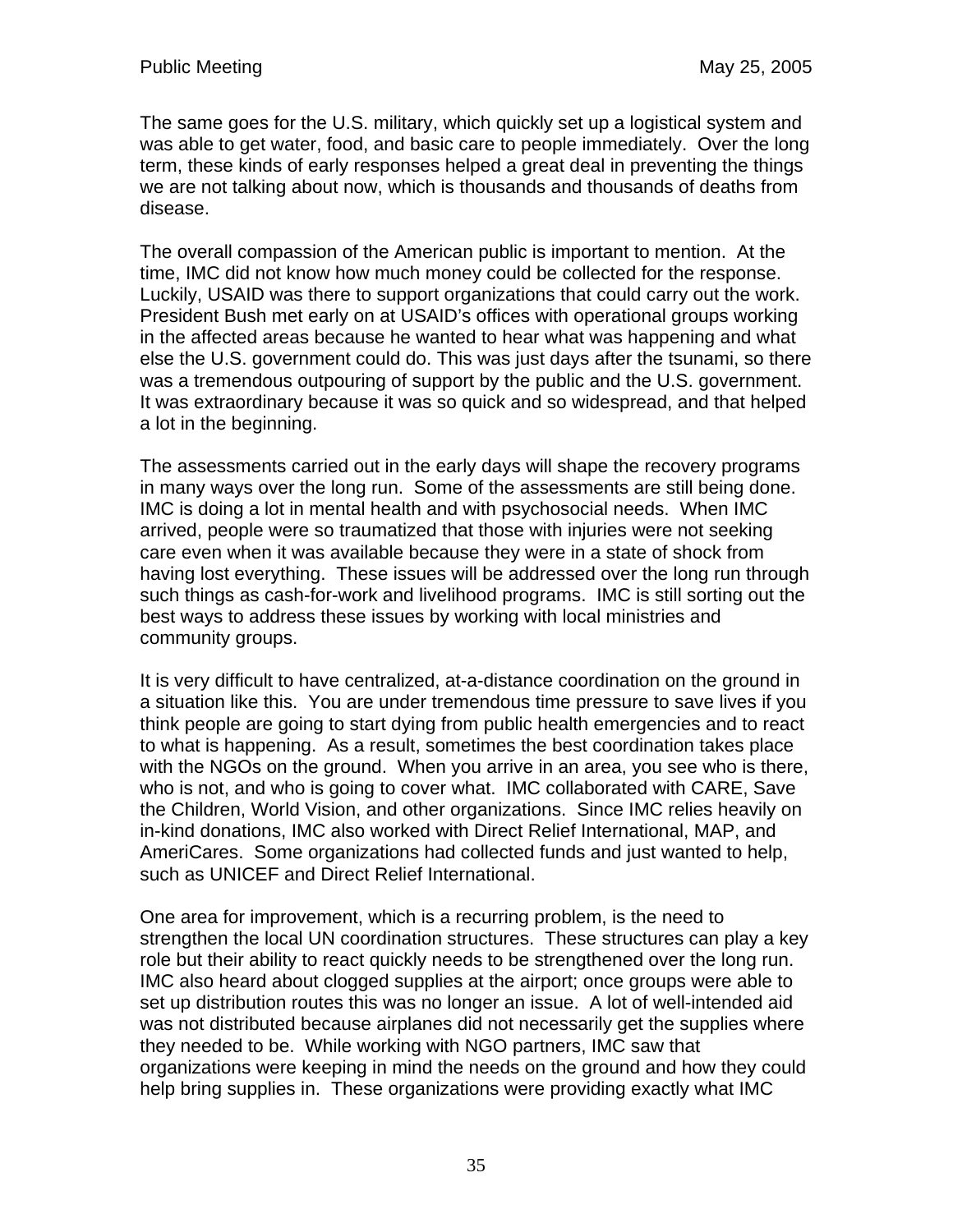needed rather than just dumping supplies. It came down to the ability to have local distribution networks at the ground level.

## **John Lunde,** *Director of International Projects, Mars Incorporated*

Mars is a very large, privately held company. When the disaster struck the Mars operations in the region responded quickly with local donations, which were driven by relationships in the area and a desire to do something to help. Mars has a long history of working with USAID and the U.S. Department of Agriculture (USDA), and on December 30 was asked by the Global Development Alliance of USAID if it would be interested in contributing to a fund to help families affected by the disaster. The dialogue started to build over that weekend and by that Monday the company called USAID to see if it would want \$1 million.

After a number of exchanges, USAID responded that Save the Children would be a good recipient of a donation because it was on the ground already. That seemed to fit all the categories that the company had told its staff about, so by mid-January Mars transferred the funds. At that point, Mars thought it would be supporting the recovery period, but the needs were so great that the funds were used for relief.

The company decided to let the USAID Mission decide how to use the funds. Mars had originally issued a message saying that the money raised would be to help families, and asked if USAID could stick with that. Mars had worked previously with USAID in Africa and Europe, so there was a good feeling about USAID's capabilities, particularly in terms of working with NGOs.

Mars continued to encourage individuals within the company to work with the organizations that were raising funds, but it thought that one collective activity from the company that was targeted and concentrated would be a good gesture at that time. Mars relied on the expertise of the people on the ground to make the main decisions about how the funds should be spent.

### **Deborah Kennedy-Iraheta,** *Director, Bureau for Asia and the Near East, Office of East Asian Affairs, USAID*

In the early planning for the reconstruction phase following the relief phase, there was a concerted effort to draw together USAID's experience and history in disaster response.

Five principles were articulated to guide both the relief and the reconstruction effort, and these have held throughout the planning process. They were used as the basis for formulating the supplemental request that the President submitted, and USAID has spoken a lot to Congress about them. Now there is a sixth principle.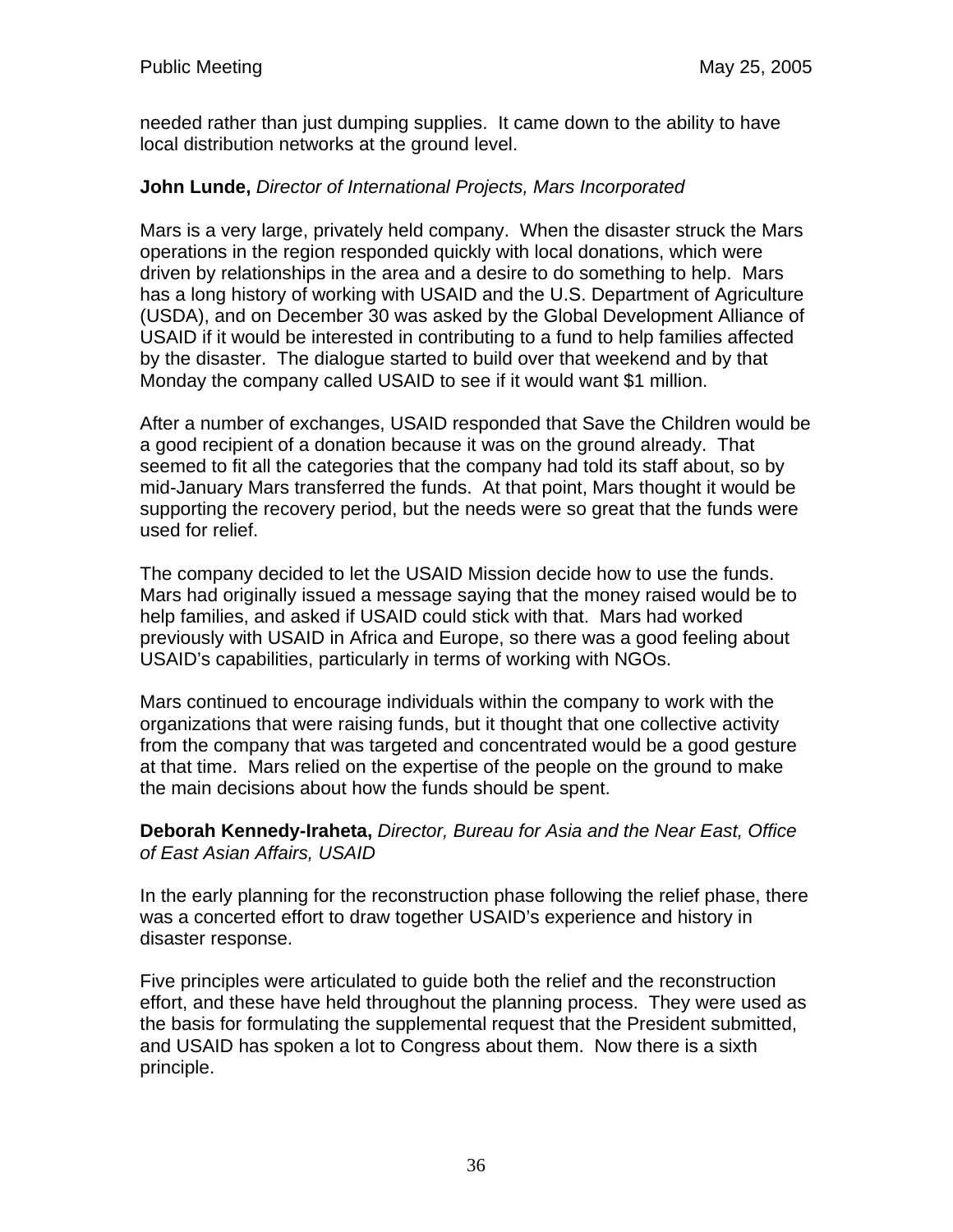- 1. Using relief to foster rehabilitation. That means starting cash-award programs quickly and using some of the early disaster relief money, including grants and contracts, to help establish microcredit lines, to reestablish businesses, and to put people back to work. USAID has looked at finding different kinds of housing, including transitional, longerterm shelter.
- 2. Using USAID resources to strengthen host-government leadership. This is a particular challenge because there are so many countries affected with such variable capabilities, including two countries torn by conflict and ethnic rivalries. In Aceh, it was not a question of weak local government authorities but a question of no local government authorities: many of the people you would normally mount a disaster response with simply were not there.
- 3. Reviving the economy. There was a focus throughout the relief, recovery, and reconstruction on reviving the economy.
- 4. Infrastructure. USAID decided that, in terms of the damage, transportation and public infrastructure would be a real challenge. You could not hope to revive economies in the short term without investing in infrastructure. Therefore, USAID planned from the outset to undertake some small- and large-scale infrastructure reconstruction.
- 5. Disaster preparedness and early warning. One story told of an English girl who had just learned about tsunamis. Her parents and the hotel owner believed her when she said that when the tide pulls out it means there is a tsunami coming. They evacuated the hotel and the hotel population was saved. It was because that little girl had the knowledge and people listened to it. Looking at tsunami-ready communities in the United States, the impact of education is very clear. When you have early-warning systems, it is an enhancement, but there is a combination of things that could help make these communities better prepared, and USAID wanted to play a role in that.
- 6. Collaboration with private voluntary organizations (PVOs) and the private sector. The sixth principle that has emerged is how to adapt and work collaboratively with PVOs, which USAID has traditionally worked with, and also work closely with corporations and the private, for-profit community in structuring programs and engaging them in longer-term reconstruction, not just in the relief phase.

For the last four months an interagency team of about 20 U.S. government agencies has been trying to develop a plan of action for responding to the reconstruction needs. Congress approved the supplemental request in early May. Excluding the reimbursement to DOD and the support for the expansion of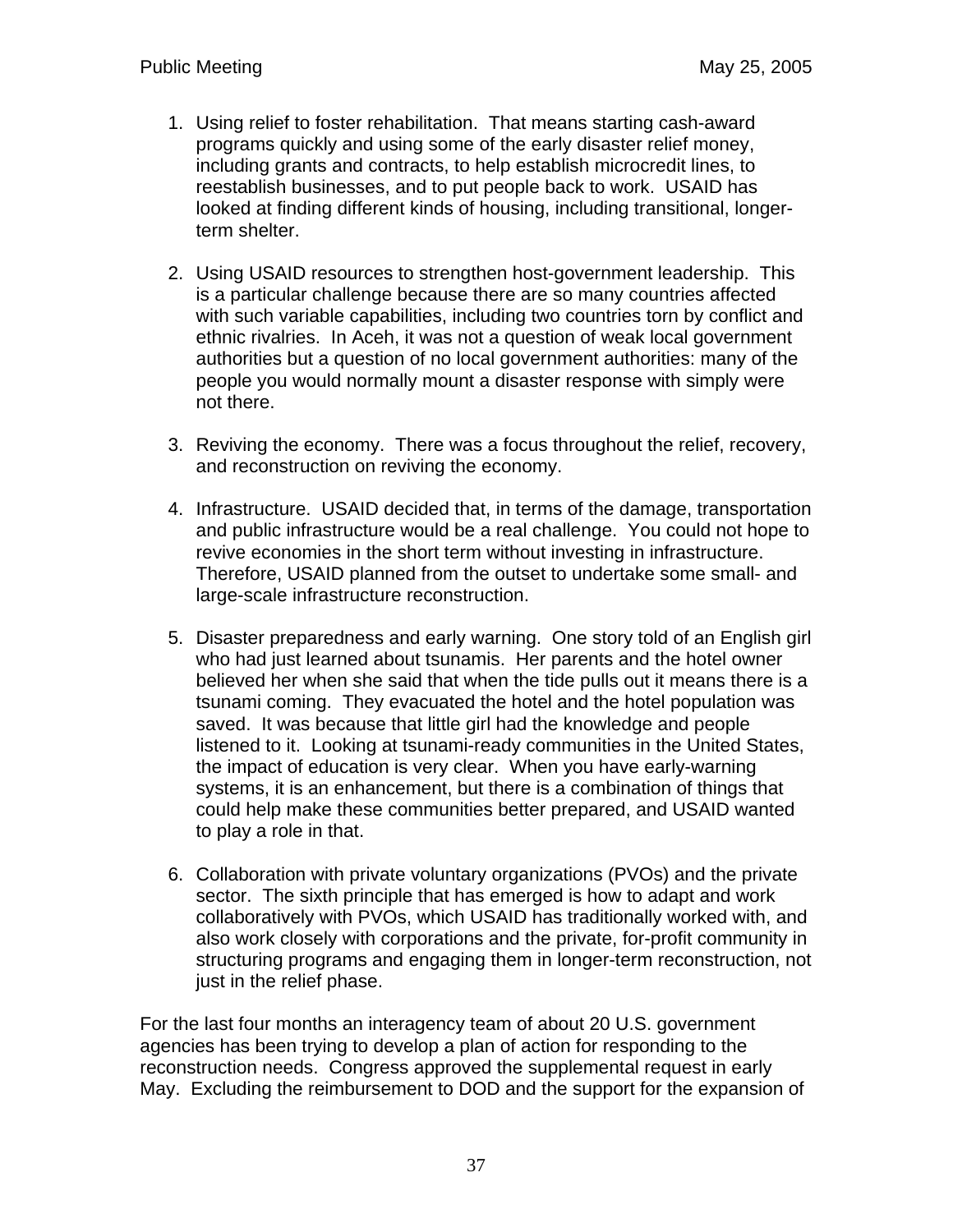the U.S. early-warning system that will benefit the United States and other countries, it provides \$656 million in relief and rehabilitation. Of that amount, \$25 million is earmarked for the avian flu program, leaving \$631 million for the reconstruction program.

USAID plans to use about half of those resources to address the infrastructure reconstruction needs. Another 20% will be used for the relief phase to reimburse the International Disaster and Famine Assistance account, which has financed both the relief operations and the start of some of the reconstruction activities. Approximately 20% will be used for transition activities—helping individuals transition from temporary lodging or shelter arrangements into more permanent communities. About 6% is for technical assistance and early warning, and less than 4% is for administration at the State Department, including the added costs of providing support for Thailand's victim identification. Work is still being done on country allocations. Because of the variable impact, Indonesia will benefit most significantly from the supplemental, followed by Sri Lanka, and other countries will also receive some assistance.

### *Challenges*

In terms of reconstruction, staying true to the principle of supporting hostgovernment leadership and host-country policies will be the most difficult challenge. Many of the PVOs are already frustrated about the centralization of decision making and slow-moving government actions. There are concerns about the policies regarding no-construct zones in Sri Lanka and concerns in Indonesia about what rules will govern PVO operations there. It will be a challenge, requiring NGOs to have a consistent message before government authorities. It will require the U.S. government and the Ambassador to continue to push hard. In the case of the no-build policy in Sri Lanka, USAID is trying, for example, to lend some technical advice to help influence policymakers and to include NGO actions in the plans. There is a strong consortium of NGOs on the ground in Sri Lanka trying to press the government to reexamine its current policies.

Early warning will be another issue where there will be problems maintaining the host-government leadership principle. There were great hopes that a regional system would develop but it looks like it will be a series of linked national systems. USAID is continuing to work through the Intergovernmental Oceanographic Commission of UNESCO with the governments of 27 countries that would be impacted by the design of an Indian Ocean early warning system, but trying to get them to agree will be difficult.

Another challenge will be using relief to mitigate and address tensions in the conflict areas in both Sri Lanka and Indonesia. USAID is hopeful that, as some of the infrastructure reconstruction programs are done, there will be opportunities for bringing together people from diverse ethnic or community groupings who will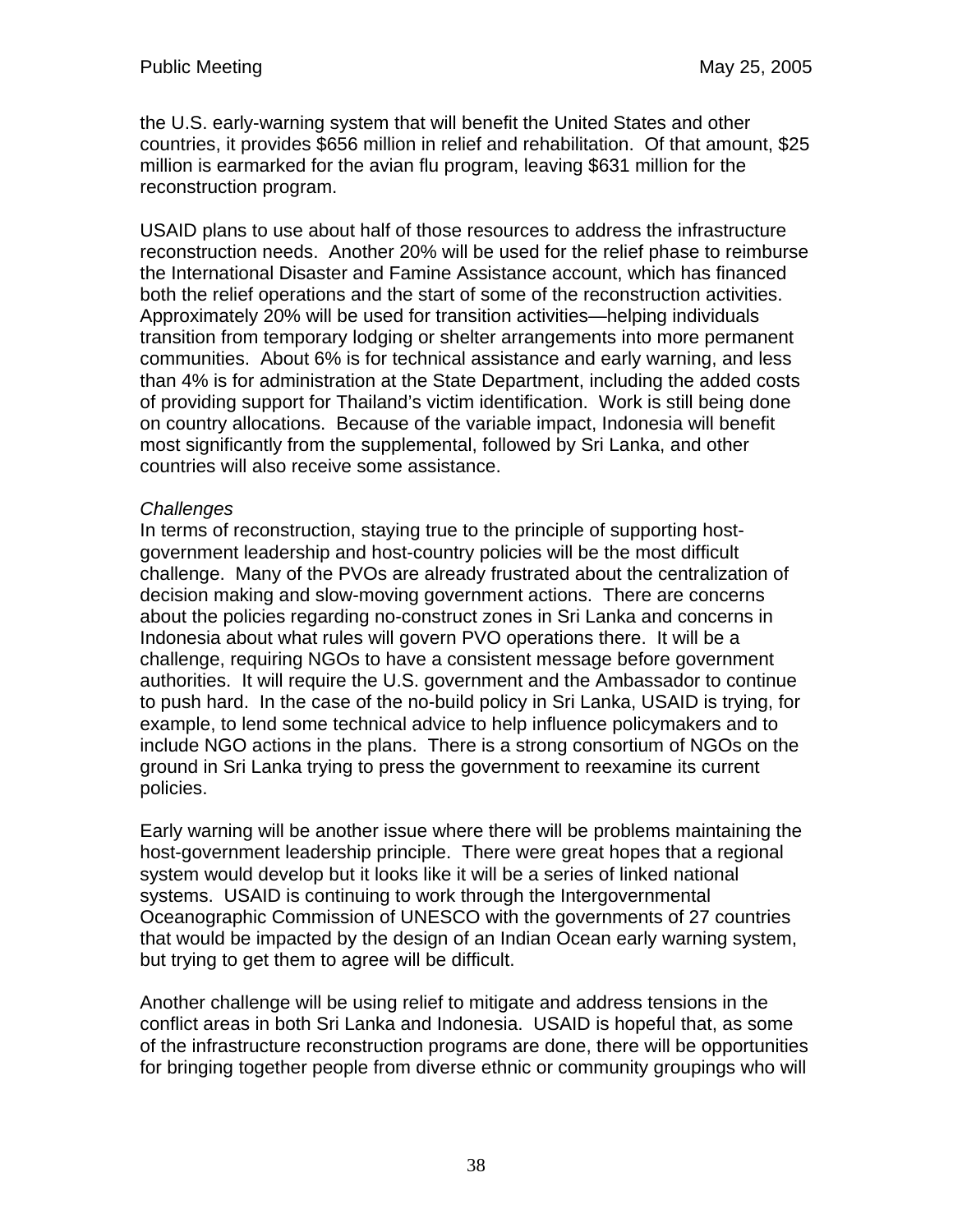see that they have more in common and fewer differences than they presently appreciate.

Engaging the private sector to address the medium- and longer-term challenges of development will be a challenge. Cooperation is somewhat easier during relief when there is a clearly defined need, but developing a partnership that spans a longer time frame to work on more complex systems will test some of the systems at USAID. It will require USAID to be a little more understanding and mindful of corporate decision making.

Accountability is another challenge. A couple of countries do not situate favorably on the list for transparency and combating corruption. USAID will have to find and support mechanisms that will increase private sector and local community involvement in decision making and their efforts to monitor and provide transparency and public accountability for resources—both those that the U.S. government provides and those that other countries provide to host governments.

# **DISCUSSION AND QUESTIONS**

**Mr. Nyenhuis** asked about coordination and the importance of informal coordination.

**Ms. Aossey** replied that coordination is one of the things asked about most. In the first few weeks, it would be nice if you had a master plan, a master database, and some master way to communicate. Everything would work perfectly if you could go in and follow this framework. Of course, that is never the case. Typically, when you arrive at a natural disaster you look at what the needs are based on the assessment and who is there. With so many organizations arriving in Banda Aceh, IMC sought operational players it knows and with whom it has worked. Much of the informality stems from who happens to be there, and you start working together immediately. It may be informal, but it is very important in the beginning.

The key is that you always have to be on the ground because you cannot rely on any communication system being in place. It is hard enough to communicate within the country let alone externally.

**Mr. Isaacs** responded that when speaking about informal coordination, everyone generally knows the direction in which to go. Then when looking at development from the relief continuum, strategizing comes into the equation. This is how we were able to integrate activities in one arena, with everyone doing their own thing but working together.

It is important to reach out from Washington to other agencies, whether NGOs or government agencies, throughout the interagency process. The information that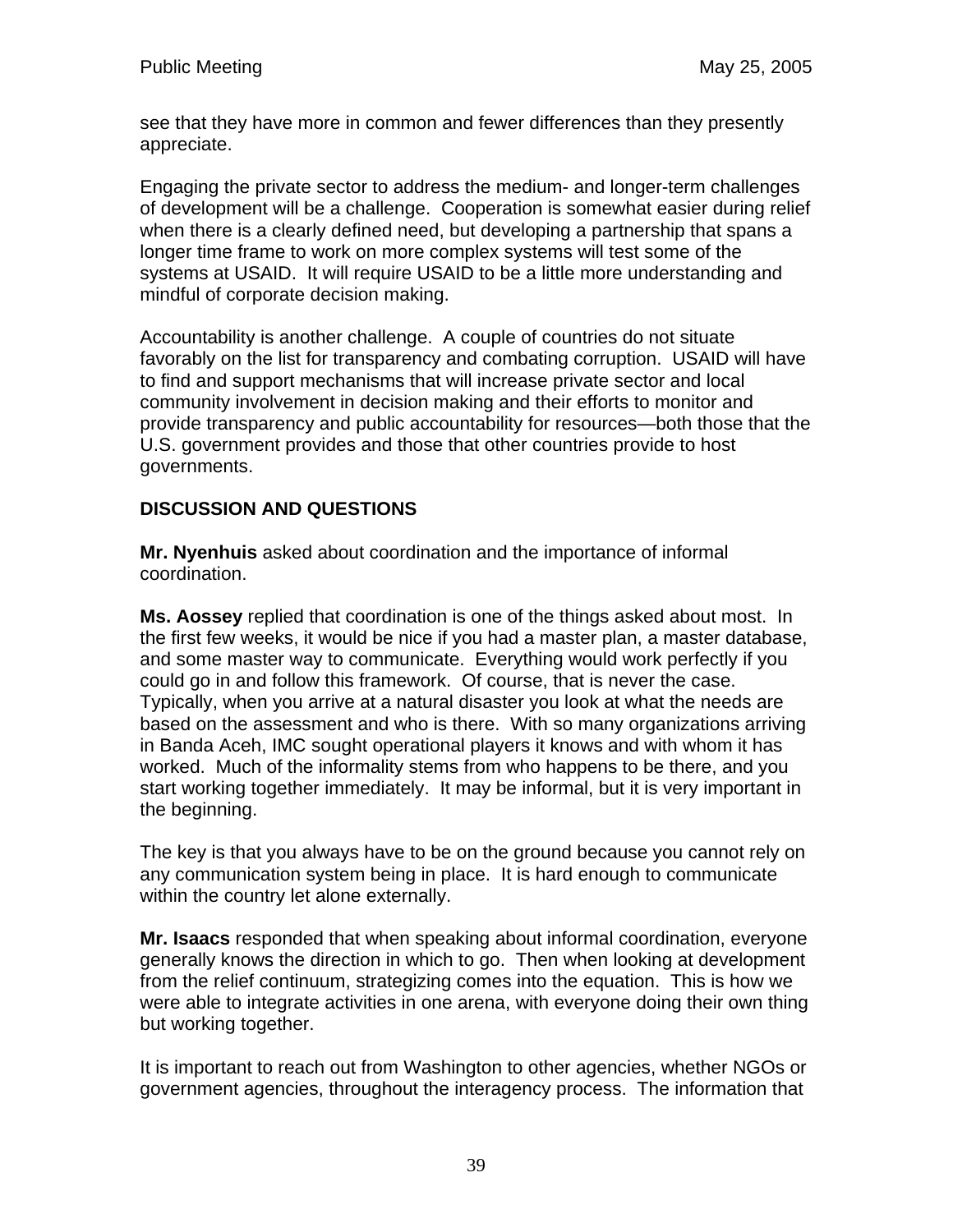OFDA and USAID have about who will be there, who will participate, and what they anticipate doing is very important.

The UN coordination overall was not what it needed to be. USAID staff members were placed with the UN Office for the Coordination of Humanitarian Affairs (UNOCHA) but UNOCHA did not have the logistical capacity to get there soon enough and lacked adequate personnel capacity once it arrived. The response capacity of the UN during sudden disasters needs to be greatly improved.

**Norman Rifkin,** USAID's Senior Education Advisor for Iraq, commented that decentralization is extremely important in a situation like this. He was in Banda Aceh recently and found that the local personnel were either fearful of taking action or not able to take action, and there was no visible government coordination.

The government decided not to put the schools where they used to be and to move the people inland. The people were mostly those who earned their income from the sea and wanted to be near the sea. We like to encourage community involvement in schools, but how do you get communities to support schools that aren't where communities want to be and where they want schools to be? This was a government and coordination problem and it impaired the work of many good organizations.

**Ted Weihe, ACVFA Member**, noted that USAID is contemplating building a road in Indonesia and asked whether the Agency will look at other types of infrastructure that might be quicker, smaller-scale, and also be integrated with the recovery effort.

**Ms. Kennedy-Iraheta** replied that the road has gotten a lot of attention, but that it is not all of the infrastructure USAID is considering. In Indonesia, USAID is contemplating the reconstruction of a major highway that is a critical transportation link for bringing in heavy supplies to rebuild Banda Aceh as well as other communities along the coast. A large amount of resources is also dedicated to small-scale infrastructure and community-level grants.

USAID is hopeful that the U.S. Trade and Development Agency, as it supports tsunami reconstruction, will also help to draw in U.S. industries and facilitate some of the other investments in infrastructure. The Asian Development Bank has established a large fund for financing infrastructure; and the government of Indonesia will also finance infrastructure through its trust fund, to be coadministered with the World Bank.

**Mark Edington** of Save the Children asked about steps being taken regarding accountability and delivering results, adding that the media has thus far been a friend and enabled many organizations to raise significant funding, but this might change.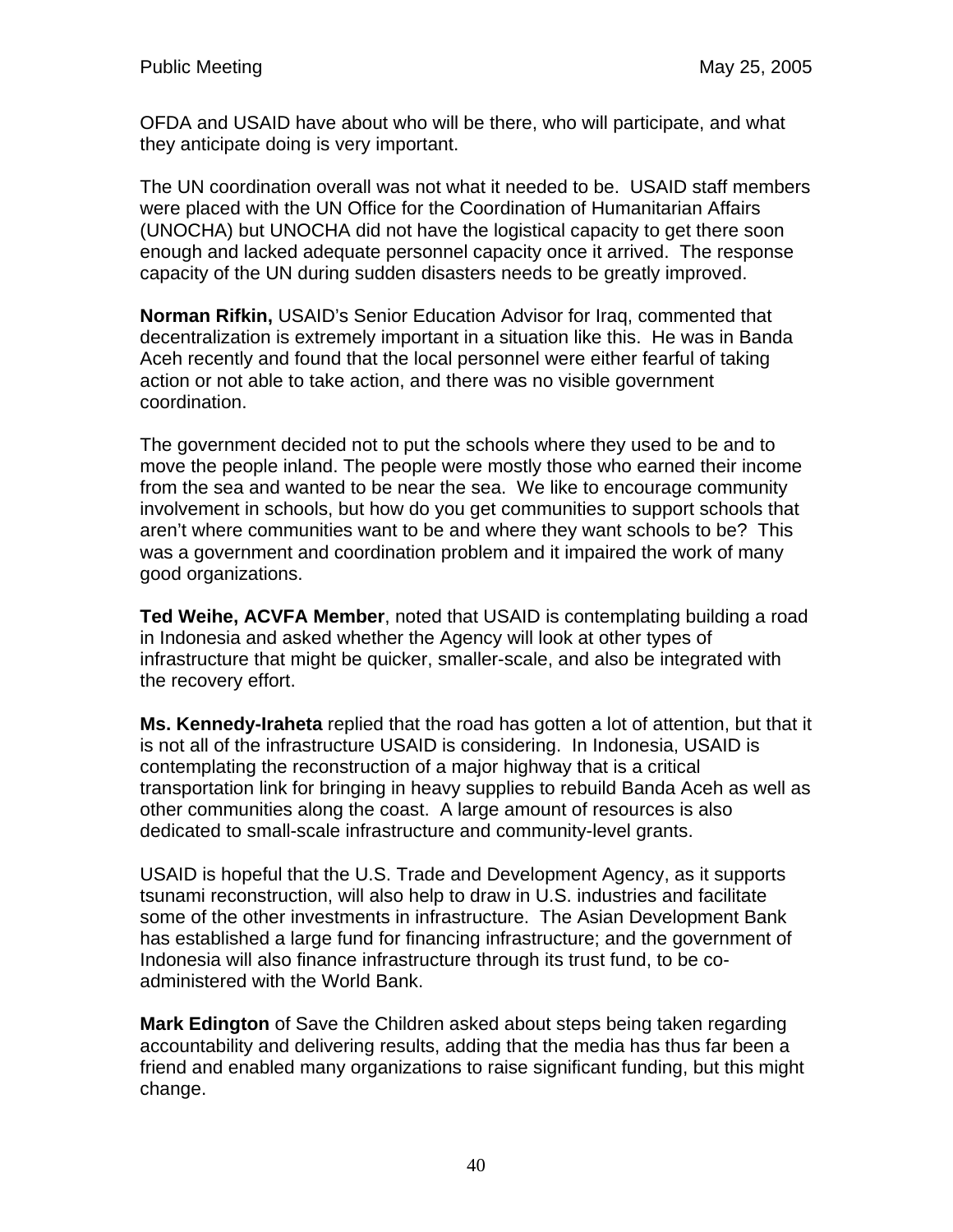**Mr. Isaacs** responded that the friendship between the press and the NGO community is a two-edged sword and can cut either way. It is easy to make the case that there are many areas of the world that have not gotten this level of response. The tsunami is like the perfect disaster: the day after Christmas when everyone is feeling warm and charitable, graphic footage was shown over and over again, and it became in some sense an international bidding war about who could help the most.

In Sri Lanka a CNN reporter remarked to him that, "We're here now looking at the need, but we'll be back in six or nine months to see what all these groups did with all this money." The donations, both private and government, are a tremendous amount of money. There has been so much money collected and received that some NGOs and IOs will be required to fundamentally change the nature of their organizations such that they become longer-term groups that undertake more comprehensive development activities. They will have to retool themselves in such a way as to engage these resources. As a humanitarian community, and a relief and development community, we all have a stake in seeing that the resources are used to the fullest extent.

**Ms. Aossey** responded that, in January, President Bush opened a meeting at USAID with a group of operational agencies that were on the ground by saying, "I know that there is a lot of tragedy right now. We want to do our part, we will do our part, but I know that you are also thinking about Sudan. I want you to know that the U.S. government is committed to making sure that we don't ignore the other emergencies."

During the period when a huge amount of money was pouring in, IMC was also thinking about all the other places it was working and struggling to make ends meet. IMC is not a household name and it did not receive the tens of millions of dollars that others did. A lot of this is about managing expectations. Organizations did not know how much money they would receive. It's not easy to say, "Stop sending us money." In fact, a number of them stopped fundraising because they knew they were reaching unprecedented levels and they wanted to be responsible. Many organizations quickly began to talk about being there for long-term recovery, rehabilitation, and development.

**Ms. Kennedy-Iraheta** also commented on managing expectations. The implementing organizations have to carefully judge whether it is more important to rebuild if the rebuilding is in the wrong place. In Sri Lanka, should you rebuild in the new land that has been acquired or should you negotiate with the government to get land where the families who will benefit want those houses rebuilt? Where should you rebuild schools? This is about not rebuilding things as they were, but rebuilding better. And to rebuild better, you have to take more time. This message has not come out in the press and it will require talking to members of the press about the real challenge ahead.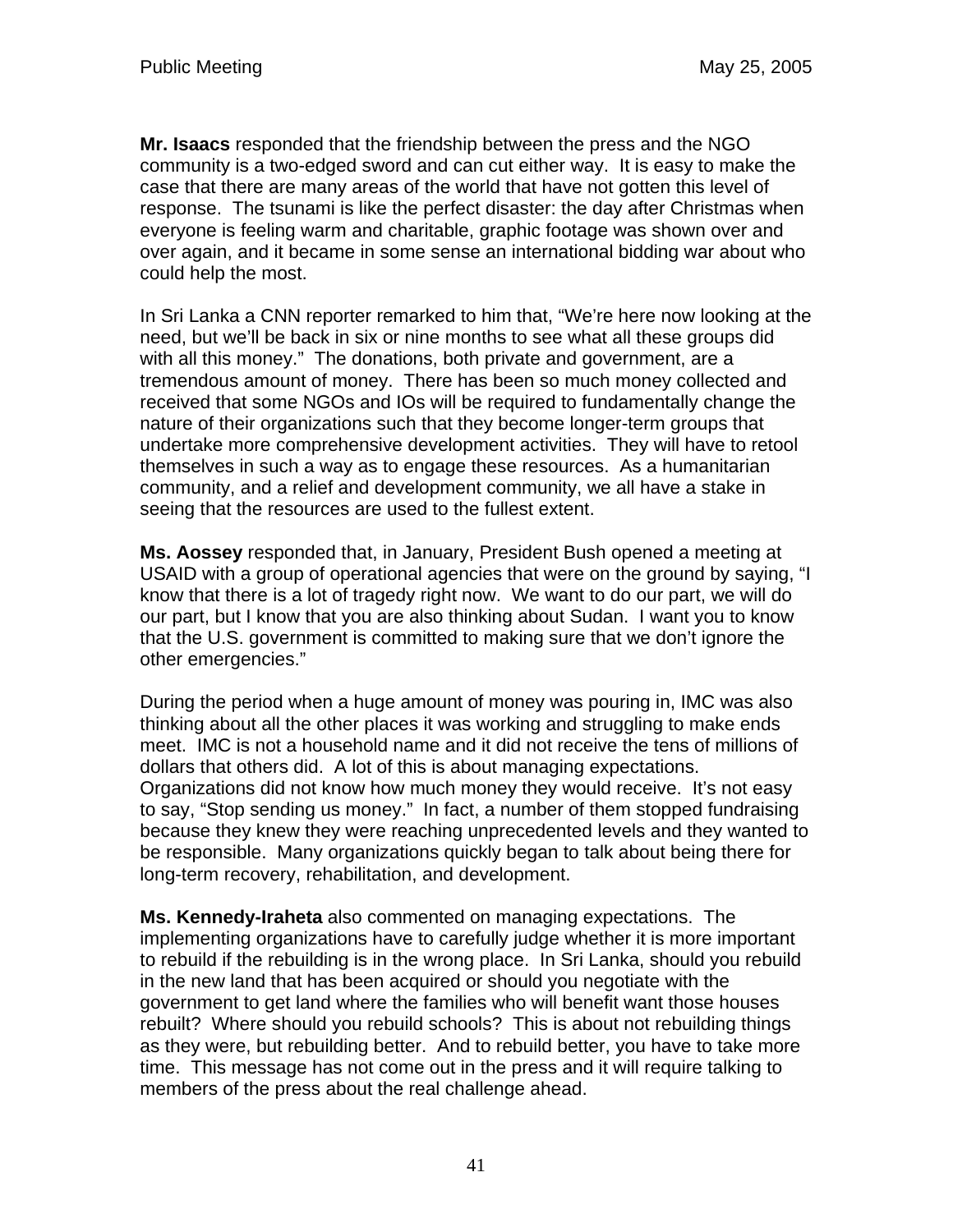**Mr. Isaacs** noted that the supplemental money from Congress is not here yet; OFDA "borrowed" money from its own budget for the third and fourth quarters of the year. Mars Corporation is to be applauded for making its donation right at the beginning of the response when it was truly being used to save lives. Private donations across the country were also crucial in terms of saving lives.

**Mr. Lunde** responded that Mars has had some very good partnerships with USAID and USDA, but this situation was different. Mars felt it needed to rely on USAID expertise and knew that its gift was a lead-by-example kind of thing. The company decided to do it quickly to potentially help USAID stimulate Congress and other corporate donors to step forward.

There are risks and challenges to bringing in the private sector. In business, there are contingencies; you have to make things happen, so people tend to push. But public-private partnerships can work. The big thing is developing trust, getting coordination, and getting people together. Mars has been proud to be part of this.

**A participant** asked about the care of team members who underwent extraordinary amounts of stress.

**Mr. Isaacs** responded that stress not only comes from being where there is huge devastation, death, and suffering, but also, for the RMT and other DC-based positions, from working 16 hours a day, seven days a week. The Agency is aware of this and has taken measures to inform staff about stress and coping mechanisms and to make other avenues open to staff if they need encouragement or to talk to someone.

**Dennis Stuessi** of PACTEC (Partners in Technology International) asked if there is a resource available on the lessons learned. PACTEC was on the ground in Indonesia but its response – with technology, communications, and aviation – was not all that rapid; it could have done better. A resource on lessons learned may be useful because the more contingency planning smaller organizations can do, the better equipped they will be to respond the next time.

**Mr. Isaacs** responded that OFDA has created a 15-20 page "lessons learned" PowerPoint display on the tsunami, which will be given to InterAction to share.

**Christopher McGahey** of International Development Enterprises asked about the corporate expectations that Mars had regarding its donation.

**Mr. Lunde** replied that Mars has had minimal interactions since the donation and has not asked for a lot of feedback or documentation.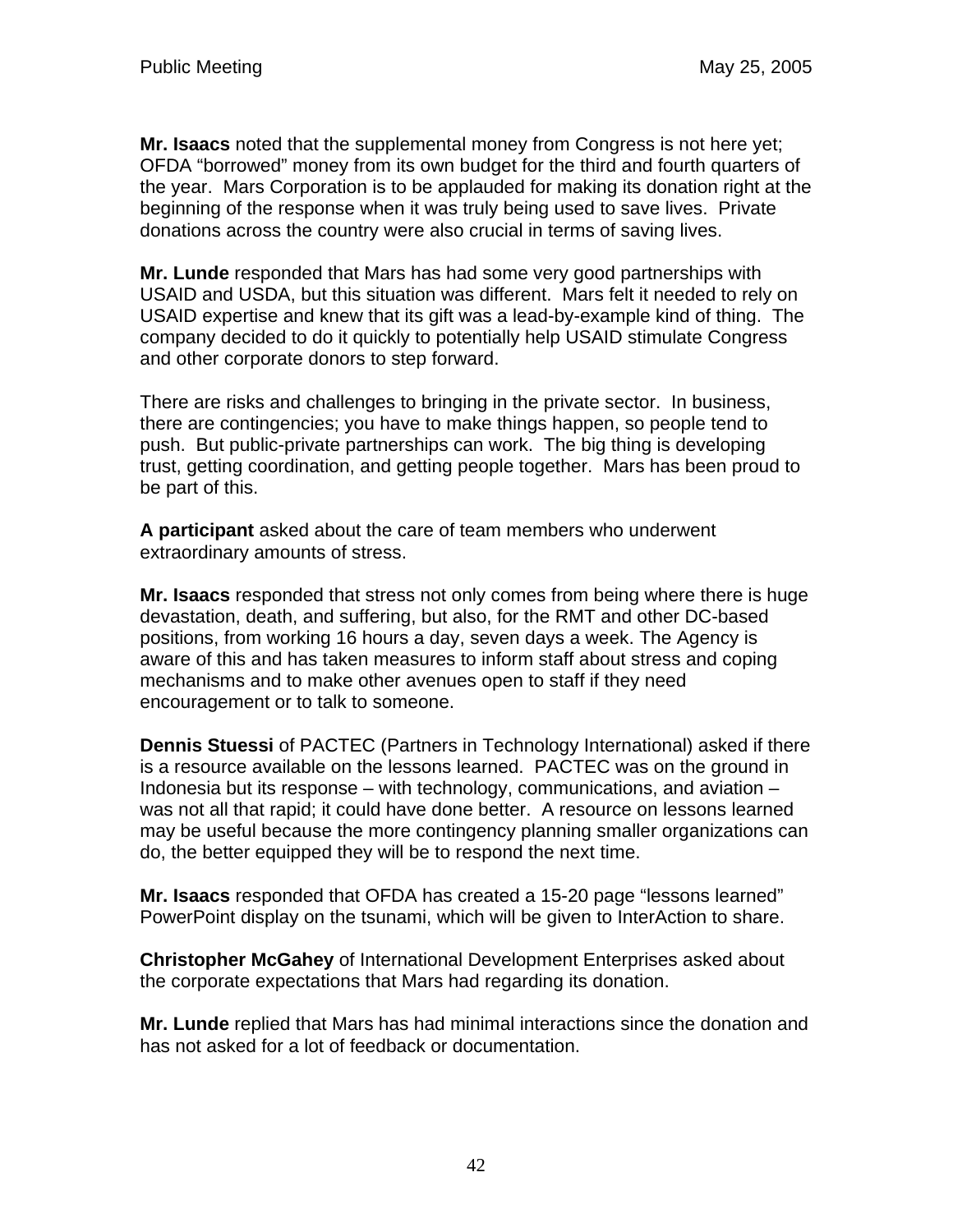**Tim Flanigan, ACVFA Member**, commented that, while the story of the tsunami is very hopeful, there now are huge amounts of resources that various NGOs would rather not spend on such a small, concentrated area, and those resources could be used much more efficiently elsewhere. He asked if it would be possible to set up a tsunami fund to help disaster victims in other situations. Perhaps the monies that were originally designated for tsunami relief could be spent to help many more people.

**Ms. Aossey** responded that this is something that many organizations are struggling with. How much money do you put into an area and how much beyond their former situation do you help them? Not every NGO is in the same position. Some organizations do not have enough in key operational areas and others have more than they ever expected. The operational or implementing NGOs take this issue extremely seriously. They know that there is a public trust issue. Some have said that if they think they cannot use it effectively, they will go back to some of their donors about other places they might want to use it. She does not believe that it will be used in an irresponsible way.

**Mr. Isaacs** humorously stated that USAID does not have a surplus of money in this situation. Médecins Sans Frontières shut off fundraising in the first week of January. The American Red Cross shut it off by the second or third week of January. UNICEF's combined appeal for the tsunami was significantly exceeded. It was actually a tsunami of fundraising, and it will be a big challenge for organizations to program this money.

It is possible that organizations will seek alternative ways to redesignate that money, with their donors' approval and within the confines of what is legal, if they cannot effectively program it. Most of the organizations are very experienced and know about the inadvertent impact that too much aid can have.

**Mr. Edington** responded that, for once, organizations are in the unique position to have enough money to do what they need to do, and any responsible organization is looking at spending it over a number of years. Save the Children is planning to spend its tsunami donations over five years.

**Dr. Flanigan** responded that the expectation was that the suffering and death following the tsunami would be extraordinary, particularly from disease. A multipartnership group – military, private, government, and incredible generosity – stepped in, which is phenomenal. Now the question is: are there creative ways that those resources might be deployed, either in the tsunami-stricken areas or other areas, which might give greater long-term benefit?

**Mr. Nyenhuis** responded that those who work around the world are in agreement that there is lots of need and there are places where we cannot get enough resources to do what we want to do. That should not take away from the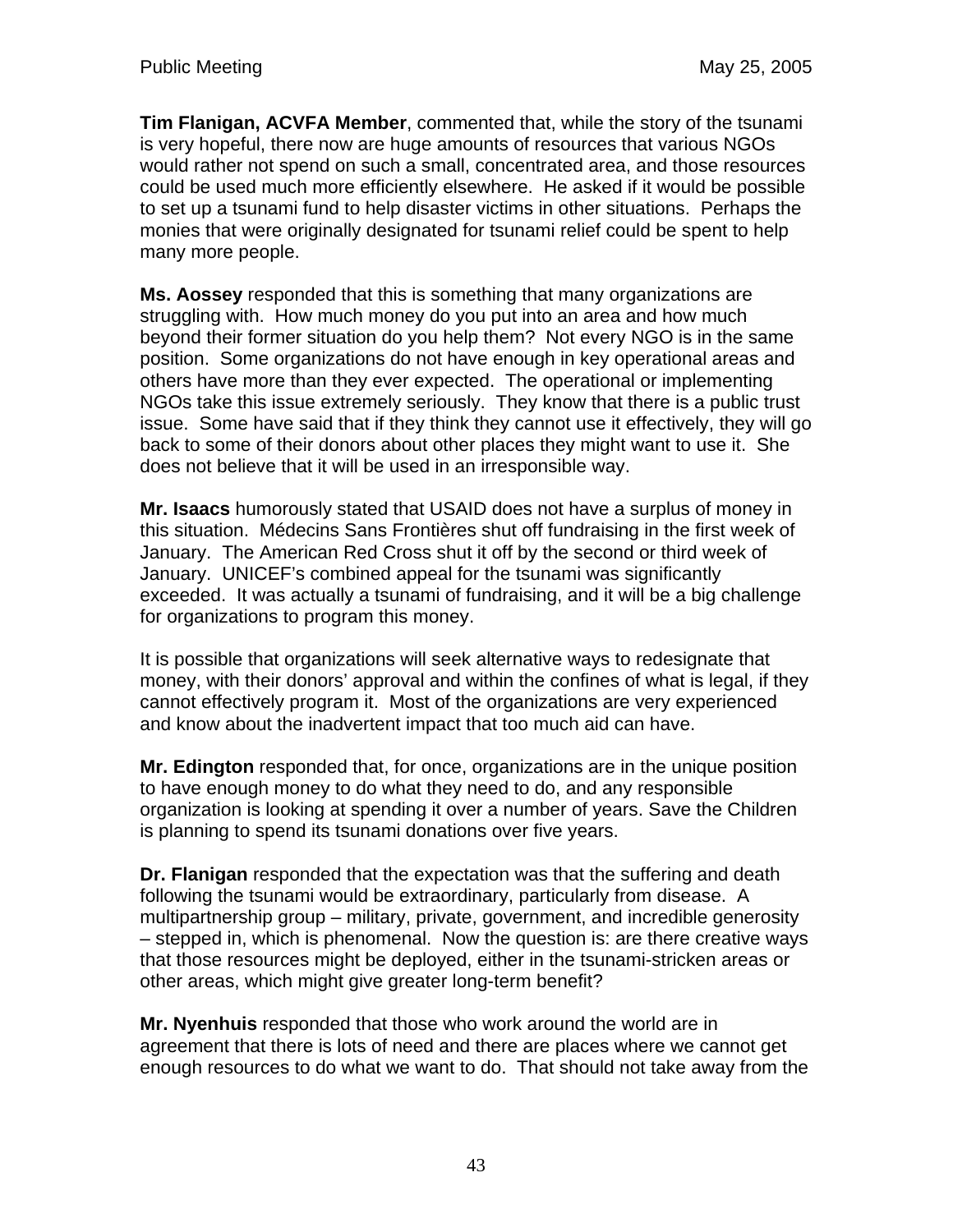encouragement to have the resources in the tsunami case to do what we want to do. It just has to make us work harder to get resources elsewhere.

**Ms. Aossey** added that donors can be asked to unrestrict the money; IMC has done that previously in famine situations when the famine suddenly ended. Underfunded areas are a different problem. If other areas are underfunded, that does not necessarily mean that there is too much money to spend on the tsunami in the long run.

# **COMMENTS TO THE RECONVENED SESSION**

**Mr. Nyenhuis** highlighted two issues from the tsunami relief discussion panel.

- 1. *Coordination.* There were 350 groups in Banda Aceh in the first few weeks, and the UN coordination system didn't work well. Even within the U.S. government efforts were not always well coordinated. What was most important, especially in the first stages of relief, turned out to be informal coordination, cooperation between people based on prior relationships. The panel discussed how to strengthen these informal ties, to help people form relationships before a crisis hits.
- 2. *The relief-to-development continuum, and the need for long-term development objectives to inform relief activities.* Donors gave more than enough money for the relief period. Some of that money will be used for rebuilding and reconstruction over as much as the next five years. If donors expected their funds to be used for immediate relief, there may be an accountability problem if they are not adequately informed about the importance of reconstruction work.

**Dan Norrell** of WorldVision commented that the panel touched more than once on the weakness of the UN coordination system. ACVFA might recommend to the Administrator that USAID find a way to help UN Operations improve its coordination function. This will be particularly important in future cases where the host government is less friendly toward the United States than was the case in Indonesia.

**Sonali Arseculeratne** of Aid to Artisans asked whether there was a conscious effort to involve communities themselves in reconstruction, so that they are not merely dependent on donor funding.

**Mr. Nyenhuis** replied that the panel discussed the need for host country leadership in long-term rebuilding efforts, but otherwise the topic was not addressed. In his personal experience, though, he said, he has seen great efforts to look to communities to make decisions and define their own needs.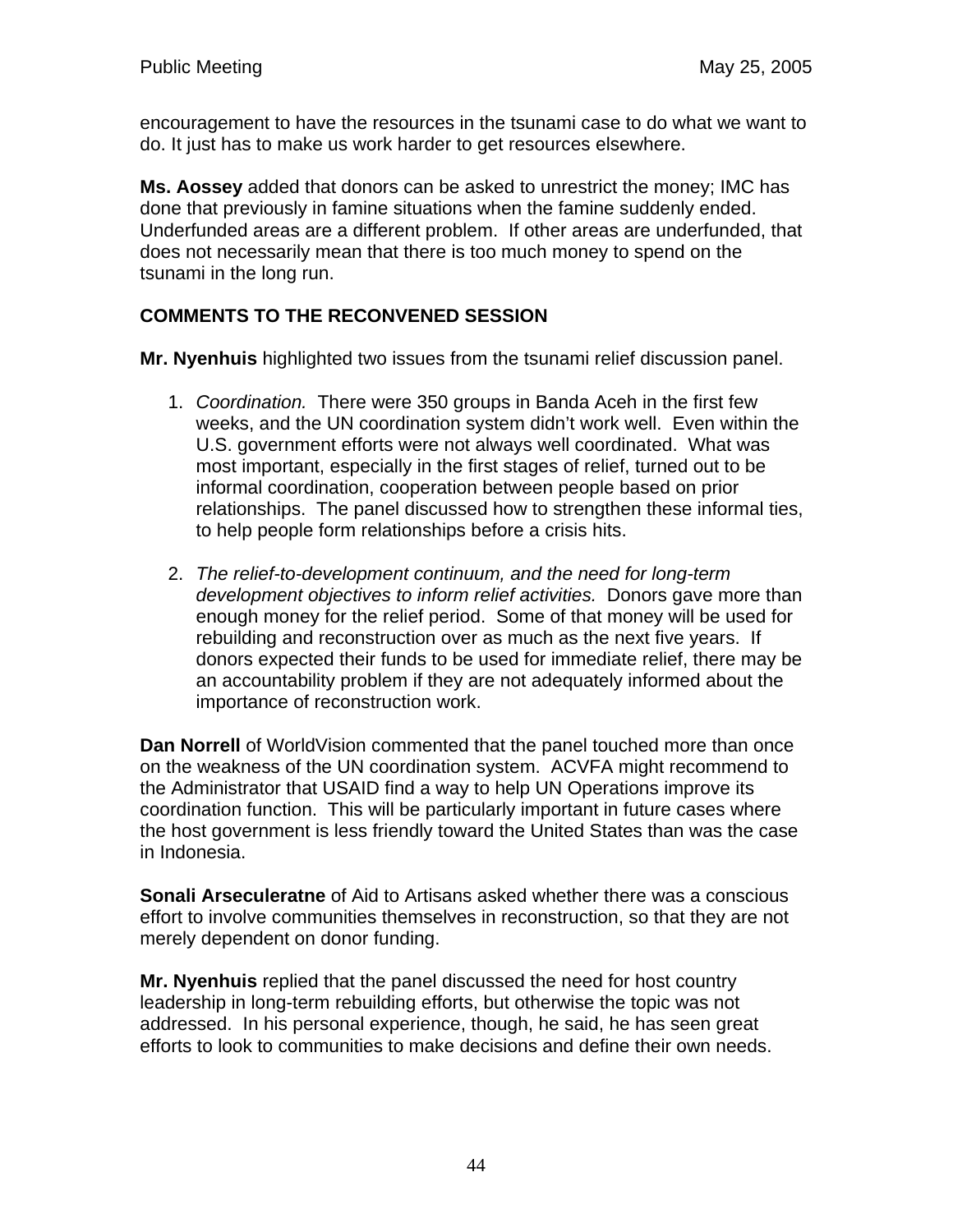**Christopher McGahey** of International Development Enterprises noted that informal networks are a great help to those that belong to them, but that for organizations that do not belong it can be very difficult to enter into planning and coordination.

**Mr. Nyenhuis** responded that the goal must be to strengthen informal networks and expand them to include more members.

**Mr. Noor Ali** highlighted several issues from the panel on outreach to the Muslim and Arab world.

- Islamic societies are highly diverse.
- Ignorance exists on both sides: Islamic societies need to be given a better understanding of America and American values, and Americans need to better understand Muslim societies.
- Muslim countries' problems have more to do with their histories and developmental problems than with their faith. The panel and the audience discussed the importance of economic growth in this regard and the role of the private sector, as well as the importance of education and in particular good governance. Outreach must be part of an integrated approach that includes all these facets.
- Outreach must be seen as a dialogue. As James Bever said, if outreach is seen as a slick PR exercise, it won't work. It must be supported by substance.
- September 11 has affected the work of people on the ground. Grantees and subgrantees bear a greater risk as representatives, in the public's eyes, of U.S. foreign policy. The Asia Foundation discussed how those risks have been managed and minimized through further dialogue.
- While it is important to recognize the particularity of Islamic countries as being the poorest among countries, containing the highest number of poor and perhaps illiterate people, a comprehensive approach to the Islamic world would take us back to thinking of Muslim societies as a monolith. Perhaps we need to think of these societies on a regional basis.
- In that sense we should in particular focus on Africa, as much of our current focus is on the Arab Middle East and Africa is getting lost.

**Mindy Reiser** of Synectics noted that discussion included regret for the demise of USIA, and hope that some of its better elements could be reinstituted.